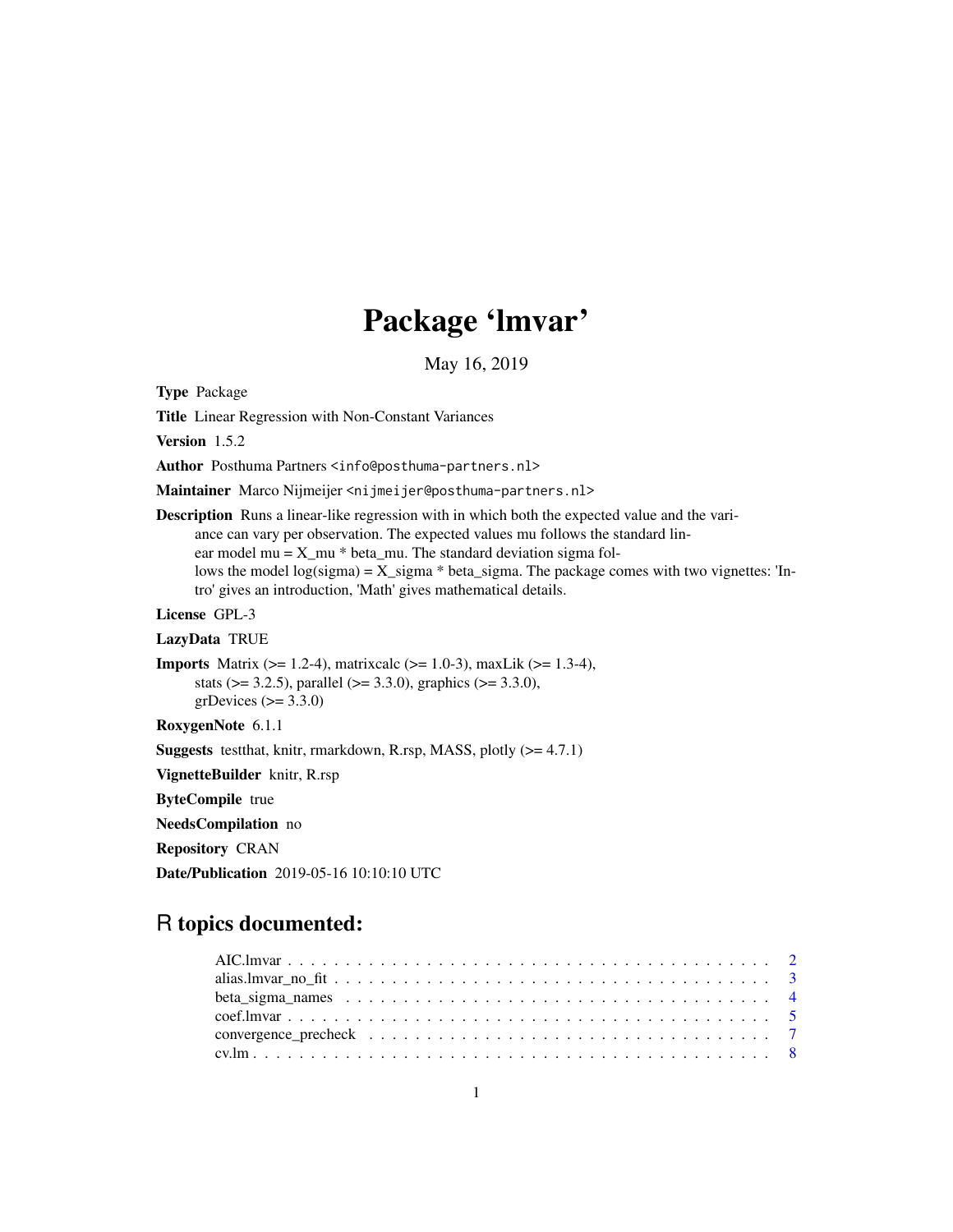<span id="page-1-0"></span>

|       |                                                                                                           | - 15 |
|-------|-----------------------------------------------------------------------------------------------------------|------|
|       | fisher                                                                                                    |      |
|       | fitted.lmvar                                                                                              | -18  |
|       | fwhw                                                                                                      | 21   |
|       |                                                                                                           | 21   |
|       |                                                                                                           | 24   |
|       | lmvar                                                                                                     | 28   |
|       |                                                                                                           | 32   |
|       |                                                                                                           | -34  |
|       |                                                                                                           | 35   |
|       |                                                                                                           | 36   |
|       |                                                                                                           | 38   |
|       |                                                                                                           | 40   |
|       | $plot\_qdis.lm$                                                                                           | 40   |
|       |                                                                                                           | 41   |
|       |                                                                                                           | 43   |
|       |                                                                                                           | 43   |
|       |                                                                                                           | 44   |
|       |                                                                                                           | 45   |
|       |                                                                                                           | 46   |
|       |                                                                                                           | 47   |
|       |                                                                                                           | 50   |
|       | $print.summary_lmvar \dots \dots \dots \dots \dots \dots \dots \dots \dots \dots \dots \dots \dots \dots$ | 51   |
|       |                                                                                                           | 51   |
|       |                                                                                                           |      |
|       |                                                                                                           | - 54 |
| Index |                                                                                                           | 56   |

<span id="page-1-1"></span>AIC.lmvar *AIC for an object of class 'lmvar'*

# Description

AIC (Aikaike's 'An Information Criterion') for an object of class 'lmvar'

# Usage

## S3 method for class 'lmvar' AIC(object,  $\dots$ ,  $k = 2$ )

# Arguments

| object                  | Object of class 'lmvar'                                                                     |
|-------------------------|---------------------------------------------------------------------------------------------|
| $\cdot$ $\cdot$ $\cdot$ | For compatibility with AIC generic                                                          |
|                         | Numeric, the penalty per parameter to be used. The default $k = 2$ is the classical<br>AIC. |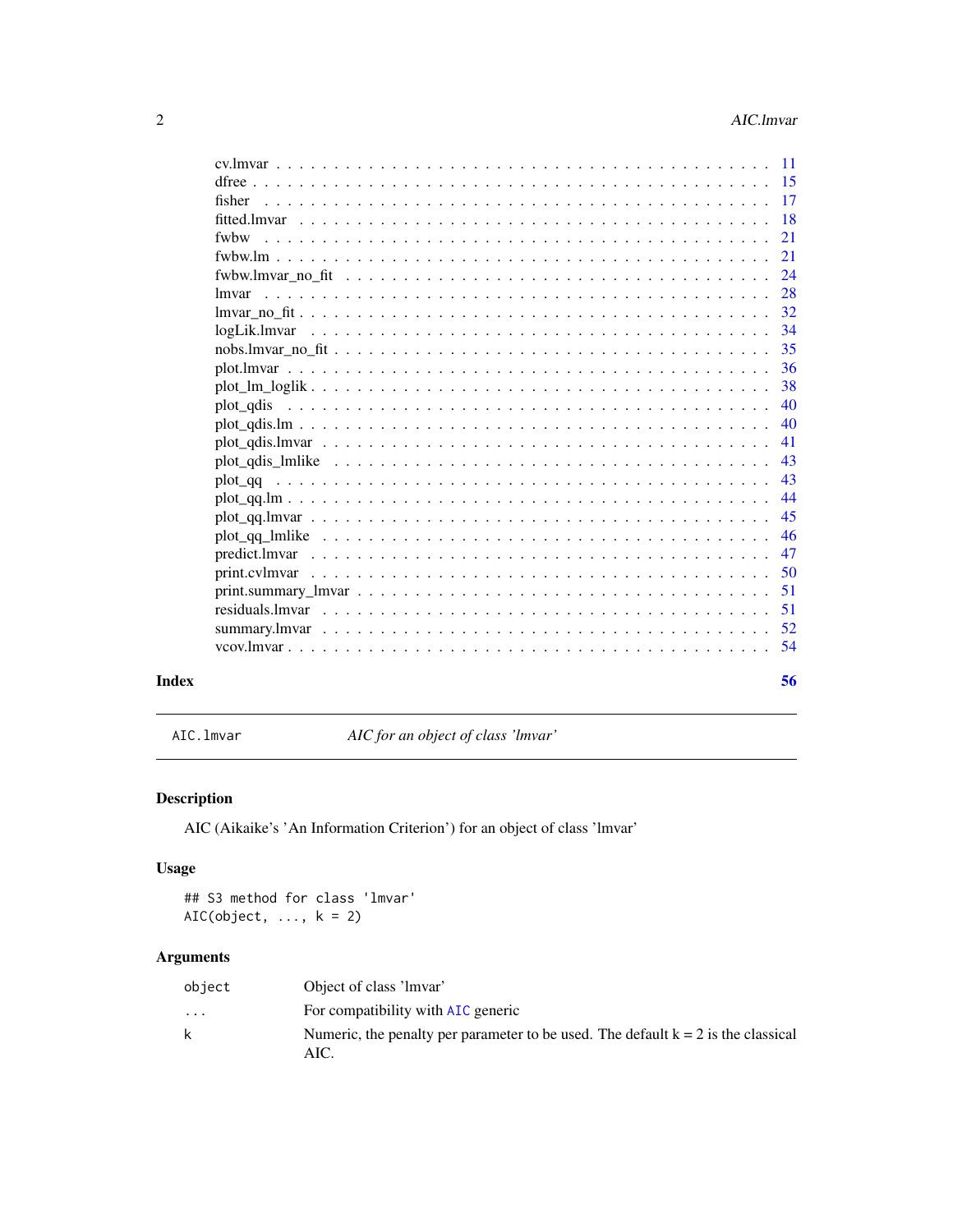<span id="page-2-0"></span>alias.lmvar\_no\_fit 3

# Value

the AIC of the object

# Examples

```
## Not run:
# Let 'fit' be an object of class 'lmvar'. The classical AIC is
AIC(fit)
# To calculate the AIC with penalty-parameter k = 3 run
AIC(fit, k = 3)
## End(Not run)
```
<span id="page-2-1"></span>alias.lmvar\_no\_fit *Aliased coefficients in an 'lmvar' object*

# Description

Returns the columns present in the user-specified model-matrices  $X_\mu$  and  $X_\sigma$  that were removed by lmvar to make the matrices full-rank.

# Usage

## S3 method for class 'lmvar\_no\_fit' alias(object, mu = TRUE, sigma = TRUE,  $\ldots$ )

# Arguments

| object    | Object of class 'lmvar_no_fit' (hence it can also be of class 'lmvar')                                |
|-----------|-------------------------------------------------------------------------------------------------------|
| mu        | Boolean, specifies whether the aliased columns from the model matrix $X_u$ must<br>be returned        |
| sigma     | Boolean, specifies whether the aliased columns from the model matrix $X_{\sigma}$ must<br>be returned |
| $\ddotsc$ | Additional arguments, not used in the current implementation                                          |

# Details

If mu = TRUE and sigma = TRUE, the function returns the aliased columns of both  $X_\mu$  and  $X_\sigma$ . The string "\_s" is appended to the aliased column names from  $X_{\sigma}$  if at least one of those names also appears in  $X_\mu$ 

If mu = TRUE and sigma = FALSE, the function returns the aliased columns of  $X_\mu$ .

If mu = FALSE and sigma = TRUE, the function returns the aliased columns of  $X_{\sigma}$ .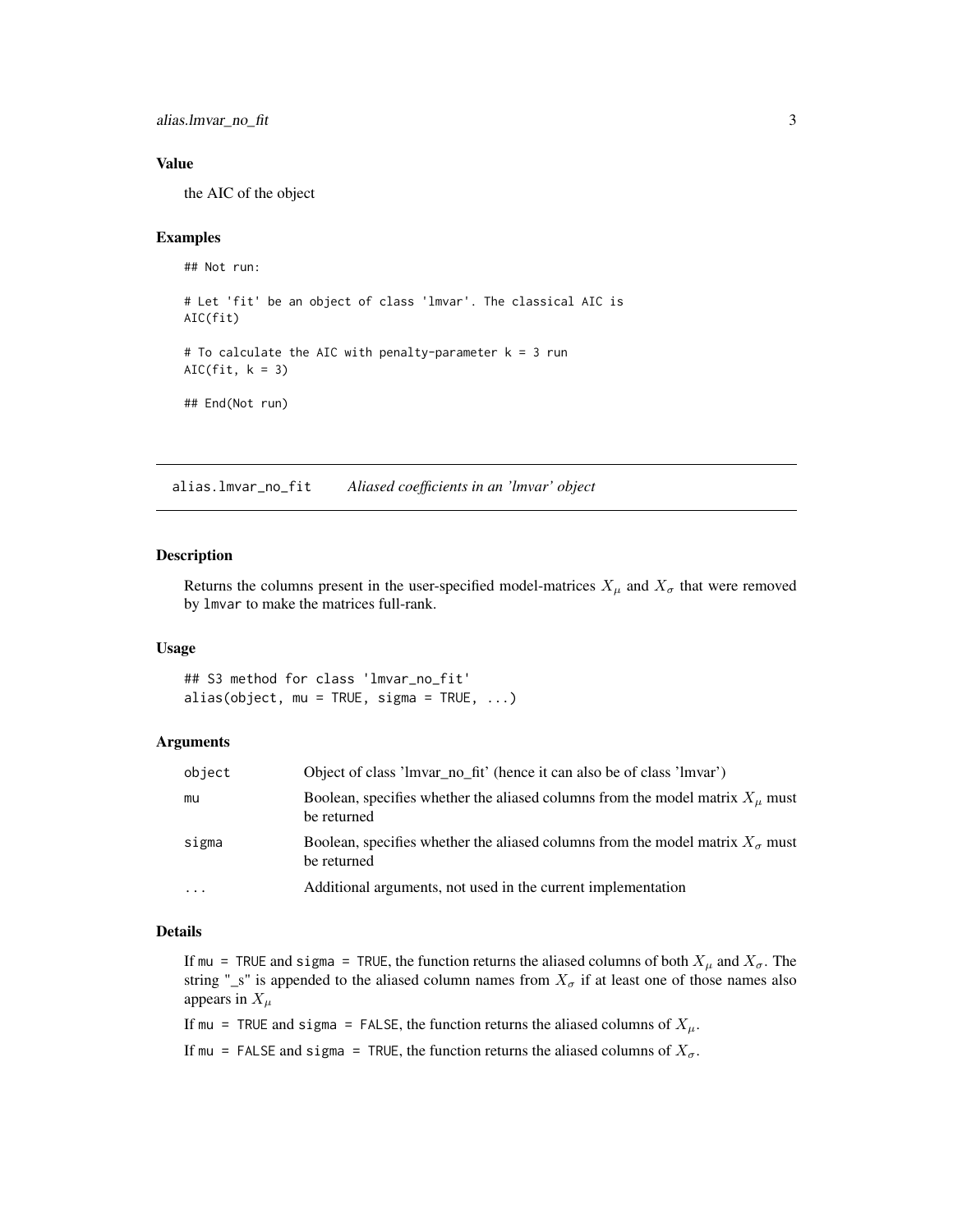#### <span id="page-3-0"></span>Value

A character vector containing the names of the aliased columns

# Examples

```
# Create matrix columns
my_intercept = rep(1, 20)
v1 = c(rep(1, 10), rep(0, 10))v2 = c(rep(\theta, 10), rep(1, 10))# Create model matrices
X = \text{cbind(my_interestcept}, v1, v2)X_s = X# Rename the last column of the model matrix 'X_s' to make this example more clear.
colnames(X_s)[3] = "v3"# Create response vector
y = rnorm(20)# Perform fit
fit = lmvar(y, X, X_s)# The column 'my_intercept' is identical to '(Intercept)' added by 'lmvar'
# to the model matrix 'X'. Column 'v2' is equal to '(Intercept)' minus 'v1'.
# The same holds for the model matrix 'X_s'.
alias(fit)
# The aliased columns are left out if you extract the coefficients from a summary
coef(summary(fit))
# Only return the aliased colums in the model matrix for the expectation values
alias(fit, sigma = FALSE)
# Only return the aliased colums in the model matrix for the standard deviations
alias(fit, mu = FALSE)
# It also works on an object of class 'lmvar_no_fit'
no\_fit = Imvar\_no\_fit(y, X, X_s)alias(no_fit, mu = FALSE)
```
<span id="page-3-1"></span>beta\_sigma\_names *Unique names for beta\_sigma*

#### **Description**

Returns adapted names for the coefficients  $\beta_{\sigma}$  to distinguish them from the names of the coefficients  $\beta_{\mu}$ . This is a helper function which is used in situations where it is necessary or convenient for the coefficient names of  $\beta_{\sigma}$  to be different from  $\beta_{\mu}$ .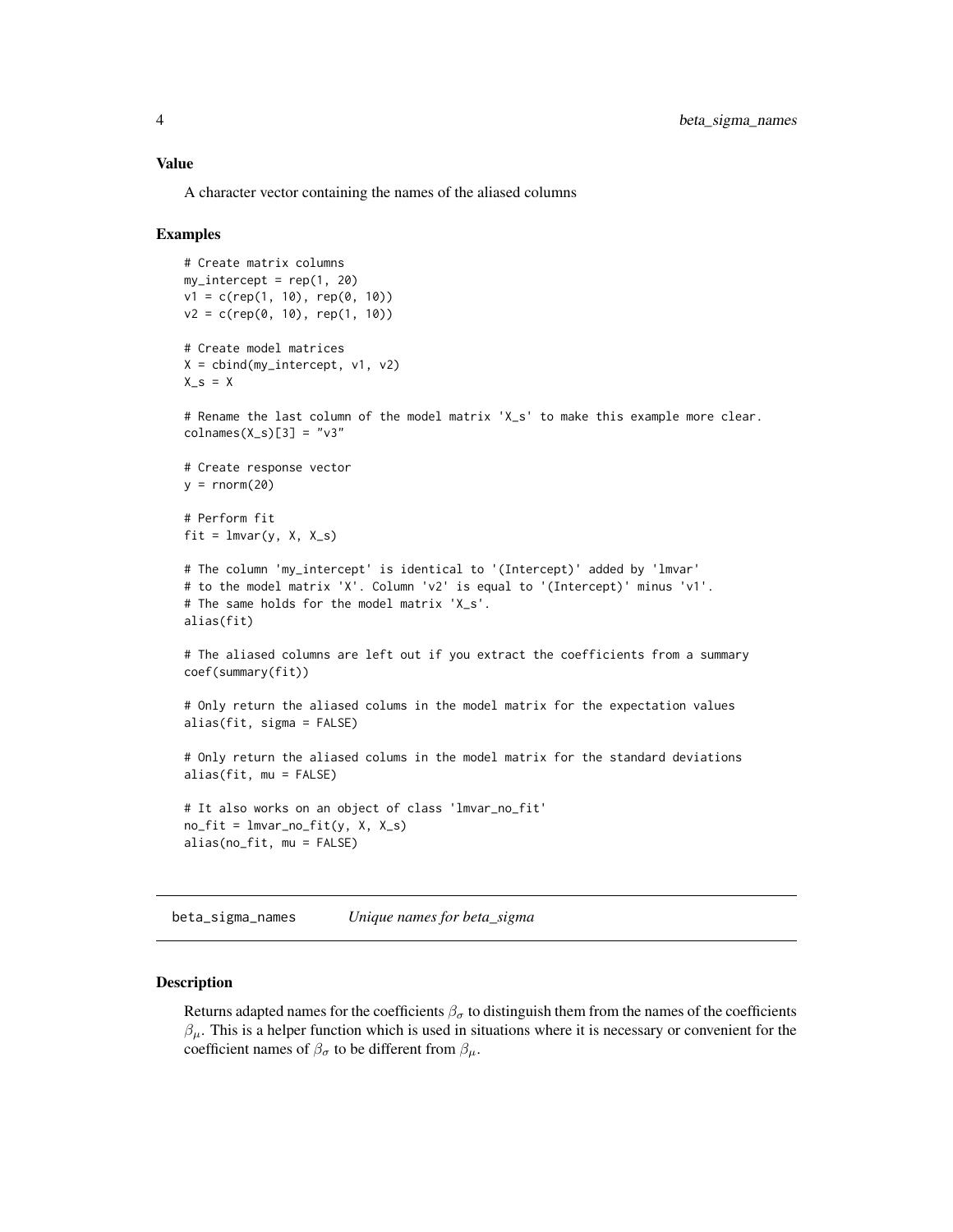#### <span id="page-4-0"></span>coef.lmvar 5

# Usage

```
beta_sigma_names(beta_mu_names, beta_sigma_names, ...)
```
# Arguments

|                         | beta_mu_names Character vector with the names of the coefficients $\beta_{\mu}$ |
|-------------------------|---------------------------------------------------------------------------------|
| beta_sigma_names        |                                                                                 |
|                         | Character vector with the names of the coefficients $\beta_{\sigma}$            |
| $\cdot$ $\cdot$ $\cdot$ | Additional arguments, not used in the current implementation                    |
|                         |                                                                                 |

# Details

When the name of at least one coefficient in  $\beta_{\sigma}$  is equal to one of the names of the coefficients in  $β<sub>μ</sub>$ , the string '\_s' is appended to the names of all coefficients in  $β<sub>σ</sub>$ . Otherwise, the names of the coefficients in  $\beta_{\sigma}$  are left unchanged.

# Value

Named character vector with the names of the coefficients  $\beta_{\sigma}$ . The name of a vector element is the original name of the coefficient. The value is the adapted name. The name and the value are equal if no adaptation was needed.

#### Examples

```
# If the names in beta_sigma are all different from all of the names in
# beta_mu, the function returns the names of beta_sigma
mu_names = c("(Intercept)", "age", "gender")
sigma_names = c("(Intercept_s)", "smoker", "job_code")
beta_sigma_names(mu_names, sigma_names)
# If at least one of the names in beta_sigma is equal to a name in
# beta_mu, all the names in beta_sigma get the string '_s' appended,
# except for '(intercept_s)'
sigma_names = c("(Intercept_s)", "age", "job_code")
```
beta\_sigma\_names(mu\_names, sigma\_names)

<span id="page-4-1"></span>coef.lmvar *Extracts coefficients from an 'lmvar' object.*

#### Description

Extracts maximum-likelihood estimators for  $\beta_{\mu}$  and  $\beta_{\sigma}$  from an 'lmvar' object.

# Usage

```
## S3 method for class 'lmvar'
coef(object, mu = TRUE, sigma = TRUE, ...)
```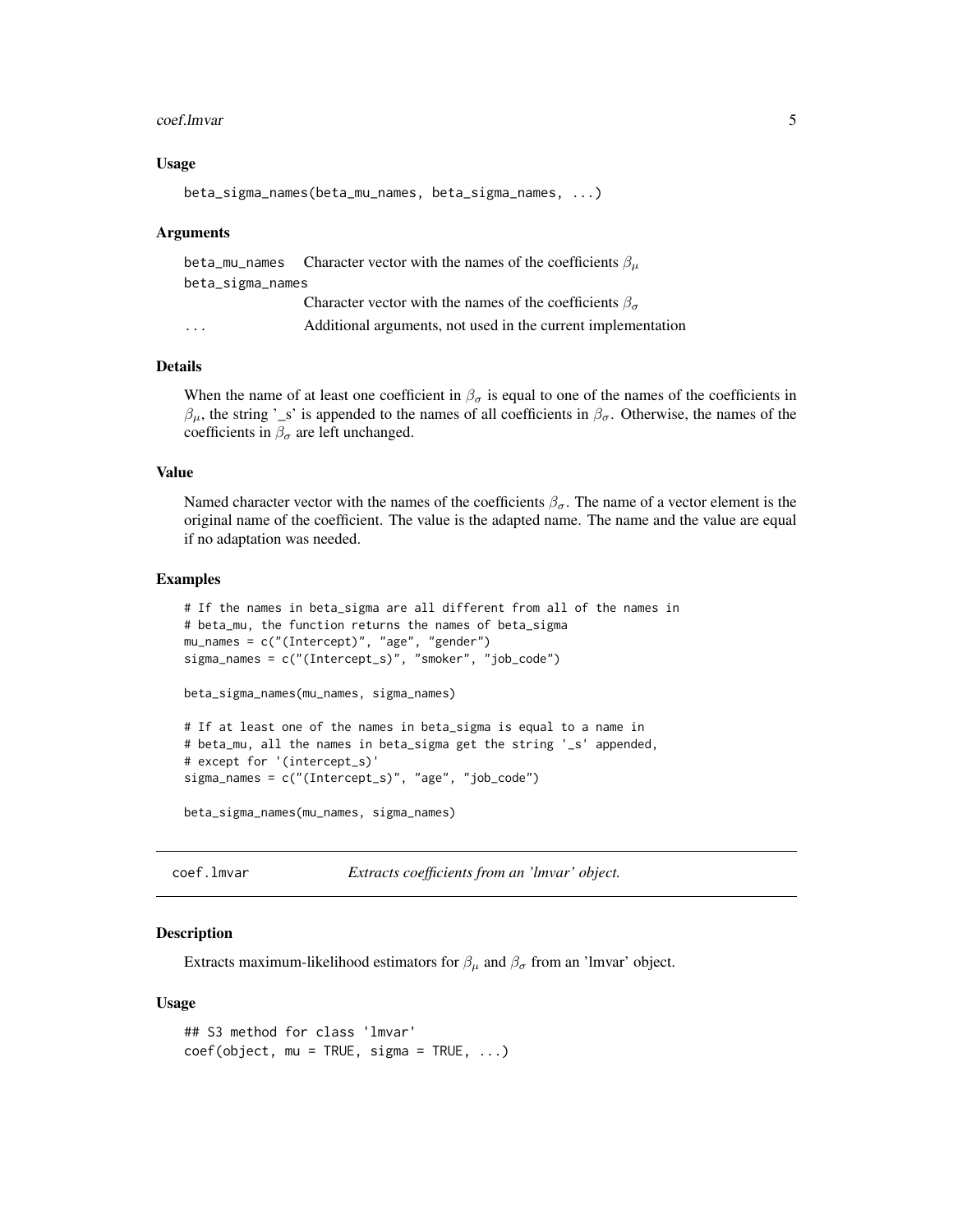# <span id="page-5-0"></span>Arguments

| object                  | Object of class 'lmvar'                                                                              |
|-------------------------|------------------------------------------------------------------------------------------------------|
| mu                      | Boolean, specifies whether or not to return the maximum-likelihood estimator<br>for $\beta_{\mu}$    |
| sigma                   | Boolean, specifies whether or not to return the maximum-likelihood estimator<br>for $\beta_{\sigma}$ |
| $\cdot$ $\cdot$ $\cdot$ | For compatibility with coef generic                                                                  |

# Details

When both mu = TRUE and sigma = TRUE, the names of the coefficients in  $\beta_{\sigma}$  are adapted to distinguish them from the names in  $\beta_{\mu}$ , if needed.

### Value

When mu = TRUE and sigma = TRUE, a named numeric vector with the elements of  $\beta_{\mu}$ , followed by the elements of  $\beta_{\sigma}$ .

When mu = TRUE and sigma = FALSE, a named numeric vector with the elements of  $\beta_{\mu}$ .

When mu = FALSE and sigma = TRUE, a named numeric vector with the elements of  $\beta_{\sigma}$ .

# See Also

[beta\\_sigma\\_names](#page-3-1) for the adaptation of the names of the coefficients in  $\beta_{\sigma}$ .

[confint](#page-0-0) for the calculation of confidence intervals of  $\beta_{\mu}$  and  $\beta_{\sigma}$ .

# Examples

```
# As example we use the dataset 'attenu' from the library 'datasets'. The dataset contains
# the response variable 'accel' and two explanatory variables 'mag' and 'dist'.
library(datasets)
```

```
# Create the model matrix for the expected values
X = cbind(attenu$mag, attenu$dist, attenu$mag + attenu$dist)
colnames(X) = c("mag", "dist", "mag+dist")
```

```
# Create the model matrix for the standard deviations.
X_s = cbind(attenu$mag, 1 / attenu$dist)
colnames(X_s) = c("mag", "dist_inv")
```

```
# Carry out the fit
fit = lmvar(attenu$accel, X, X_s)
```

```
# Extract all coefficients
coef(fit)
```

```
# Extract only the coefficients corresponding to the (non-aliased)
# columns in the model matrix for the expected values
coef(fit, sigma = FALSE)
```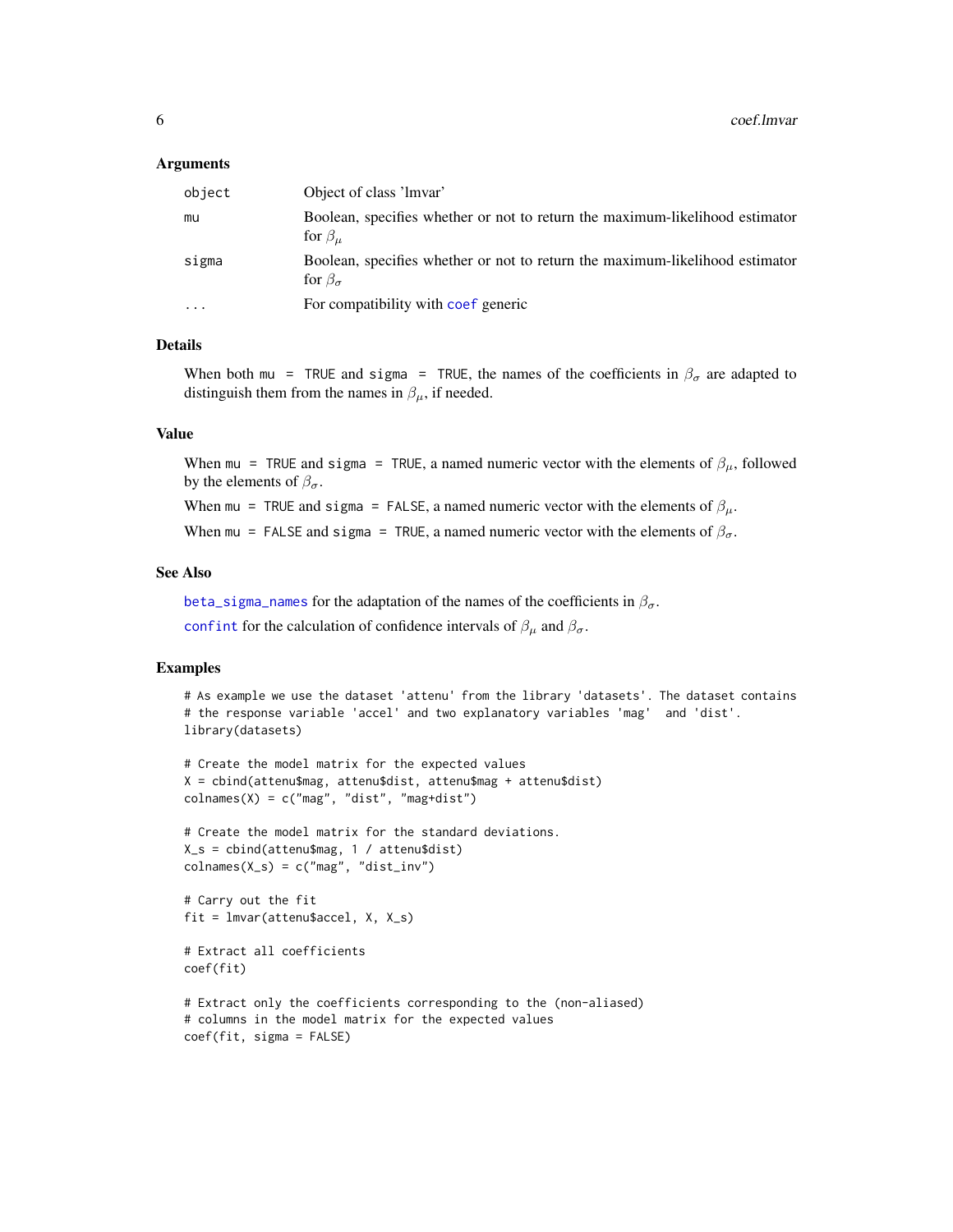```
# Extract only the coefficients corresponding to the (non-aliased)
# columns in the model matrix for standard deviations
coef(fit, mu = FALSE)
```
convergence\_precheck *Pre-check model matrices for convergence issues*

# Description

The model matrices  $X_\mu$  and  $X_\sigma$  are checked to see if problems with the convergence of the fit can be anticipated. If so, it is determined which columns must be removed from  $X_{\sigma}$  to attempt to avoid convergence issues.

# Usage

convergence\_precheck(y, X\_mu, X\_sigma)

# Arguments

|         | Numeric, response vector y                                                 |
|---------|----------------------------------------------------------------------------|
| X mu    | Model matrix for the expected values                                       |
| X_sigma | Model matrix for the standard deviations. This must be a full-rank matrix. |

# Details

A matrix can be of class 'matrix', 'Matrix' or 'numeric' (in case it is a matrix of one column only).

An intercept term must be included in the model matrices if the model is such.

#### Value

A list with the following members:

- column\_numbers The numbers of the columns of X\_sigma that can be kept
- column\_names The names of the columns of X\_sigma that can be kept

Numbers and names refer to the same columns. They are supplied both for convenience.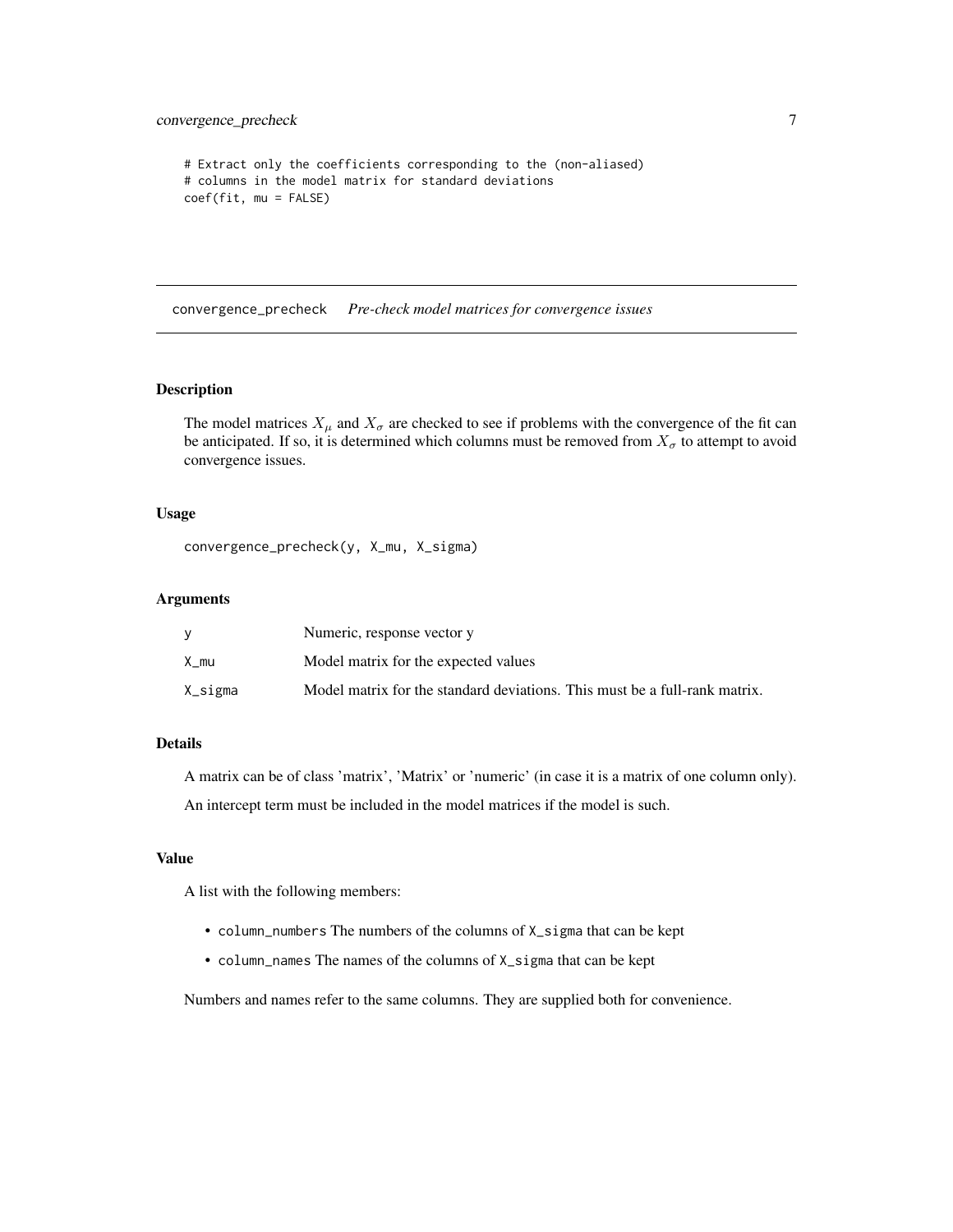#### <span id="page-7-1"></span><span id="page-7-0"></span>Description

k-fold cross-validation for an object of class 'lm'

#### Usage

```
cv.lm(object, k = 10, ks_test = FALSE, fun = NULL, log = FALSE,
  seed = NULL, max\_cores = NULL, ...)
```
# Arguments

| object    | Object of class 'lm'                                                                                                                                |
|-----------|-----------------------------------------------------------------------------------------------------------------------------------------------------|
| k         | Integer, number of folds                                                                                                                            |
| ks_test   | Boolean, if TRUE, a Kolmogorov-Smirnov test is carried out. See details.                                                                            |
| fun       | User-specified function for which cross-validation results are to be obtained.<br>See details.                                                      |
| log       | Boolean, specifies whether object contains a fit to the response vector $Y$ or its<br>logarithm $\log Y$                                            |
| seed      | Integer, seed for the random number generator. The seed is not set when seed<br>equals NULL.                                                        |
| max_cores | Integer, maximum number of CPU-cores that can be used. For the default value<br>NULL, the number is set to the number of available cores minus one. |
| $\ddotsc$ | Other parameters, not used in the current implementation.                                                                                           |

# Details

Cross-validations: The function cv.lm carries out a k-fold cross-validation for a linear model (i.e. a 'lm' model). For each fold, an 'lm' model is fit to all observations that are not in the fold (the 'training set') and prediction errors are calculated for the observations in the fold (the 'test set'). The prediction errors are the absolute error  $|y - \mu|$  and its square  $(y - \mu)^2$ . The average prediction errors over the observations in the fold are calculated, and the square root of the average of the squared errors is taken. Optionally, one can calculate a user-specified function fun for the test set and the 'lmvar' model resulting from the training set. Optionally, one can also calculate the Kolmogorov-Smirnov (KS) distance for the test set and its p-value.

The results for the k folds are averaged over the folds and standard deviations are calculated from the k results.

Requirements on the 'lm' object: object must contain the list-members x and y. I.e., it must be created by running  $lm$  with the options  $x = TRUE$  and  $y = TRUE$ .

User defined function: The argument fun allows a user to specify a function for which crossvalidation results must be obtained. This function must meet the following requirements.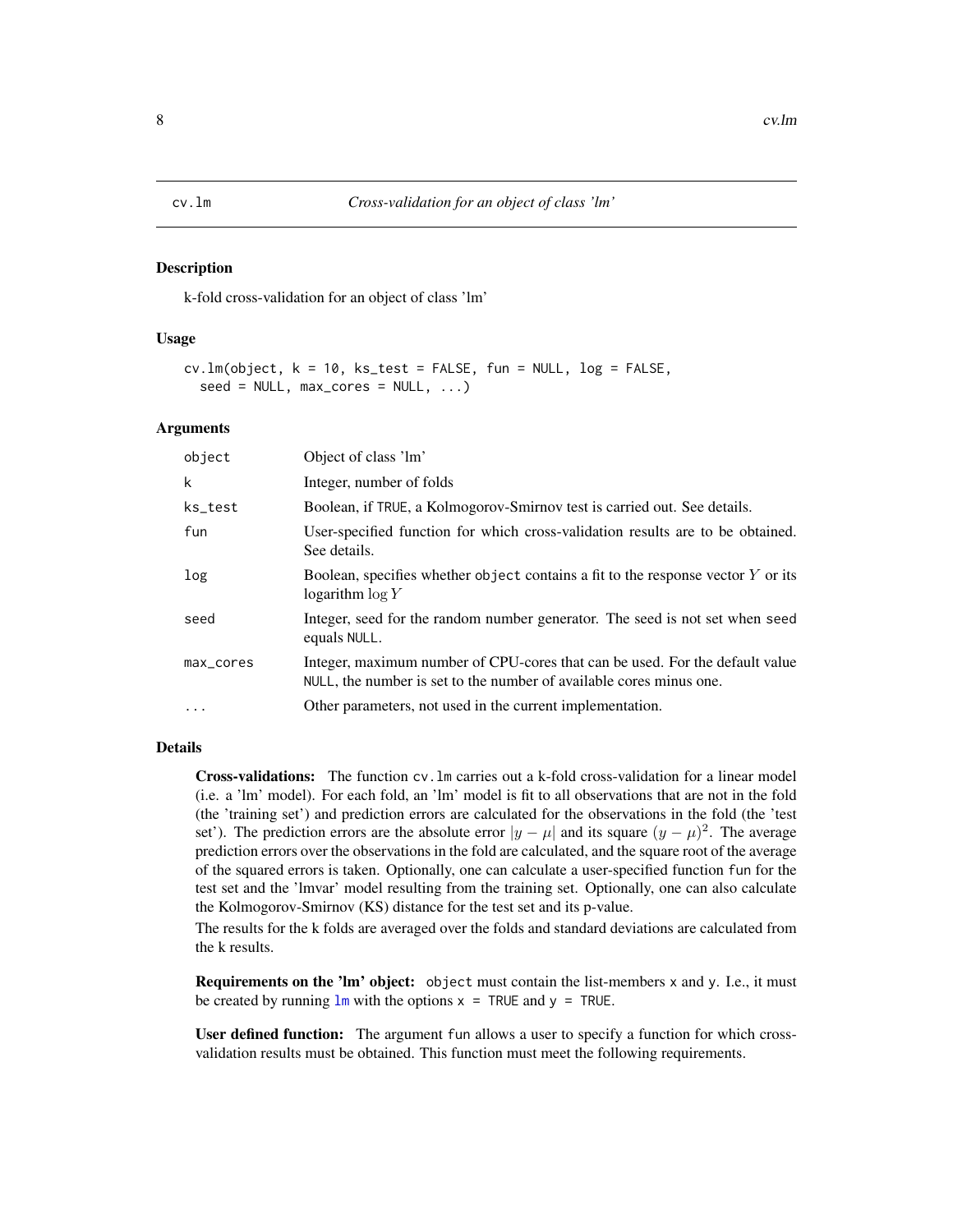<span id="page-8-0"></span>

- Its arguments are:
	- object\_t an object of class 'lm',
	- y a numerical vector of response values and
	- X the model matrix for the response vector y.
- It returns a single numerical value.

Carrying out a k-fold cross-validation, the function is called k times with object\_t equal to the fit to the training set, y equal to the response vector of the test set, and X\_mu the design matrix of the test set.

If the evaluation of fun gives an error, cv.lm will give a warning and exclude that evaluation from the mean and the standard deviation of fun over the k folds. If the evaluation of fun gives a warning, it will be ignored.

In the cross-validations, object\_t contains the design matrix used in the fit to the training set as object\_t\$x.

Kolmogorov-Smirnov test: When ks\_test = TRUE, a Kolmogorov-Smirnov (KS) test is carried out for each fold. The test checks whether the standardized residuals  $(\gamma - \mu)/\sigma$  in a fold are distributed as a standard normal distribution. The KS-distance and the corresponding p-value are calculated for each fold. The test uses the function ks. test. The expectation values  $\mu$  and standard deviation  $\sigma$  are calculated from the model matrices for the test set (the fold) and the 'lm' fit to the training set.

**Other:** The number of available CPU cores is detected with [detectCores](#page-0-0).

# Value

An object of class 'cvlmvar', which is a list with the following items:

- MAE a list with two items
	- mean the sample mean of the absolute prediction error over the k folds
	- sd the sample standard deviation of the absolute prediction error over the k folds
- MSE a list with two items
	- mean the sample mean of the mean squared prediction error over the k folds
	- sd the sample standard deviation of the mean squared prediction error over the k folds
- MSE\_sqrt a list with two items
	- mean the sample mean of the root mean squared prediction error over the k folds
	- sd the sample standard deviation of the root mean squared prediction error over the k folds
- KS\_distance a list with two items
	- mean the sample mean of the Kolmogorov-Smirnov distance over the k folds
	- sd the sample standard deviation of the Kolmogorov-Smirnov distance over the k folds
- KS\_p.value a list with two items
	- mean the sample mean of the p-value of Kolmogorov-Smirnov distance over the k folds
	- sd the sample standard deviation of the p-value of the Kolmogorov-Smirnov distance over the k folds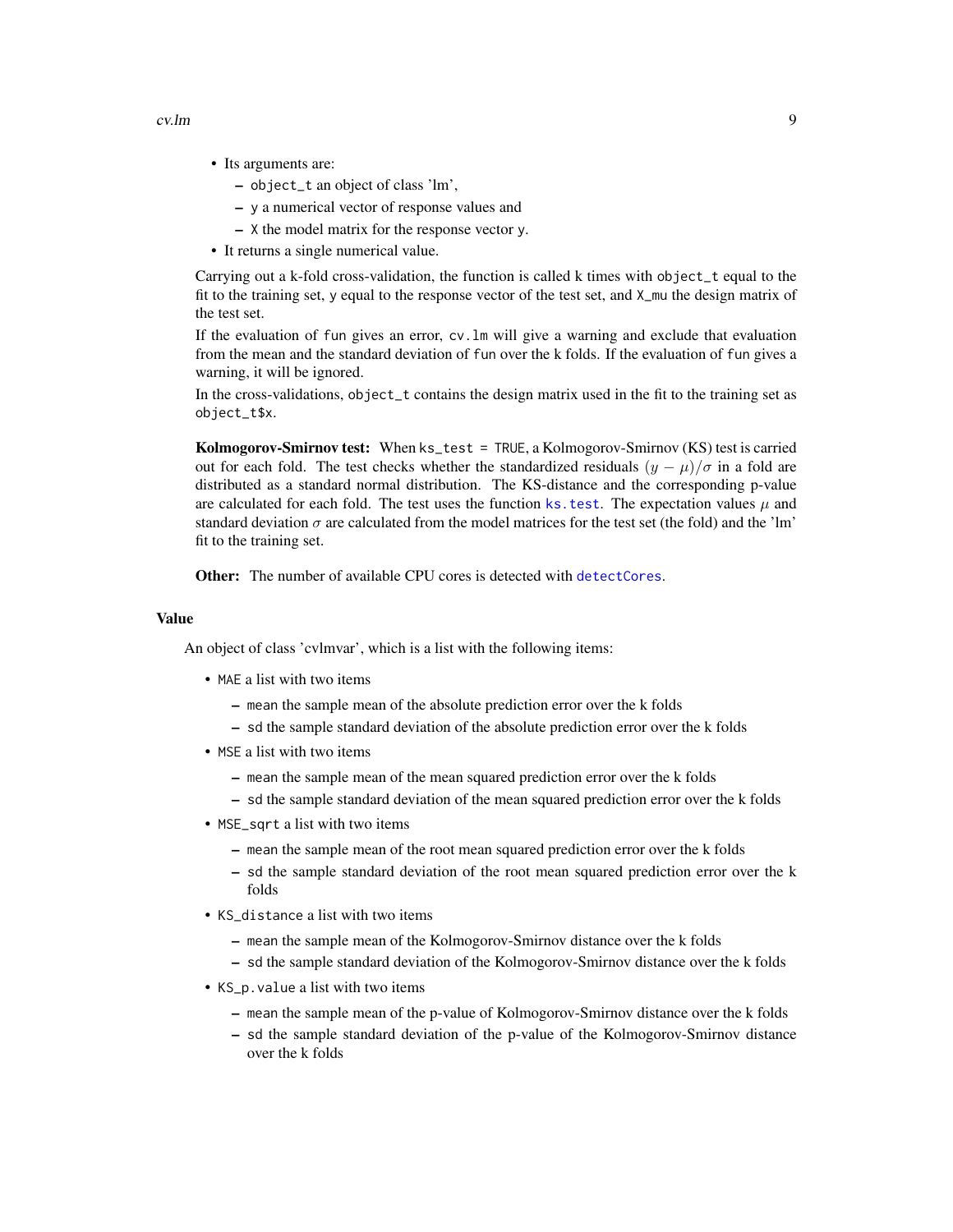- <span id="page-9-0"></span>• fun a list with two items
	- mean the sample mean of the user-specified function fun
	- sd the sample standard deviation of the of the user-specified function over the k folds

The items KS\_distance and KS\_p.value are added only in case ks\_test = TRUE. The item fun is added only in case a function fun has been specified.

# See Also

[cv.lmvar](#page-10-1) is the equivalent function for an object of class 'lmvar'. It is supplied in case one wants to compare an 'lmvar' fit with an 'lm' fit.

[print.cvlmvar](#page-49-1) provides a print-method for an object of class 'cvlmvar'.

# Examples

```
# Create an object of class 'lm'. We use a model matrix obtained from the 'cats' dataframe,
# an arbitrary parameter vector beta and a generated response vector y for the purpose of the
# example.
library(MASS)
X = model.matrix(~ Sex + Bwt, cats)
beta_mu = c(-0.1, 0.3, 4)mu = X %*% beta_mu
y = rnorm( nrow(X), mean = mu, sd = 0.5)
fit = lm(y \sim ., \text{ as.data frame}(X[, -1]), x = TRUE, y = TRUE)# Carry out a cross-validation
cv.lm(fit)
# Carry out a cross-validation using a single CPU-core
cv.lm(fit, max_cores = 1)
# Carry out a cross-validation including a Kolmogorov-Smirnov test, using at most two CPU-cores
cv.lm(fit, ks_test = TRUE, max_cores = 2)
# Carry out a cross-validation with 5 folds and control the random numbers used
cv.lm(fit, k = 5, seed = 5483, max_cores = 1)# Calculate cross-validation results for the fourth moment of the residuals, using a
# user-specified function
fourth = function(object, y, X){
  mu = predict(object, as.data-frame(X))residuals = y - mureturn(mean(residuals^4))
}
cv.lm(fit, fun = fourth)
rm(fourth)
```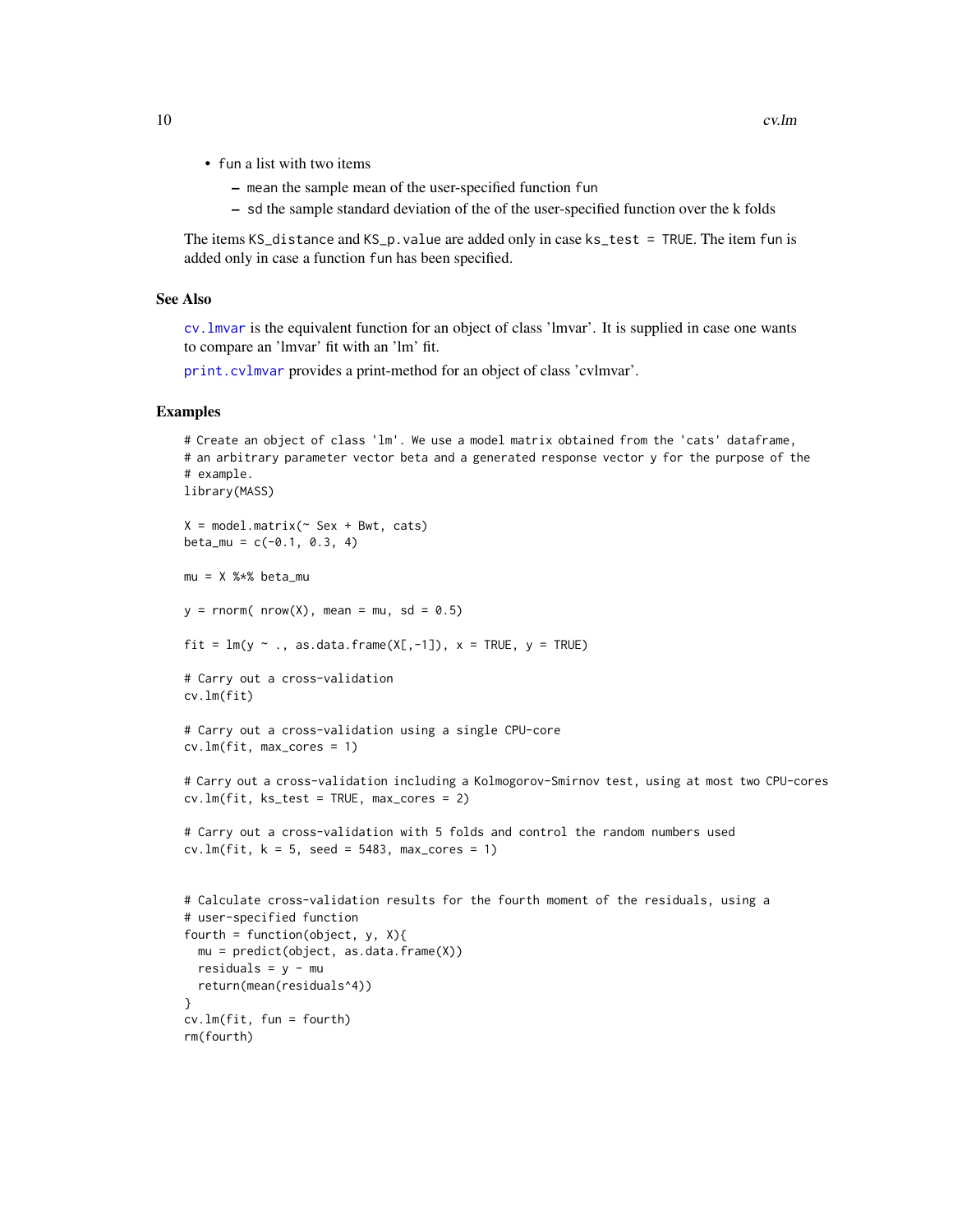#### <span id="page-10-0"></span>cv.lmvar 11

```
# Use option 'log = TRUE' if you fit the log of the response vector and require error estimates for
# the response vector itself
fit = lm(log(y) ~ ~ ., as.data.frame(X[, -1]), x = TRUE, y = TRUE)
cv = cv.lm(fit, log = TRUE)# Print 'cv' using the print-method print.cvlmvar
cv
# Print 'cv' with a specified number of digits
print(cv, digits = 2)
```
<span id="page-10-1"></span>cv.lmvar *Cross-validation for an object of class 'lmvar'*

# Description

k-fold cross-validation for an object of class 'lmvar'

# Usage

```
cv.lmvar(object, k = 10, ks_test = FALSE, fun = NULL, log = FALSE,
  seed = NULL, sigma_min = NULL, exclude = NULL,
  slvr\_options = list(), max\_cores = NULL, ...)
```
### Arguments

| object       | Object of class 'Imvar'                                                                                                                                                                                                                       |
|--------------|-----------------------------------------------------------------------------------------------------------------------------------------------------------------------------------------------------------------------------------------------|
| k            | Integer, number of folds                                                                                                                                                                                                                      |
| ks_test      | Boolean, if TRUE, a Kolmogorov-Smirnov test is carried out. See details.                                                                                                                                                                      |
| fun          | User-specified function for which cross-validation results are to be obtained.<br>See details.                                                                                                                                                |
| log          | Boolean, specifies whether object contains a fit to the response vector $Y$ or its<br>logarithm $\log Y$                                                                                                                                      |
| seed         | Integer, seed for the random number generator. The seed is not set when seed<br>equals NULL.                                                                                                                                                  |
| sigma_min    | Minimum value for the standard deviations. Can be a single number which<br>applies to all observations, or a vector giving a minimum per observation. In<br>case of the the default value NULL, the value is the same as the value in object. |
| exclude      | Numeric vector with observations that must be excluded for error statistics. The<br>default NULL means no observations are excluded. See 'Details' for more infor-<br>mation.                                                                 |
| slvr_options | List of options passed on to the function max Lik which carries out the fits for<br>the $k$ folds. See 'Details' for more information.                                                                                                        |
| max_cores    | Integer, maximum number of CPU-cores that can be used. For the default value<br>NULL, the number is set to the number of available cores minus one.                                                                                           |
| $\cdots$     | Other parameters, not used in the current implementation.                                                                                                                                                                                     |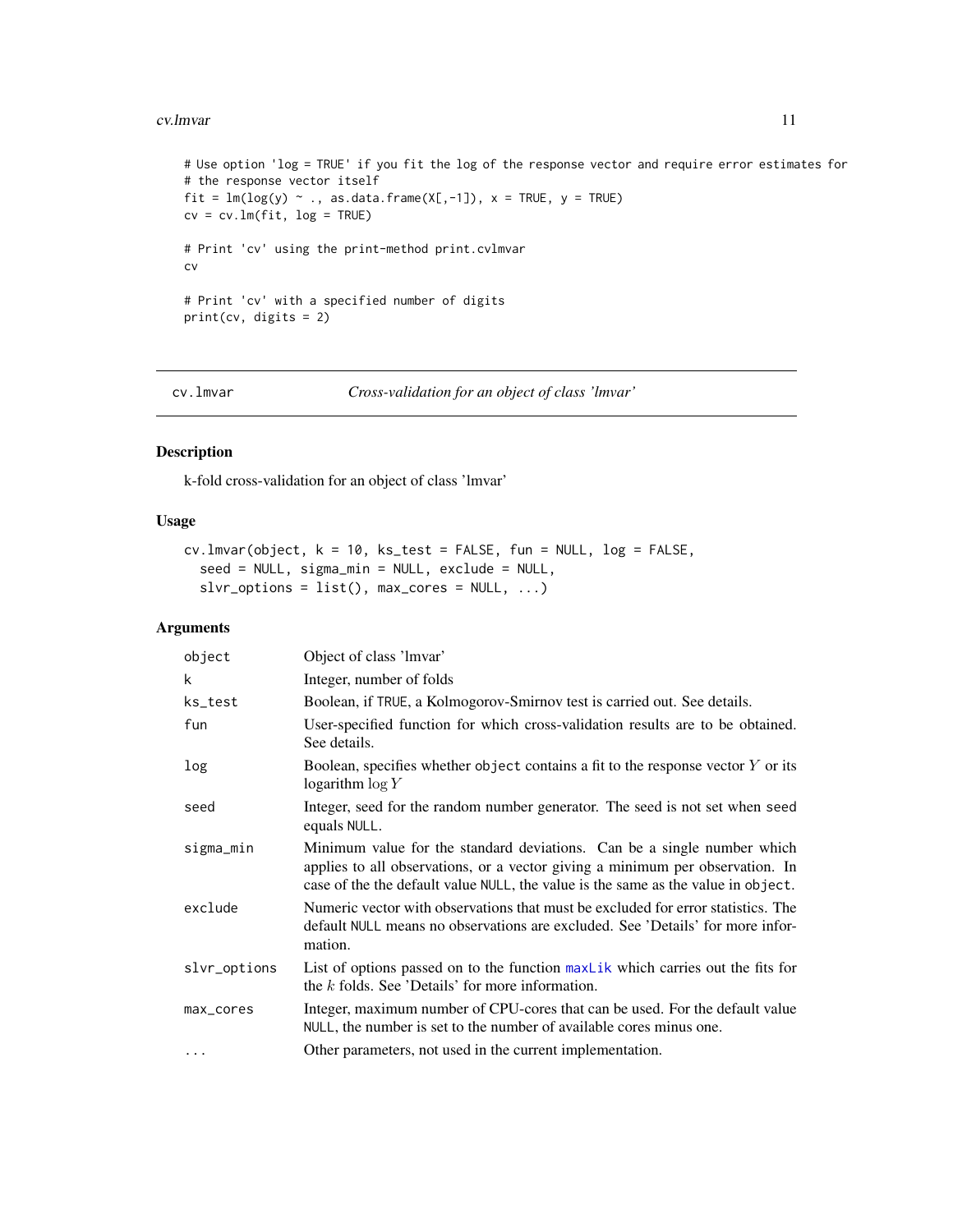# <span id="page-11-0"></span>Details

Cross-validations: The function cv.lmvar carries out a k-fold cross-validation for an 'lmvar' model. For each fold, an 'lmvar' model is fit to all observations that are not in the fold (the 'training set') and prediction errors are calculated for the observations in the fold (the 'test set'). The prediction errors are the absolute error  $|y - \mu|$  and its square  $(y - \mu)^2$ . The average prediction errors over the observations in the fold are calculated, and the square root of the average of the squared errors is taken. Optionally, one can calculate a user-specified function fun for the test set and the 'lmvar' model resulting from the training set. Optionally, one can also calculate the Kolmogorov-Smirnov (KS) distance for the test set and its p-value.

The results for the k folds are averaged over the folds and standard deviations are calculated from the k results.

User defined function: The argument fun allows a user to specify a function for which crossvalidation results must be obtained. This function must meet the following requirements.

- Its arguments are:
	- object\_t an object of class 'lmvar',
	- y a numerical vector of response values and
	- X\_mu the model matrix for the expected values of the response vector y.
	- X\_sigma the model matrix for the standard deviations of the response vector y.
- It returns a single numerical value.

Carrying out a k-fold cross-validation, the function is called k times with object\_t equal to the fit to the training set, y equal to the response vector of the test set, and X\_mu and X\_sigma the design matrices of the test set.

If the evaluation of fun gives an error, cv.lmvar will give a warning and exclude that evaluation from the mean and the standard deviation of fun over the k folds. If the evaluation of fun gives a warning, it will be ignored.

In the cross-validations, object\_t contains the design matrices of the training set as object\_t\$X\_mu and object\_t\$X\_sigma. object\_t\$X\_mu was formed by taking object\$X\_mu and removing the fold-rows. In addition, columns may have been removed to make the matrix full-rank. Therefore, object\_t\$X\_mu may have fewer columns than object\$X\_mu. The same is true for object\_t\$X\_sigma compared to object\$X\_sigma.

Kolmogorov-Smirnov test: When ks\_test = TRUE, a Kolmogorov-Smirnov (KS) test is carried out for each fold. The test checks whether the standardized residuals  $(y - \mu)/\sigma$  in a fold are distributed as a standard normal distribution. The KS-distance and the corresponding p-value are calculated for each fold. The test uses the function ks. test. The expectation values  $\mu$  and standard deviations  $\sigma$  are calculated from the model matrices for the test set (the fold) and the 'lmvar' fit to the training set.

Excluding observations: The observations specified in the argument exclude are not used to calculate the error statistics MAE (mean absolute error), MSE (mean squared error) and the square root of MSE. They are also not used to calculate the statistics for the user-defined function fun. This is useful when there are a few observations with such large residuals that they dominate the error estimates. Note that the excluded observations are not excluded from the training sets. It is only in the calculation of the statistics of the test sets that the observations are excluded. They are not excluded from the KS-test: when observations have large residuals, they should have large standard deviations as well, to give the standardized residuals normal values.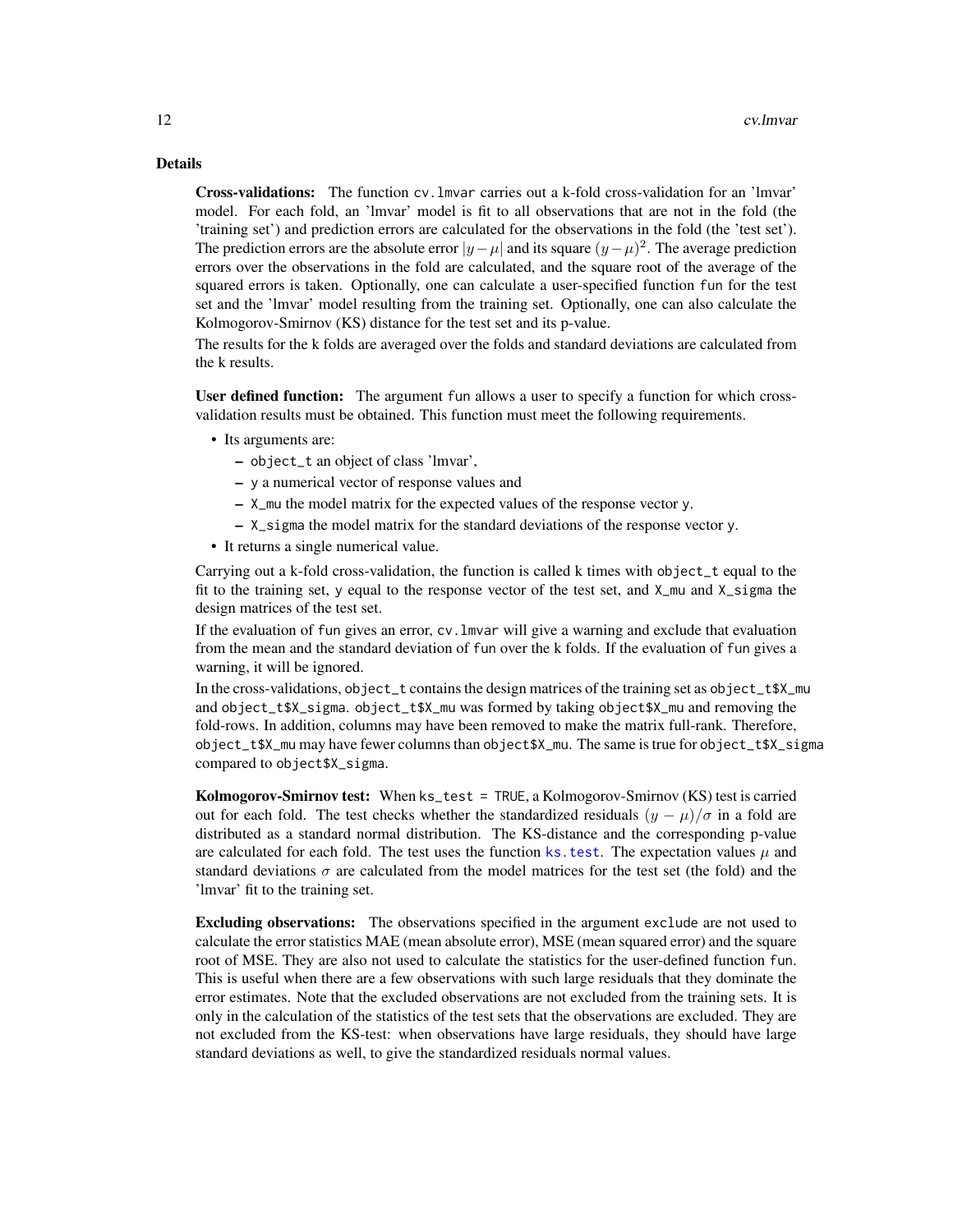#### <span id="page-12-0"></span>cv.lmvar 13

Minimum sigma: The argument sigma\_min gives the option to enforce a minimum standard deviation. This is useful when, in a cross-validation, a fit fails because the maximum likelihood occurs when the standard deviation of one or more observations becomes zero. When a minimum standard deviation is specified, all fits are carried out under the boundary condition that the standard deviation is larger than the minimum. If sigma\_min = NULL the same value is used as was used to create object.

Other: The fits are carried out with the options slvr\_options stored in the 'lmvar' object object. However, these options can be overwritten with an explicit argument slvr\_options in the call of cv.lmvar. Some of the options are affected by a sigma\_min larger than zero, see [lmvar](#page-27-1) for details.

The argument slvr\_options is a list, members of which can be a list themselves. If members of a sublist are overwritten, the other members of the sublist remain unchanged. E.g., the argument slvr\_options = list(control = list(iterlim = 600)) will set control\$iterlim to 600 while leaving other members of the list control unchanged.

The number of available CPU cores is detected with [detectCores](#page-0-0).

# Value

In case none of the fits in the cross-validations returns an error or a warning, a 'cvlmvar' object is returned. This is a list with the following items:

- MAE a list with two items
	- mean the sample mean of the absolute prediction error over the k folds
	- sd the sample standard deviation of the absolute prediction error over the k folds
- MSE a list with two items
	- mean the sample mean of the mean squared prediction error over the k folds
	- sd the sample standard deviation of the mean squared prediction error over the k folds
- MSE\_sqrt a list with two items
	- mean the sample mean of the root mean squared prediction error over the k folds
	- sd the sample standard deviation of the root mean squared prediction error over the k folds
- KS\_distance a list with two items
	- mean the sample mean of the Kolmogorov-Smirnov distance over the k folds
	- sd the sample standard deviation of the Kolmogorov-Smirnov distance over the k folds
- KS\_p.value a list with two items
	- mean the sample mean of the p-value of Kolmogorov-Smirnov distance over the k folds
	- sd the sample standard deviation of the p-value of the Kolmogorov-Smirnov distance over the k folds
- fun a list with two items
	- mean the sample mean of the user-specified function fun
	- sd the sample standard deviation of the of the user-specified function over the k folds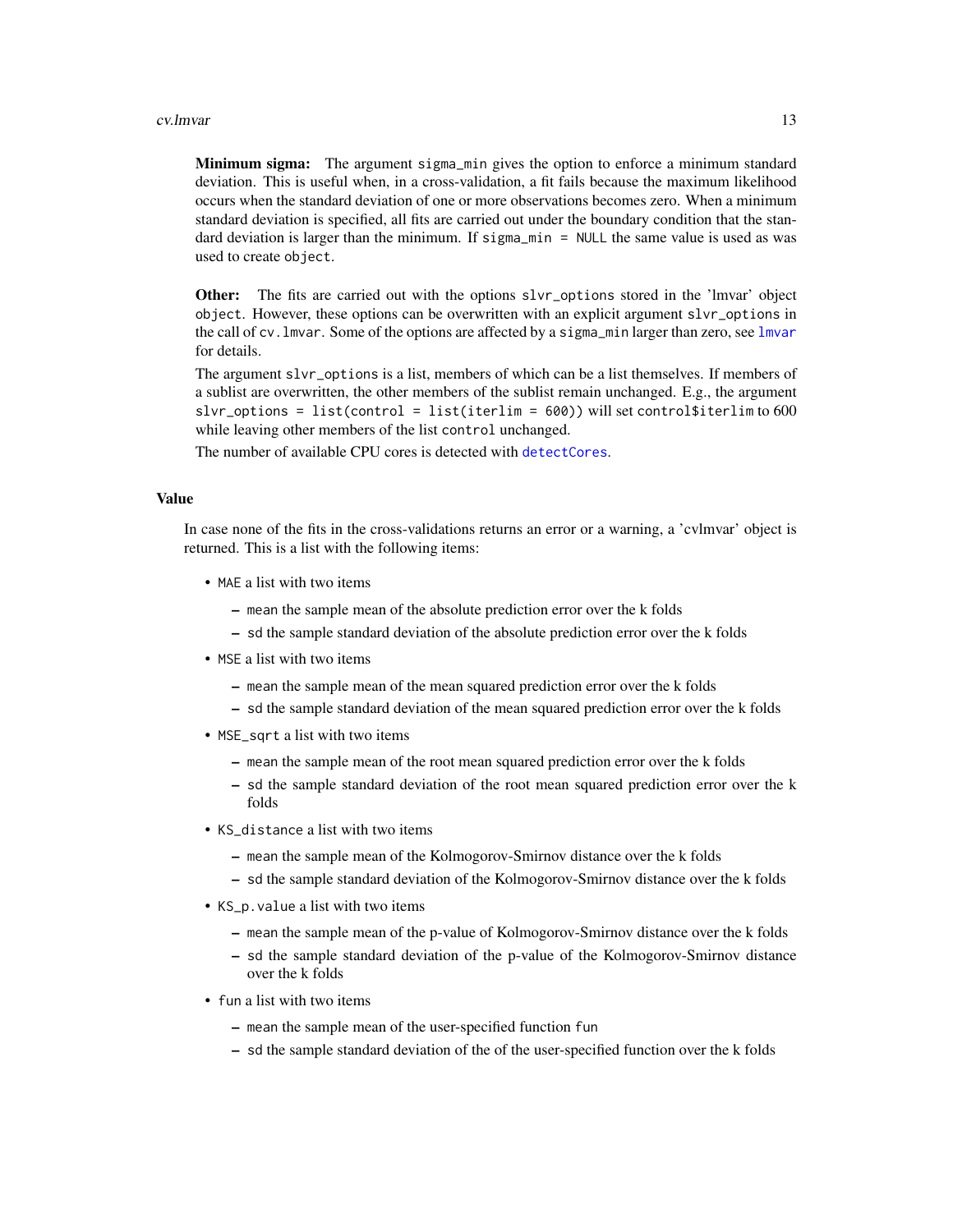The items KS\_distance and KS\_p.value are added only in case ks\_test = TRUE.

In case a fit returns an error or a warning, the return value of cv.lmvar lists the arguments of the first call to [lmvar](#page-27-1) which failed. In addition, it lists the row number of the observations in object that formed the training set for which the fit returned an error or warning. These items are returned as a list:

- y the argument y of the failing call
- X\_mu the argument X\_mu of the failing call
- X\_sigma the argument X\_sigma of the failing call
- intercept\_mu the argument intercept\_mu of the failing call
- intercept\_sigma the argument intercept\_sigma of the failing call
- sigma\_min the argument sigma\_min of the failing call
- slvr\_options the argument slvr\_options of the failing call
- control the argument control of the failing call
- training\_rows numeric vector containing the rows of the observations in object that were used in the failing fit

# See Also

See [lmvar](#page-27-1) for the options slvr\_options stored in an 'lmvar' object.

[cv.lm](#page-7-1) is the equivalent function for an object of class 'lm'. It is supplied in case one wants to compare an 'lmvar' fit with an 'lm' fit.

[print.cvlmvar](#page-49-1) provides a print-method for an object of class 'cvlmvar'.

# Examples

```
# Create an object of class 'lmvar'. We use a model matrix obtained from the 'cats' dataframe,
# arbitrary parameter vectors beta and a generated response vector y for the purpose of the
# example.
```

```
library(MASS)
```

```
X = model.matrix(~ Sex + Bwt, cats)
beta_mu = c(-0.1, 0.3, 4)beta_sigma = c(-0.5, -0.1, 0.3)mu = X %*% beta_mu
log_s{igma} = X %*% beta_sigma
y = \text{rnorm}( \text{nrow}(X), \text{mean} = \text{mu}, \text{sd} = \exp(\log_s i)fit = lmvar(y, X_mu = X[, -1], X_sigma = X[, -1])# Carry out a cross-validation
cv.lmvar(fit)
```
# Carry out a cross-validation using a single CPU-core

<span id="page-13-0"></span>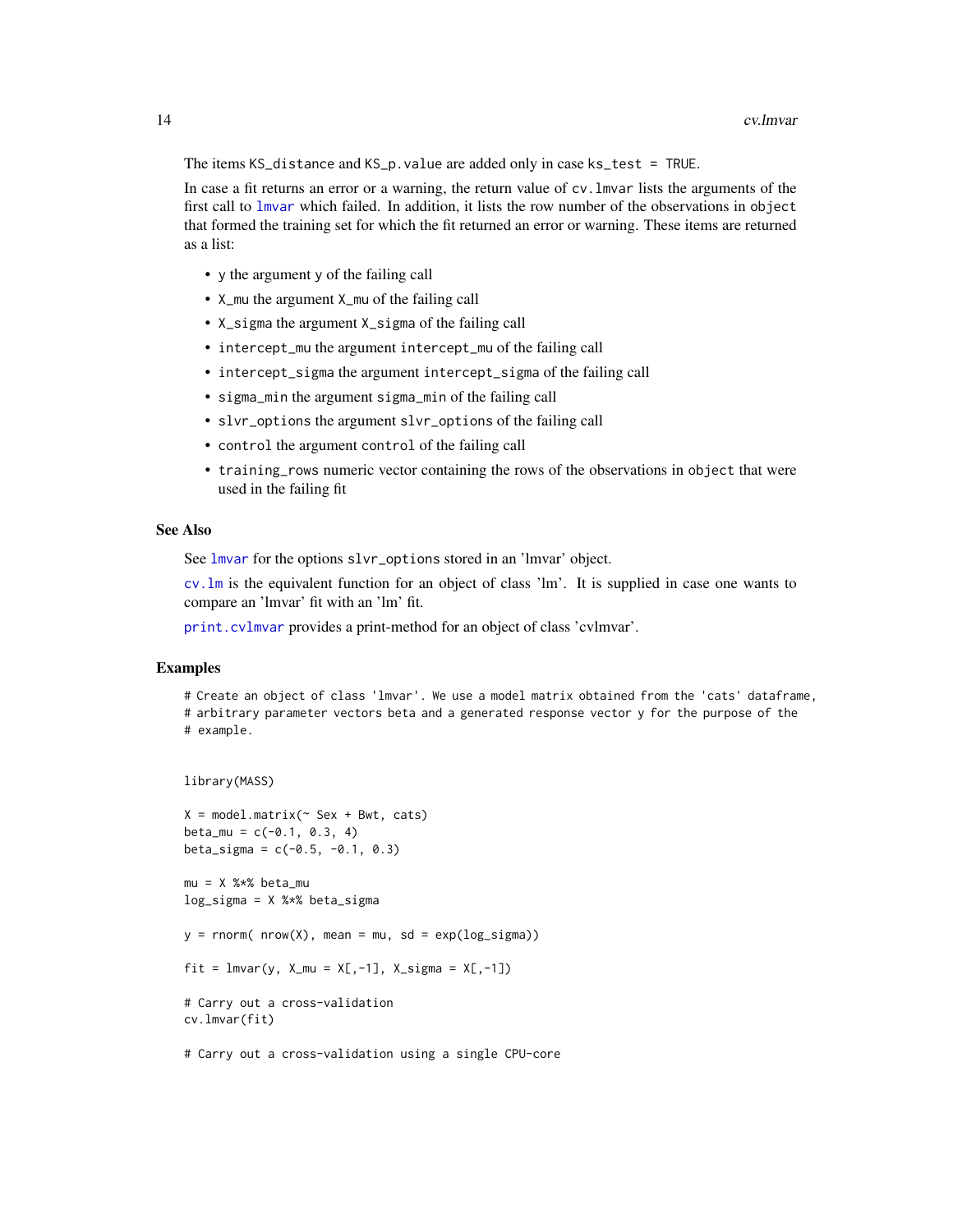```
cv.lmvar(fit, max_cores = 1)
# Carry out a cross-validation including a Kolmogorov-Smirnov test, using at most two CPU-cores
cv.lmvar(fit, ks_test = TRUE, max_cores = 2)
# Carry out a cross-validation with 5 folds and control the random numbers used
cv. Imvar(fit, k = 5, seed = 5483, max\_cores = 1)# Carry out a cross-validation and exclude observations 5, 11 and 20 from the calculation of
# the error statistics
cv.lmvar(fit, exclude = c(5, 11, 20), max_cores = 1)# Calculate cross-validation results for the fourth moment of the residuals, using a
# user-specified function
fourth = function(object, y, X_mu, X_sigma){
  mu = predict(object, X_mu[,-1], X_sigma[,-1], sigma = FALSE)
  residuals = y - mu
  return(mean(residuals^4))
}
cv.lmvar(fit, fun = fourth)
rm(fourth)
# Carry out a cross-validation and specify the maximization routine and maximum number of iterations
cv.lmvar(fit, slvr_options = list( method = "NR", control = list(iterlim = 500)))
# Use option 'log = TRUE' if you fit the log of the response vector and require error estimates for
# the response vector itself
fit = lmvar(log(y), X_mu = X[, -1], X_sigma = X[, -1])cv = cv.lmvar(fit, log = TRUE)
# Print 'cv' using the print-method print.cvlmvar
cv
# Print 'cv' with a specified number of digits
print(cv, digits = 2)
```
dfree *Degrees of freedom for an object of class 'lmvar'*

# **Description**

Degrees of freedom for the model in an object of class 'lmvar'. The degrees of freedom are defined as the rank of the model matrix  $X_{\mu}$  for the expectation values, plus the rank of the model matrix  $X_{\sigma}$  for the standard deviations.

#### Usage

```
dfree(object, mu = TRUE, sigma = TRUE, \ldots)
```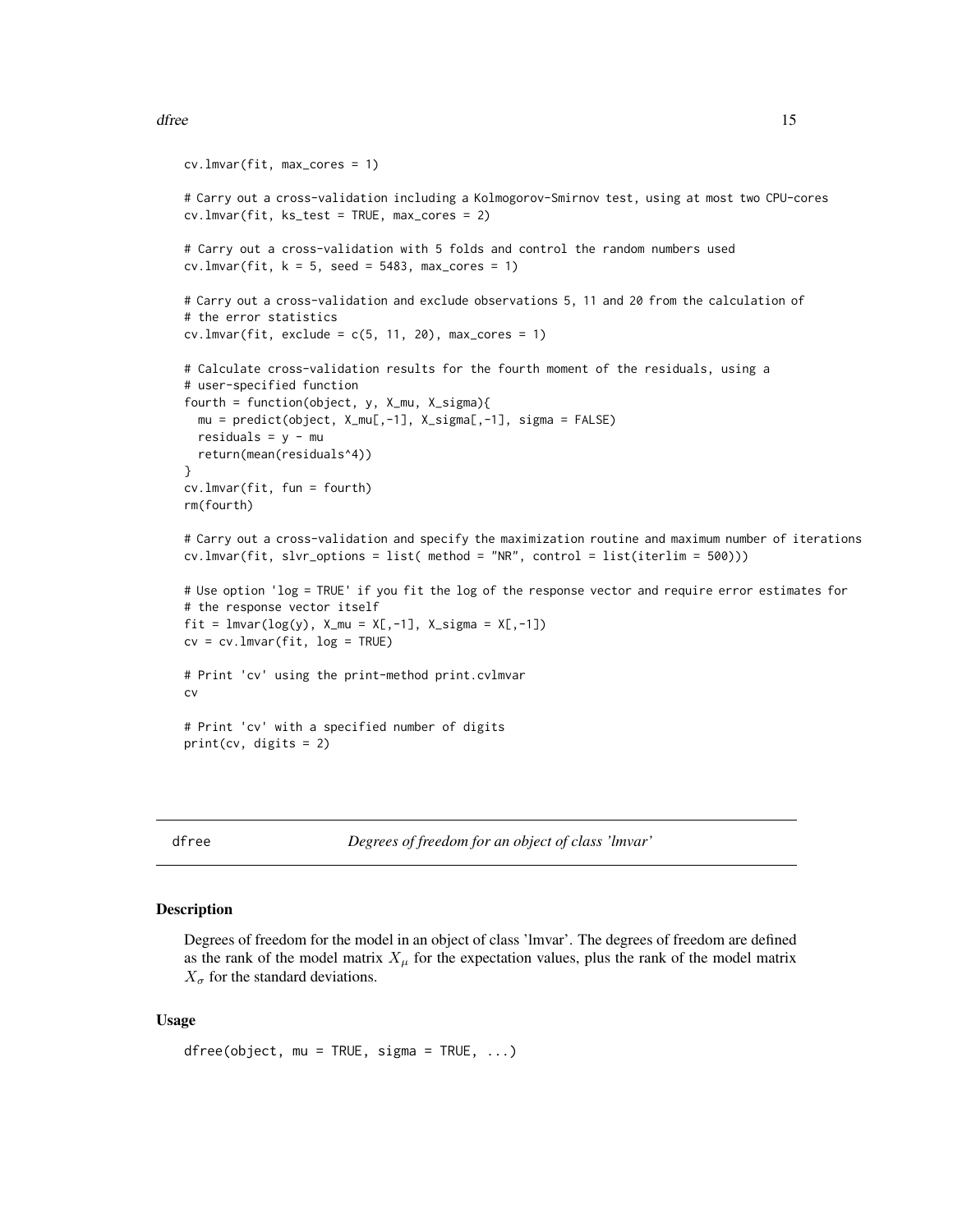# <span id="page-15-0"></span>Arguments

| object    | Object of class 'lmvar_no_fit' (hence it can also be of class 'lmvar')                                            |
|-----------|-------------------------------------------------------------------------------------------------------------------|
| mu        | Boolean, specifies whether the degrees of freedom for the model for the expec-<br>tation values must be included. |
| sigma     | Boolean, specifies whether the degrees of freedom for the model for the standard<br>deviations must be included.  |
| $\ddotsc$ | Additional arguments, not used in the current implementation                                                      |

# **Details**

If mu = TRUE and sigma = TRUE, the function returns the rank of the model-matrix  $X_{\mu}$  plus the rank of the model matrix  $X_{\sigma}$ .

If mu = TRUE and sigma = FALSE, the function returns the rank of the model-matrix  $X_{\mu}$ .

If mu = FALSE and sigma = TRUE, the function returns the rank of the model-matrix  $X_{\sigma}$ .

Both model matrices contain a column corresponding to an intercept term. This column is added by [lmvar](#page-27-1). See also the vignette 'Intro'.

#### Value

An integer containing the degrees of freedom for the model in object.

# Examples

```
# As example we use the dataset 'attenu' from the library 'datasets'. The dataset contains
# the response variable 'accel' and two explanatory variables 'mag' and 'dist'.
library(datasets)
```

```
# Create the model matrix for the expected values
X = cbind(attenu$mag, attenu$dist)
colnames(X) = c("mag", "dist")
```

```
# Create the model matrix for the standard deviations.
X_s = cbind(attenu$mag, 1 / attenu$dist)
colnames(X_s) = c("mag", "dist_inv")
```
# Carry out the fit fit = lmvar(attenu\$accel, X, X\_s)

# The degrees of freedom are dfree(fit)

# The degrees of freedom of the expected values are dfree(fit, sigma = FALSE)

```
# The degrees of freedom of the standard deviations are
dfree(fit, mu = FALSE)
```

```
# Function also works on object of class 'lmvar_no_fit'
no_fit = lmvar_no_fit(attenu$accel, X, X_s)
```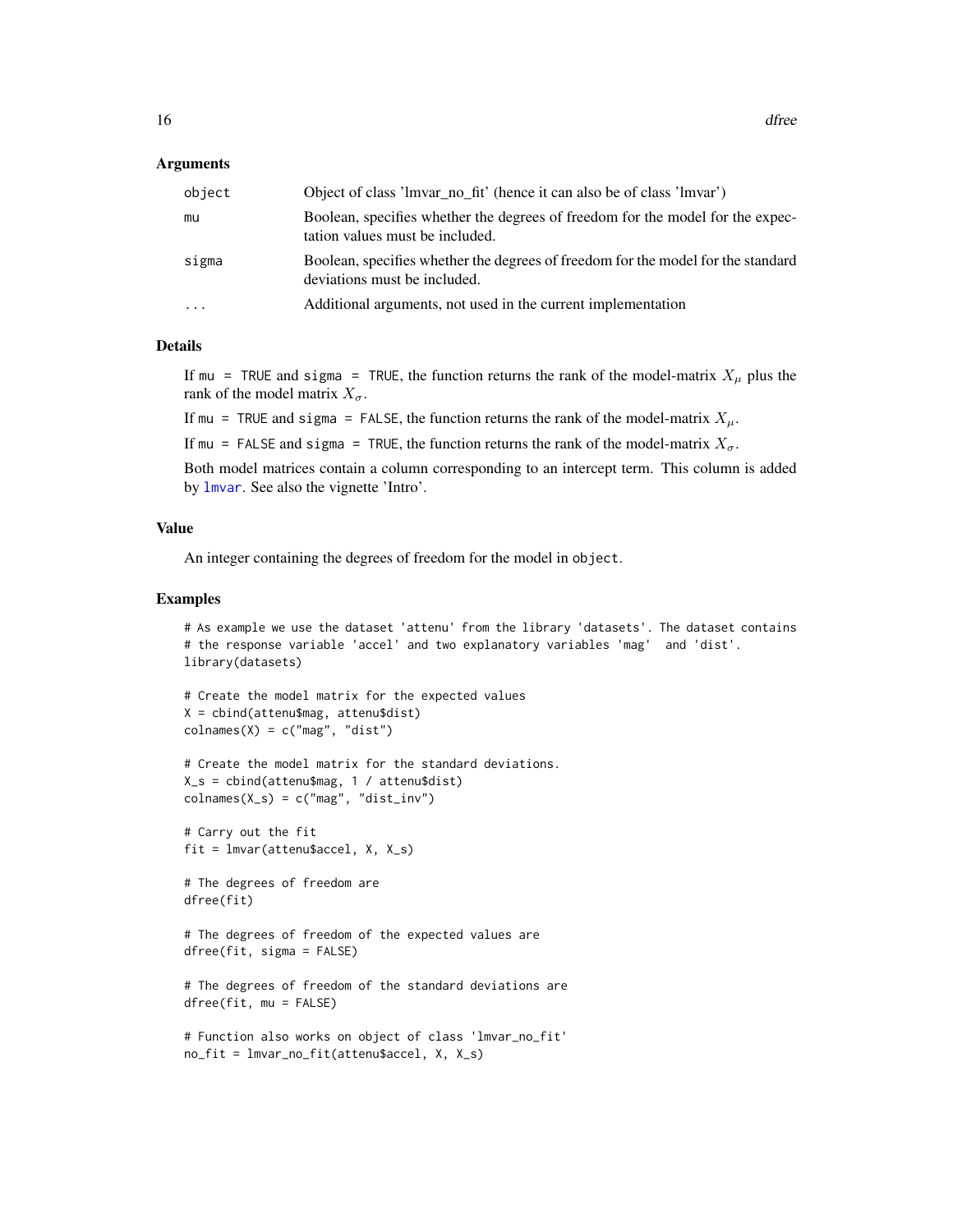#### <span id="page-16-0"></span>fisher that the state of the state of the state of the state of the state of the state of the state of the state of the state of the state of the state of the state of the state of the state of the state of the state of th

dfree(no\_fit)

<span id="page-16-1"></span>

# Description

Fisher information matrix for an object of class 'lmvar'.

#### Usage

fisher(object, mu = TRUE, sigma = TRUE,  $\ldots$ )

# Arguments

| object   | Object of class 'lmvar'                                                                              |
|----------|------------------------------------------------------------------------------------------------------|
| mu       | Specifies whether or not the block-matrix for $\beta_{\mu}$ is included in the returned<br>matrix    |
| sigma    | Specifies whether or not the block-matrix for $\beta_{\sigma}$ is included in the returned<br>matrix |
| $\cdots$ | Additional arguments, not used in the current implementation                                         |

# Details

The Fisher information matrix is calculated as minus  $-E[H]/n$  with  $E[H]$  the expected value of the Hessian matrix  $H$  of the log-likelihood and  $n$  the number of observations.

The matrix is calculated using the maximum-likelihood estimators of  $\mu$  and  $\sigma$ .

If mu = TRUE and sigma = TRUE, the full Fisher information matrix is returned.

If mu = TRUE and sigma = FALSE, only the left-upper block-matrix is returned, corresponding to the part of the Fisher information matrix pertaining to  $\beta_{\mu}$ .

If mu = FALSE and sigma = TRUE, only the right-lower block-matrix is returned, corresponding to the part of the Fisher information matrix pertaining to  $\beta_{\sigma}$ .

# Value

An object of class 'matrix' containing the Fisher information matrix of object.

# See Also

vcov. lmvar calculates the covariance matrix for the maximum-likelihood estimators of  $\beta_{\mu}$  and  $\beta_{\mu}$ 

[nobs.lmvar\\_no\\_fit](#page-34-1) for the number of observations in an object of class 'lmvar'

coef. lmvar for the coefficients  $\beta_{\mu}$  and  $\beta_{\sigma}$ 

fitted. Imvar for the expectation values  $\mu$  and standard deviations  $\sigma$ .

See the vignette "Math" (to be viewed with vignette("Math", "lmvar")) for details.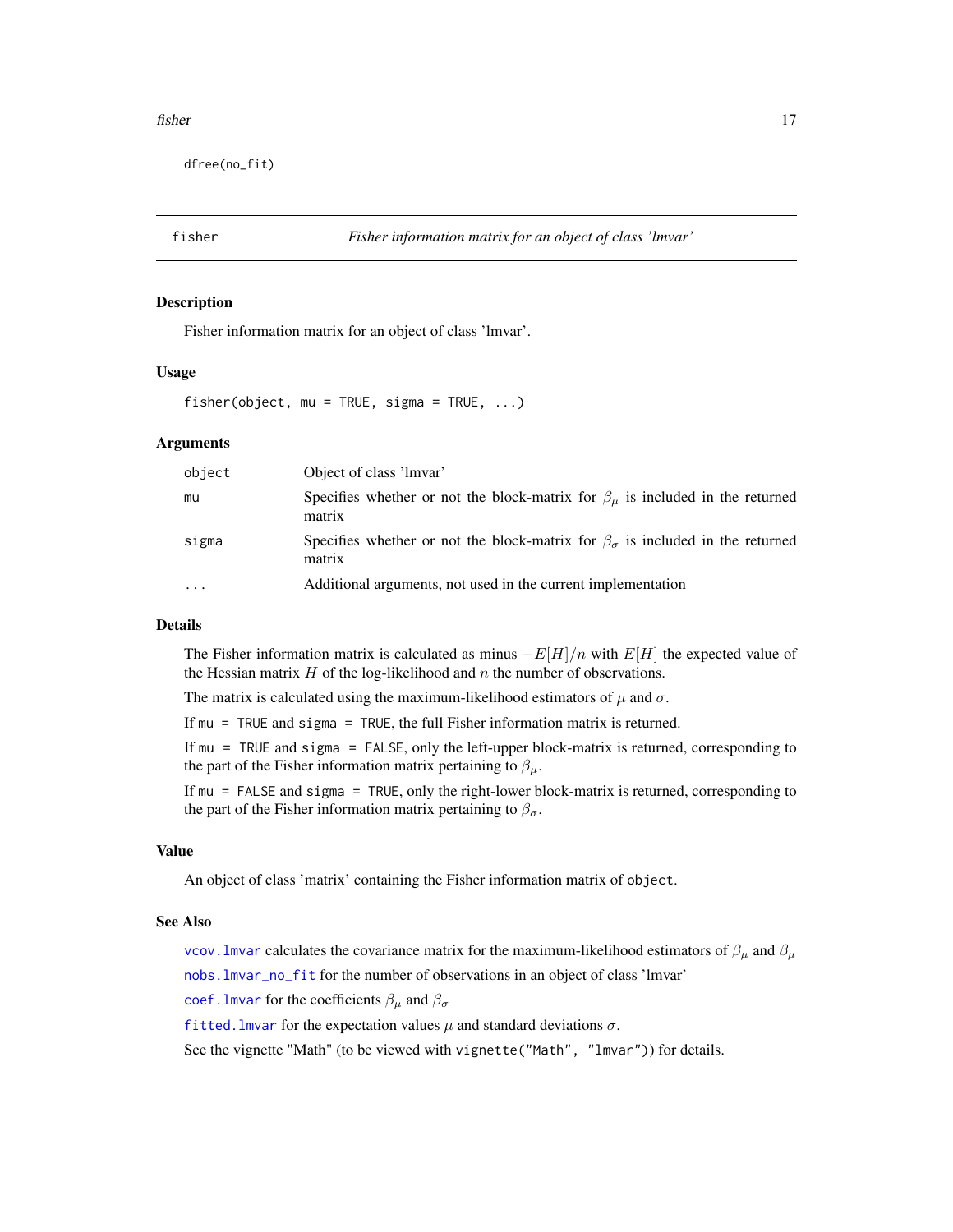# Examples

```
# As example we use the dataset 'attenu' from the library 'datasets'. The dataset contains
# the response variable 'accel' and two explanatory variables 'mag' and 'dist'.
library(datasets)
# Create the model matrix for the expected values
X = cbind(attenu$mag, attenu$dist)
colnames(X) = c("mag", "dist")# Create the model matrix for the standard deviations.
X_s = cbind(attenu$mag, 1 / attenu$dist)
colnames(X_s) = c("mag", "dist_inv")# Carry out the fit
fit = lmvar(attenu$accel, X, X_s)
# The complete Fisher information matrix is
fisher(fit)
# The left-upper block matrix relating to the expected values is
fisher(fit, sigma = FALSE)
# The right-lower block matrix relating to the variances is
fisher(fit, mu = FALSE)
```
<span id="page-17-1"></span>fitted.lmvar *Fitted values for an 'lmvar' object*

#### Description

Estimators and confidence intervals for the expected values and standard deviations of the response vector Y. Prediction intervals for Y. Alternatively, estimators and intervals can be for  $e^Y$ .

#### Usage

```
## S3 method for class 'lmvar'
fitted(object, mu = TRUE, sigma = TRUE, log = FALSE,
  interval = c("none", "confidence", "predicate", "prediction"), level = 0.95, ...)
```
### **Arguments**

| object | An 'Imvar' object                                                                                                    |
|--------|----------------------------------------------------------------------------------------------------------------------|
| mu     | Boolean, specifies whether or not to return estimators and intervals for the ex-<br>pected values                    |
| sigma  | Boolean, specifies whether or not to return estimators and intervals for the stan-<br>dard deviations                |
| log    | Boolean, specifies whether estimators and intervals should be for $Y$ ( $log =$ FALSE)<br>or for $e^Y$ (log = TRUE). |

<span id="page-17-0"></span>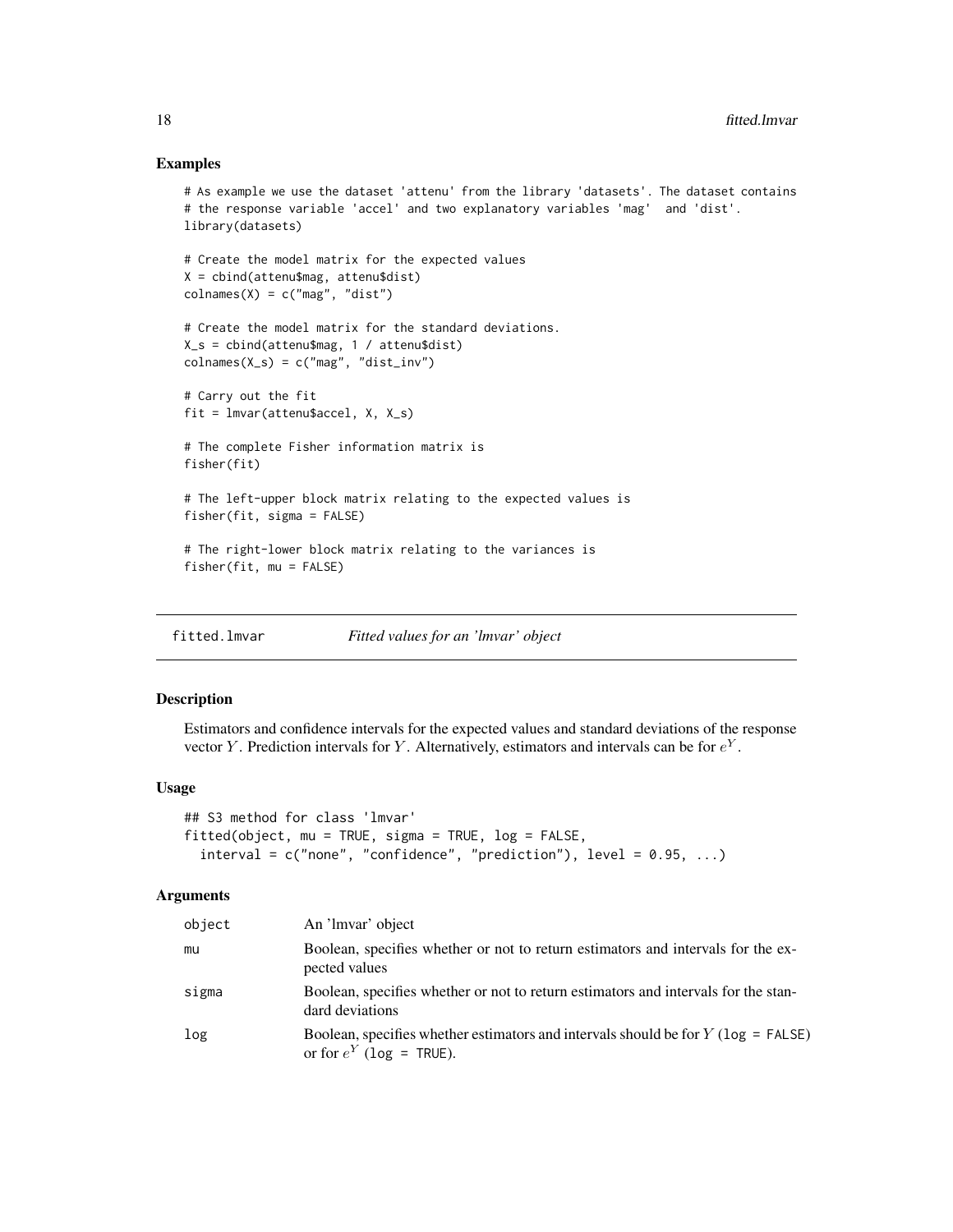#### <span id="page-18-0"></span>fitted.lmvar 19

| interval  | Character string, specifying the type of interval. Possible values are |  |
|-----------|------------------------------------------------------------------------|--|
|           | • "none" No interval, this is the default                              |  |
|           | • "confidence" Confidence intervals for the estimators                 |  |
|           | • "prediction" Prediction intervals                                    |  |
| level     | Numeric value between 0 and 1, specifying the confidence level         |  |
| $\ddotsc$ | For compatibility with fitted generic.                                 |  |

# Details

If  $\log$  = FALSE, fitted. Imvar returns estimators and intervals for the observations Y stored in object.

If log = TRUE, fitted.lmvar returns estimators and intervals for  $e^Y.$ 

Confidence intervals are calculated under the assumption of asymptotic normality. This assumption holds when the number of observations is large. Intervals must be treated cautiously in case of a small number of observations. Intervals can also be unreliable if object was created with a constraint on the minimum values of the standard deviations sigma.

This function is identical to the function predict. I mvar in which the parameters  $X_{\text{mu}}$  and  $X_{\text{mu}}$  and  $X_{\text{mu}}$ are left unspecified.

# Value

In the case mu = FALSE and interval = "none": a numeric vector containing the estimators for the standard deviation.

In the case sigma = FALSE and interval = "none": a numeric vector containing the estimators for the expected values.

In all other cases: a matrix with one column for each requested feature and one row for each observation. The column names are

- mu Estimators for the expected value  $\mu$
- sigma Estimators for the standard deviation  $\sigma$
- mu\_lwr Lower bound of the confidence interval for  $\mu$
- mu\_upr Upper bound of the confidence interval for  $\mu$
- sigma\_lwr Lower bound of the confidence interval for  $\sigma$
- sigma\_upr Upper bound of the confidence interval for  $\sigma$
- lwr Lower bound of the prediction interval
- upr Upper bound of the prediction interval

# See Also

[predict.lmvar](#page-46-1) for expected values, standard deviations and intervals for model matrices different from the ones present in object.

coef. Imvar and [confint](#page-0-0) for maximum likelihood estimators and confidence intervals for  $\beta_{\mu}$  and  $\beta_{\sigma}.$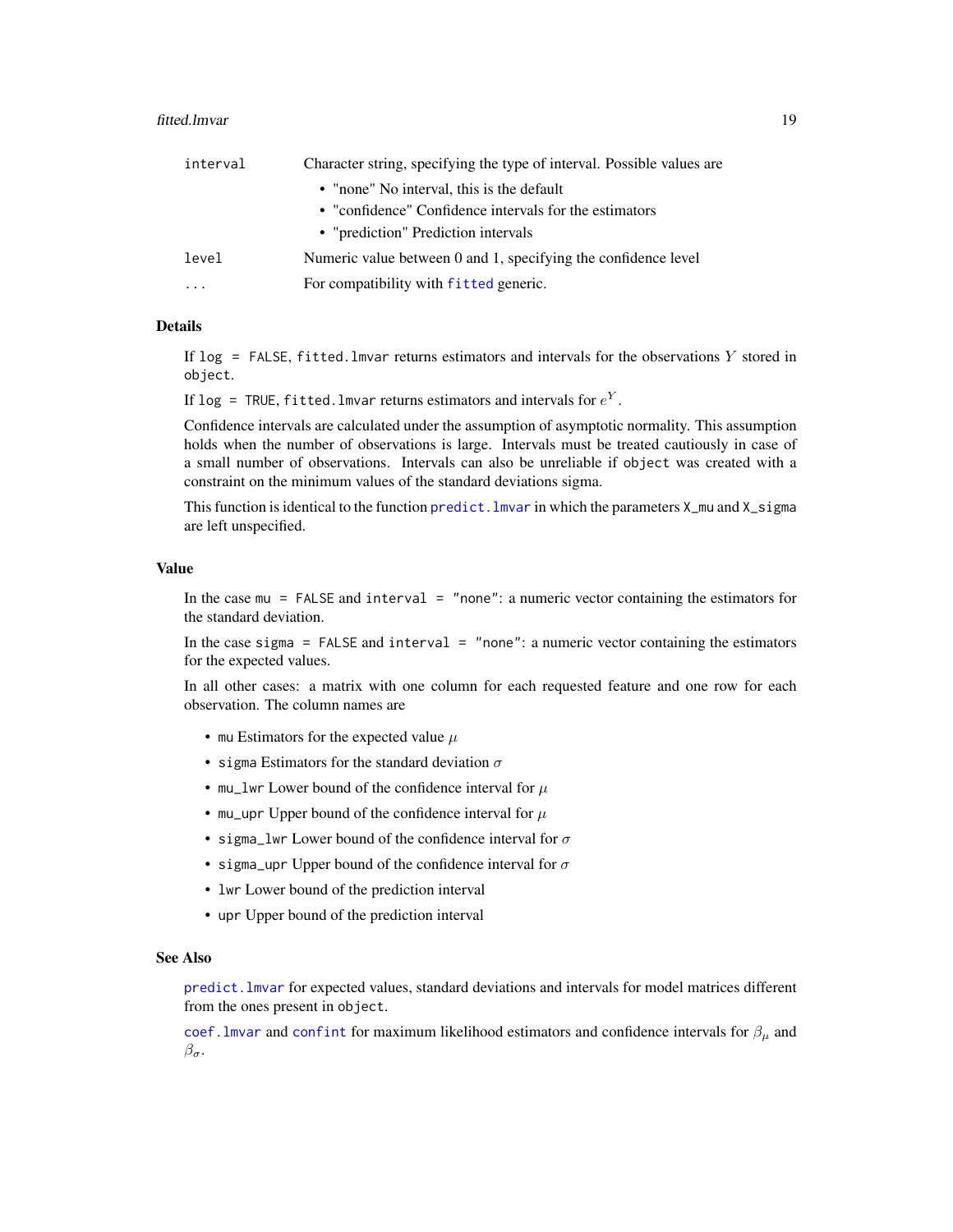# Examples

```
# As example we use the dataset 'attenu' from the library 'datasets'. The dataset contains
# the response variable 'accel' and two explanatory variables 'mag' and 'dist'.
library(datasets)
# Create the model matrix for the expected values
X = cbind(attenu$mag, attenu$dist)
colnames(X) = c("mag", "dist")# Create the model matrix for the standard deviations.
X_s = cbind(attenu$mag, 1 / attenu$dist)
colnames(X_s) = c("mag", "dist_inv")# Carry out the fit
y = attenu$accel
fit = lmvar(y, X, X_s)# Calculate the expected value of each observation
fitted(fit, sigma = FALSE)
# Calculate the standard deviation of each observation
fitted(fit, mu = FALSE)
# Calculate the expected values and their 95% confidence intervals
fitted(fit, sigma = FALSE, interval = "confidence")
# Calculate the standard deviations and their 80% confidence intervals
fitted(fit, mu = FALSE, interval = "confidence", level = 0.8)
# Calculate both the expected values and the standard deviations
fitted(fit)
# Calculate the expected values, the standard deviations and their 95% confidence intervals
fitted(fit, interval = "confidence")
# Calculate the expected values and the 90% prediction intervals
fitted(fit, interval = "prediction", level = 0.9)
# Fit the log of 'accel'
y = log(attenu$accel)
fit\_{log} = lmvar(y, X, X_s)# Calculate both the expected values and the standard deviations of the log of 'accel'
fitted(fit_log)
# Calculate the expected values and the standard deviations of 'accel'
fitted(fit_log, log = TRUE)
# Calculate the expected values and the standard deviations of 'accel',
# as well as their 90% confidence intervals
fitted(fit_log, log = TRUE, interval = "confidence", level = 0.9)
```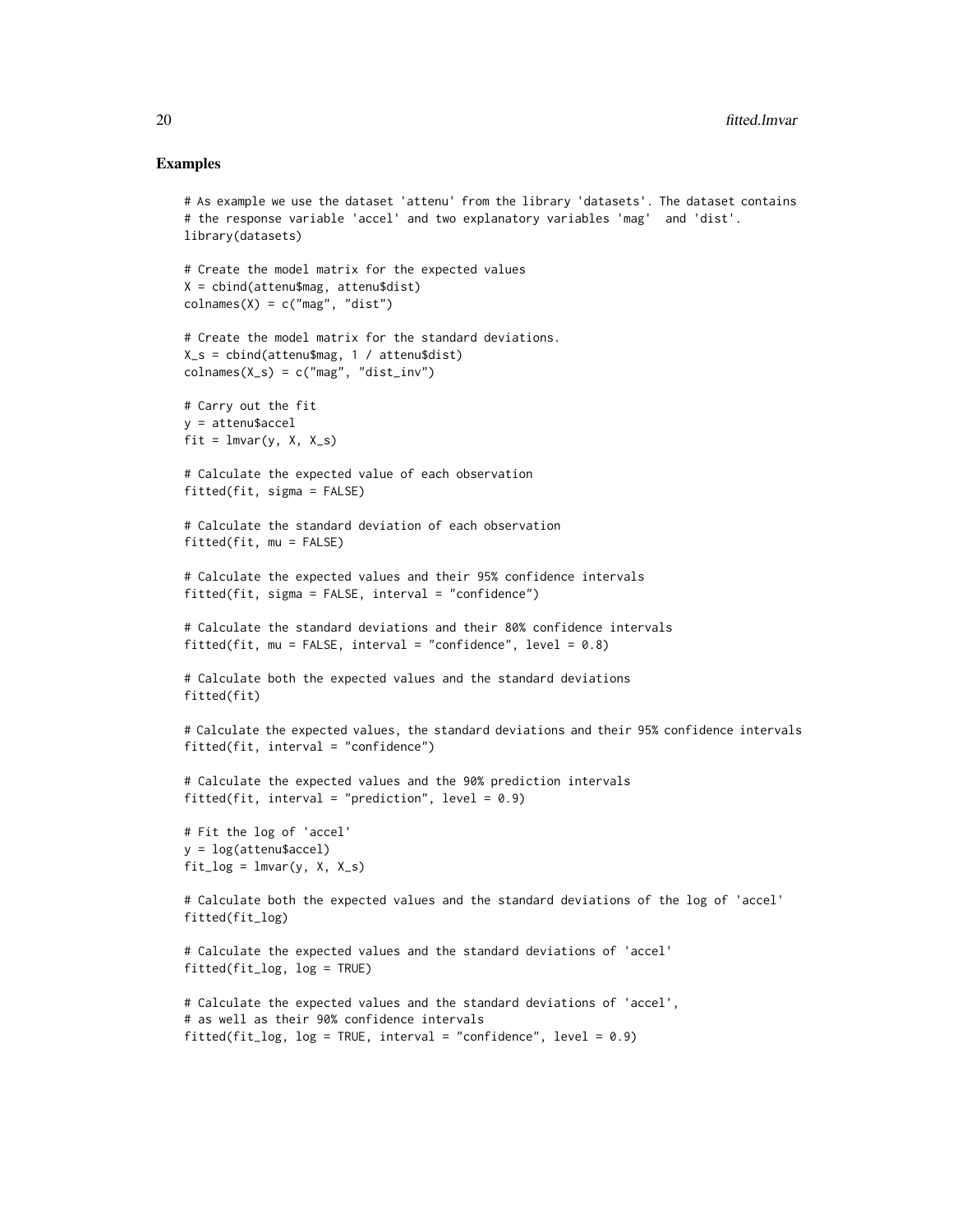<span id="page-20-2"></span><span id="page-20-0"></span>fwbw *Forward / backward-step model selection*

# Description

Model selection by a forward / backward-stepping algorithm. The algorithm reduces the degrees of freedom of an existing object containing a model fit. It searches for the subset of degrees of freedom that results in an optimal goodness-of-fit. This is the subset for which a user-specified function reaches its minimum. The search is carried out by alternately attempting to remove and insert degrees of freedom.

# Usage

fwbw(object, fun, ...)

# Arguments

| object   | Object containing a fit to a specific model                 |
|----------|-------------------------------------------------------------|
| fun      | User-specified function which measures the goodness-of-fit. |
| $\cdots$ | Further arguments for specific methods                      |

# Value

A list with the following members.

- object An object which contains the model for which fun is minimized.
- fun the minimum value of the user-specified function fun.

# See Also

[fwbw.lm](#page-20-1) and [fwbw.lmvar\\_no\\_fit](#page-23-1)

<span id="page-20-1"></span>fwbw.lm *Forward / backward-step model selection for an object of class 'lm'*

# Description

Model selection by a forward / backward-stepping algorithm. The algorithm reduces the degrees of freedom of an existing 'lm' object. It searches for the subset of degrees of freedom that results in an optimal goodness-of-fit. The optimal subset is the subset for which a user-specified function reaches its minimum.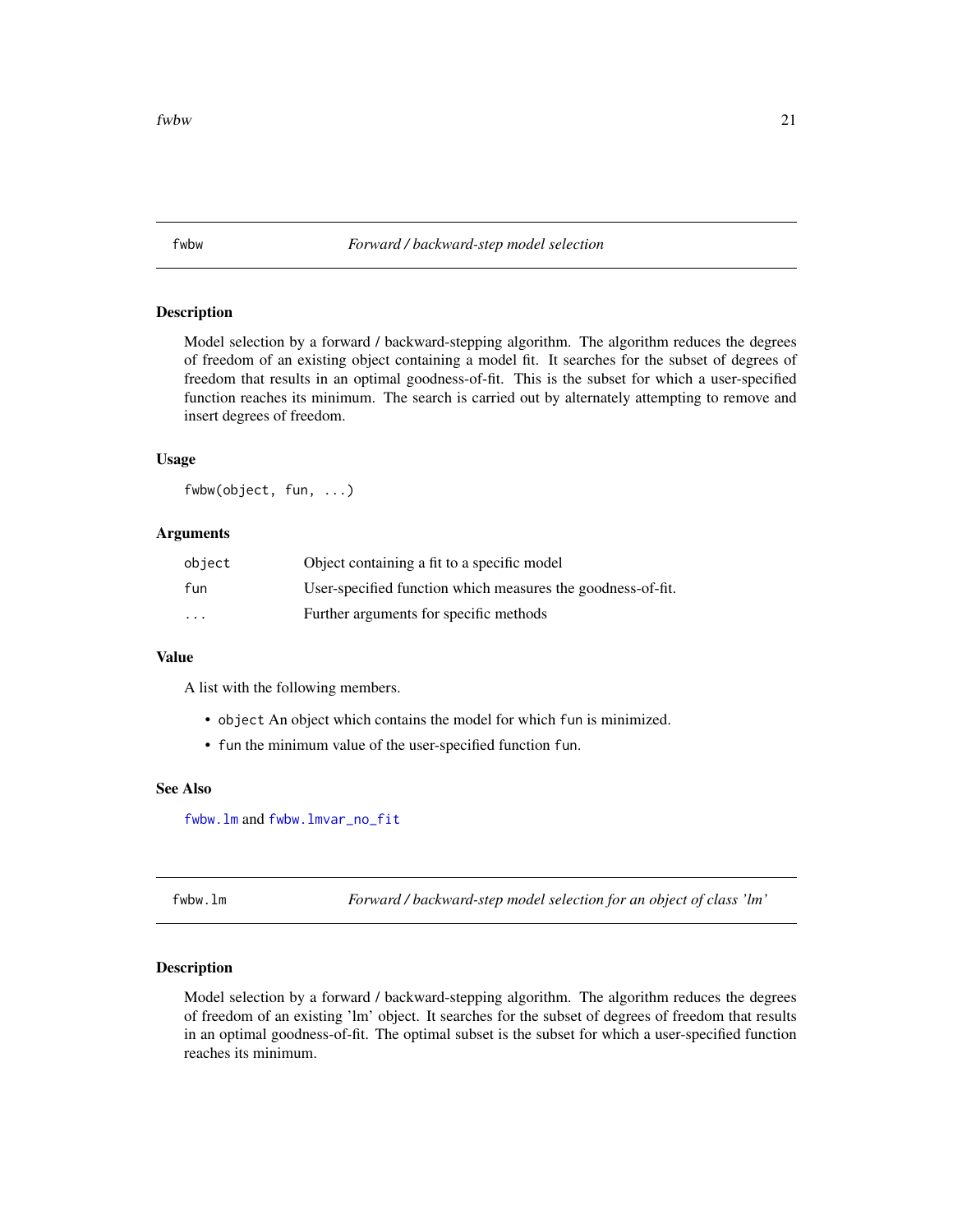# <span id="page-21-0"></span>Usage

```
## S3 method for class 'lm'
fwbw(object, fun, fw = FALSE, counter = TRUE,
 df_percentage = 0.05, control = list(), ...)
```
#### Arguments

| object        | Object of class 'lm'                                                                                                                                                                                                                                                                                                                             |
|---------------|--------------------------------------------------------------------------------------------------------------------------------------------------------------------------------------------------------------------------------------------------------------------------------------------------------------------------------------------------|
| fun           | User-specified function which measures the goodness-of-fit. See 'Details'.                                                                                                                                                                                                                                                                       |
| fw            | Boolean, if TRUE the search will start with a minimum degrees of freedom ('for-<br>ward search'). If FALSE the search will start with the full model ('backward<br>search').                                                                                                                                                                     |
| counter       | Boolean, if TRUE and fw = TRUE, the algorithm will carry out backward steps<br>(attempts to remove degrees of freedom) while searching for the optimal sub-<br>set. If FALSE and $fw = TRUE$ , the algorithm will only carry out forward steps<br>(attempts to insert degrees if freedom). The effect of counter is opposite if<br>$fw = FALSE.$ |
| df_percentage | Percentage of degrees of freedom that the algorithm attempts to remove at a<br>backward-step, or insert at a forward_step. Must be a number between 0 and 1.                                                                                                                                                                                     |
| control       | List of control options. The following options can be set                                                                                                                                                                                                                                                                                        |
|               | • monitor Boolean, if TRUE information about the attempted removals and<br>insertions will be printed during the run. Default is FALSE.                                                                                                                                                                                                          |
|               | • plot Boolean, if TRUE a plot will be shown at the end of the run. It shows<br>how the value of fun decreases during the run. Default is FALSE.                                                                                                                                                                                                 |
| $\cdots$      | for compatibility with fwbw generic                                                                                                                                                                                                                                                                                                              |

# Details

Description of the algorithm: The function fwbw.lm selects the subset of all the degrees of freedom present in object for which the user-specified function fun is minimized. This function is supposed to be a measure for the foodness-of-fit. Typical examples would be fun=AIC or fun=BIC. The function fun can also be a measure of the prediction error, determined by crossvalidation.

This function is intended for situations in which the degrees of freedom in object is so large that it is not feasible to go through all possible subsets systematically to find the smallest value of fun. Instead, the algorithm generates subsets by removing degrees of freedom from the current-best subset (a 'backward' step) and reinserting degrees of freedom that were previously removed (a 'forward' step). Whenever a backward or forward step results in a subset for which fun is smaller than for the current-best subset, the new subset becomes current-best.

The start set depends on the argument fw. If  $fw = TRUE$ , the algorithm starts with only one degree of freedom for the expected values  $\mu$ . This degree is the intercept term, if the model in object contains an intercept term. If fw = FALSE (the default), the algorithm starts with all degrees of freedom present in object.

At a backward step, the model removes df\_percentage of the degrees of freedom of the currentbest subset (with a minimum of 1 degree of freedom). The degrees that are removed are the ones with the largest p-value (p-values can be seen with the function summary. lm). If the removal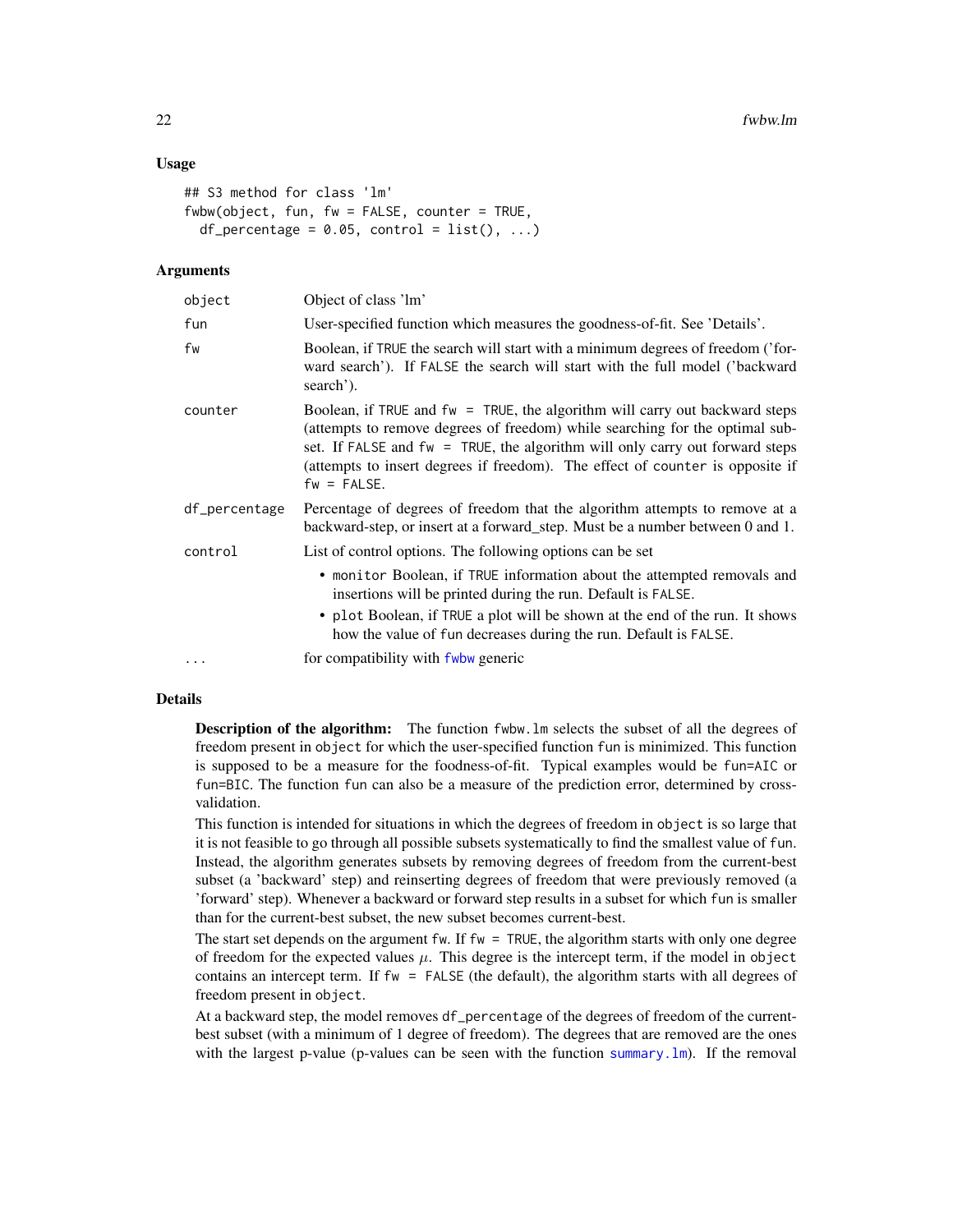#### <span id="page-22-0"></span>fwbw.lm 23

results in a larger value of fun, the algorithm will try again by halving the degrees of freedom it removes.

At a forward step, inserts df\_percentage of the degrees of freedom that are present in object but left out in the current-best subset (with a minimum of 1 degree of freedom). It inserts those degees of freedom which are estimated to increase the likelihood most. If the insertion results in a larger value of fun, the algorithm will try again by halving the degrees of freedom it inserts.

If counter = FALSE, the algorithm is 'greedy': it will only carry out forward-steps in case  $fw = TRUE$  or backward-steps in case  $fw = FALSE$ .

The algorithm stops if neither the backward nor the forward step resulted in a lower value of fun. It returns the current-best model and the minimum value of fun.

The user-defined function: The function fun must be a function which is a measure for the goodness-of-fit. It must take one argument: an object of class 'lm'. Its return value must be a single number. A smaller number (more negative) must represent a better fit. During the run, a fit to the data is carried out for each new subset of degrees of freedom. The result of the fit is an object of class 'lm'. This object is passed on to fun to evaluate the goodness-of-fit. Typical examples for fun are [AIC](#page-0-0) and [BIC](#page-0-0).

Monitor information: When the control-option monitor is equal to TRUE, information is displayed about the progress of the run. The following information is displayed:

- I teration A counter which first value is always 0, followed by 1. From then on, the counter is increased whenever the addition or removal of degrees of freedom results in a smaller function value than the smallest so far.
- attempted removals/insertions The number of degrees of freedoms that one attempts to remove or insert
- function value The value of the user-specified function fun after the removal or insertion of the degrees of freedom
- The last column shows the word insert when the attempt regards the insertion of degrees of freedom. When nothing is shown, the algorithm attempted to remove degrees of freedom.

Other: If the model matrix present in object conatains a column with the name "(Intercept)", the intercept term for the expected values  $\mu$  will not be removed by fwbw. 1m.

When a new subset of degrees of freedom is generated by either a backward or a forward step, the response vector in object is fitted to the new model. The fit is carried out by [lm](#page-0-0).

### Value

A list with the following members.

- object An object of class 'lm' which contains the model for which fun is minimized.
- fun The minimum value of the user-specified function fun.

# See Also

[fwbw](#page-20-2) for the generic method

[fwbw.lmvar\\_no\\_fit](#page-23-1) for the corresponding function for an 'lmvar\_no\_fit' (or an 'lmvar') object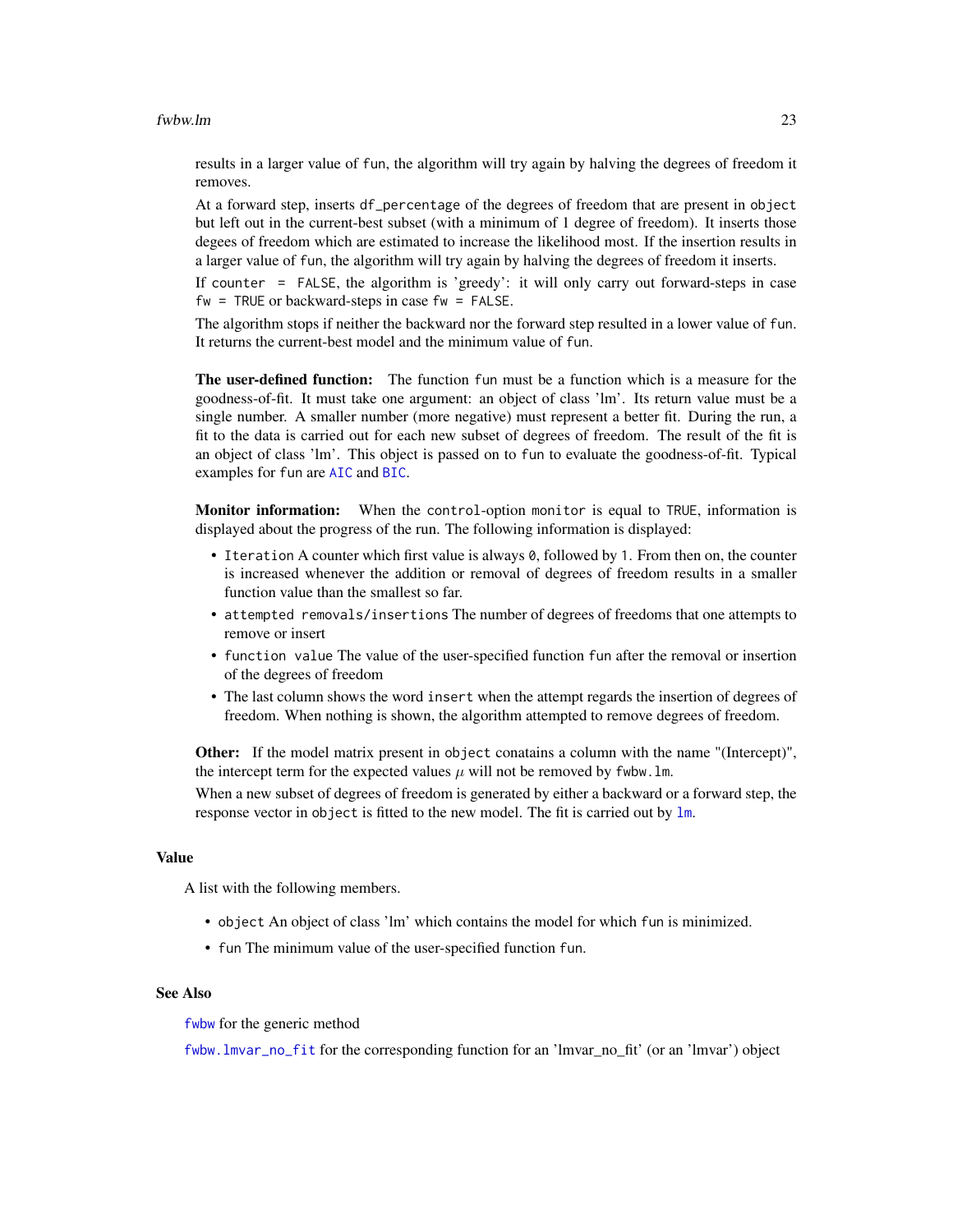# Examples

```
# Generate model matrix
set.seed(1820)
n_rows = 1000
n_{cols} = 4X = \text{matrix}(\text{sample}(-9:9, n\_rows * n\_cols, \text{replace} = \text{TRUE}), \text{now} = n\_rows, \text{ncol} = n\_cols)column_names = sapply(1:n_cols, function(i_column){paste("column", i_column, sep = "_")})
colnames(X) = column_names# Generate betas
beta = sample(c(-1, -0.5, 0.5, 1), n_{cols + 1, replace = TRUE)# Generate response vector
mu = X %*% beta[-1] + beta[1]
y = rnorm( n_rows, mean = mu, sd = 2.5)# Add columns for cross-terms to model matrix. They have no predictive power for the response y.
X = model_matrix(\sim . + 0 + column_1 *, ., data = as.data-frame(X))colnames(X)
# Create model in which cross-terms in X are unrelated to response vector y.
fit = lm(y \sim ., as.data-frame(X), x = TRUE, y = TRUE)# Check whether model selection with BIC as criterion manages
# to remove cross-terms. Start with the full model. Monitor the iterations.
fwbw = fwbw(fit, BIC, control = list(monitor = TRUE))names(coef(fwbw$object))
# The same with AIC as criterion. Plot how the AIC develops.
fwbw = fwbw(fit, AIC, control = list(plot = TRUE))names(coef(fwbw$object))
# Model selection starting with an intercept term only.
fwbw = fwbw(fit, BIC, fw = TRUE)names(coef(fwbw$object))
```
<span id="page-23-1"></span>fwbw.lmvar\_no\_fit *Forward / backward-step model selection for an 'lmvar' object*

# **Description**

Model selection by a forward / backward-stepping algorithm. The algorithm reduces the degrees of freedom of an existing 'lmvar' object. It searches for the subset of degrees of freedom that results in an optimal goodness-of-fit. This is the subset for which a user-specified function reaches its minimum.

<span id="page-23-0"></span>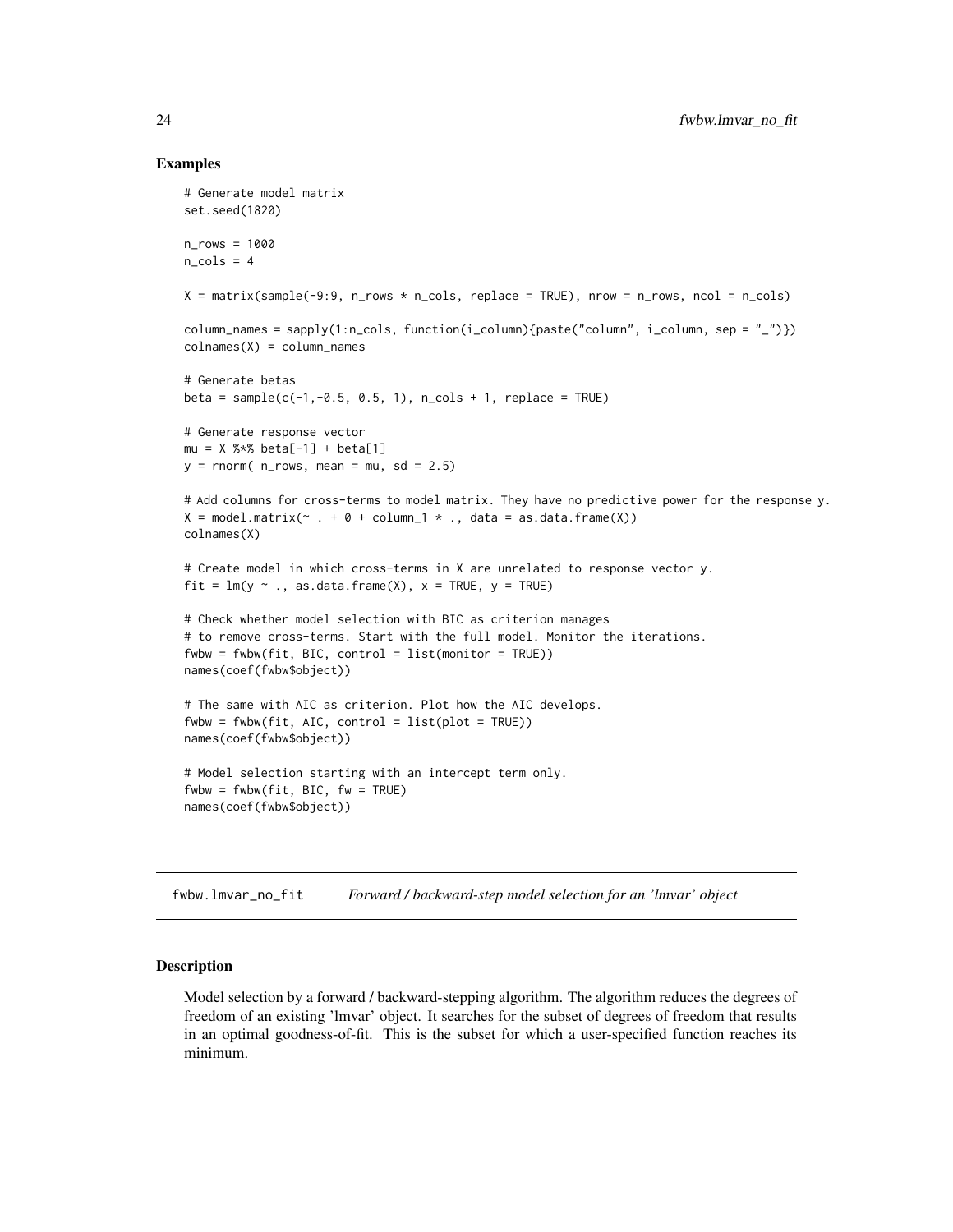# <span id="page-24-0"></span>Usage

```
## S3 method for class 'lmvar_no_fit'
fwbw(object, fun, fw = FALSE, counter = TRUE,
  df_percentage = 0.05, control = list(), ...)
```
#### Arguments

| object        | Object of class 'lmvar_no_fit' (hence it can also be of class 'lmvar')                                                                                                                                                                                                                                                                              |  |
|---------------|-----------------------------------------------------------------------------------------------------------------------------------------------------------------------------------------------------------------------------------------------------------------------------------------------------------------------------------------------------|--|
| fun           | User-specified function which measures the goodness-of-fit. See 'Details'.                                                                                                                                                                                                                                                                          |  |
| fw            | Boolean, if TRUE the search will start with a minimum degrees of freedom ('for-<br>ward search'). If FALSE the search will start with the full model ('backward<br>search').                                                                                                                                                                        |  |
| counter       | Boolean, if TRUE and $fw = TRUE$ , the algorithm will carry out backward steps<br>(attempts to remove degrees of freedom) while searching for the optimal sub-<br>set. If FALSE and $fw = TRUE$ , the algorithm will only carry out forward steps<br>(attempts to insert degrees if freedom). The effect of counter is opposite if<br>$fw = FALSE.$ |  |
| df_percentage | Percentage of degrees of freedom that the algorithm attempts to remove at a<br>backward-step, or insert at a forward-step. Must be a number between 0 and 1.                                                                                                                                                                                        |  |
| control       | List of control options. The following options can be set                                                                                                                                                                                                                                                                                           |  |
|               | • monitor Boolean, if TRUE information about the attempted removals and<br>insertions will be printed during the run. Default is FALSE.                                                                                                                                                                                                             |  |
|               | • plot Boolean, if TRUE a plot will be shown at the end of the run. It shows<br>how the value of fun decreases during the run. Default is FALSE.                                                                                                                                                                                                    |  |
| $\cdots$      | for compatibility with fwbw generic                                                                                                                                                                                                                                                                                                                 |  |

# Details

Description of the algorithm: The function fwbw selects the subset of all the degrees of freedom present in object for which the user-specified function fun is minimized. This function is supposed to be a measure for the goodness-of-fit. Typical examples would be fun=AIC or fun=BIC. Another example is where fun is a measure of the prediction error, determined by cross-validation or otherwise.

The function fwbw is intended for situations in which the degrees of freedom in object is so large that it is not feasible to go through all possible subsets systematically to find the smallest value of fun. Instead, the algorithm generates subsets by removing degrees of freedom from the current-best subset (a 'backward' step) and reinserting degrees of freedom that were previously removed (a 'forward' step). Whenever a backward or forward step results in a subset for which fun is smaller than for the current-best subset, the new subset becomes current-best.

The start set depends on the argument  $f_w$ . If  $f_w = TRUE$ , the algorithm starts with only two degrees of freedom: one for the expected values  $\mu$  and one for the standard deviations  $\sigma$ . These degrees are the intercept terms, if the model in object contains them. If fw = FALSE (the default), the algorithm starts with all degrees of freedom present in object.

At a backward step, the model removes degrees of freedom of the current-best subset. It removes at least 1 degree of freeedom and at most df\_percentage of the degrees in the current-best subset. The degrees that are removed are the ones with the largest p-value (p-values can be seen with the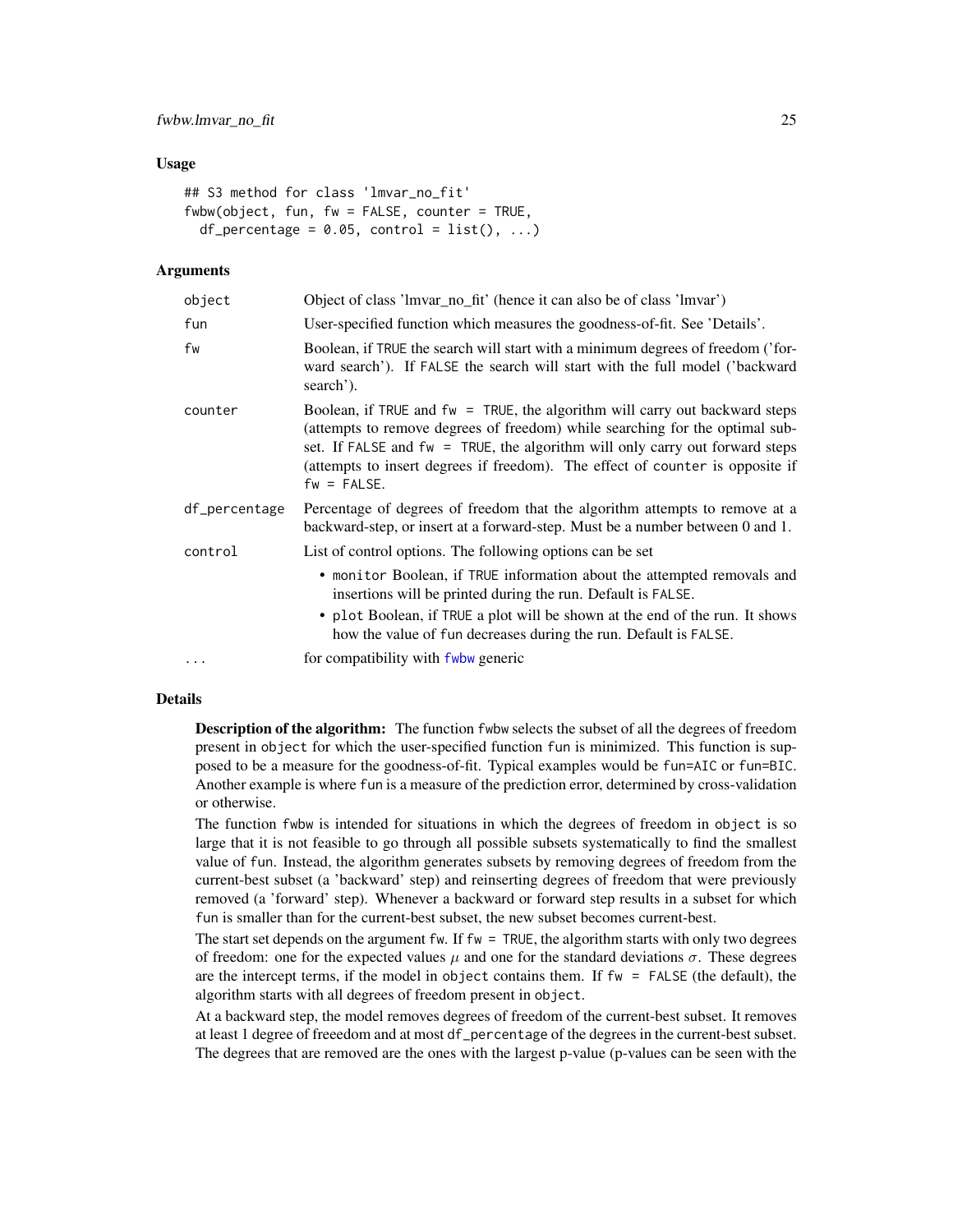function summary. Imvar). If the removal results in a larger value of fun, the algorithm will try again by halving the degrees of freedom it removes.

At a forward step, the algorithm inserts degrees of freedom that are present in object but left out in the current-best subset. It inserts at least 1 degree of freedom and at most df\_percentage of the current-best subset. It inserts those degees of freedom which are estimated to increase the likelihood most. If the insertion results in a larger value of fun, the algorithm will try again by halving the degrees of freedom it inserts.

If counter = FALSE, the algorithm is 'greedy': it will only carry out forward-steps in case  $fw = TRUE$  or backward-steps in case  $fw = FALSE$ .

The algorithm stops if neither the backward nor the forward step resulted in a lower value of fun. It returns the current-best model and the minimum value of fun.

The user-defined function: The function fun must be a function which is a measure for the goodness-of-fit. It must take one argument: an object of class 'lmvar'. Its return value must be a single number. A smaller (more negative) number must represent a better fit. During the run, a fit to the data is carried out for each new subset of degrees of freedom. The result of the fit is an object of class 'lmvar'. This object is passed on to fun to evaluate the goodness-of-fit. Typical examples for fun are [AIC.lmvar](#page-1-1) and [BIC](#page-0-0).

Monitor information: When the control-option monitor is equal to TRUE, information is displayed about the progress of the run. The following information is displayed:

- Iteration A counter which first value is always 0, followed by 1. From then on, the counter is increased whenever the addition or removal of degrees of freedom results in a smaller function value than the smallest so far.
- attempted removals/insertions The number of degrees of freedoms that one attempts to remove or insert
- function value The value of the user-specified function fun after the removal or insertion of the degrees of freedom
- The last column shows the word insert when the attempt regards the insertion of degrees of freedom. When nothing is shown, the algorithm attempted to remove degrees of freedom.

Other: If object was created with intercept\_mu = TRUE, the intercept term for the expected values  $\mu$  will not be removed by fwbw. Imvar. Likewise for intercept\_sigma.

When a new subset of degrees of freedom is generated by either a backward or a forward step, the response vector in object is fitted to the new model. The fit is carried out by [lmvar](#page-27-1). The arguments used in the call to lmvar (other than X\_mu and X\_sigma) are the same as used to create object, except that the control options mu\_full\_rank and sigma\_full\_rank are both set to TRUE. Setting them to TRUE can be done safely because the model matrices object\$X\_mu and object\$X\_sigma are guaranteed to be full-rank.

# Value

A list with the following members.

- object An object of class 'lmvar' which contains the model for which fun is minimized.
- fun the minimum value of the user-specified function fun.

<span id="page-25-0"></span>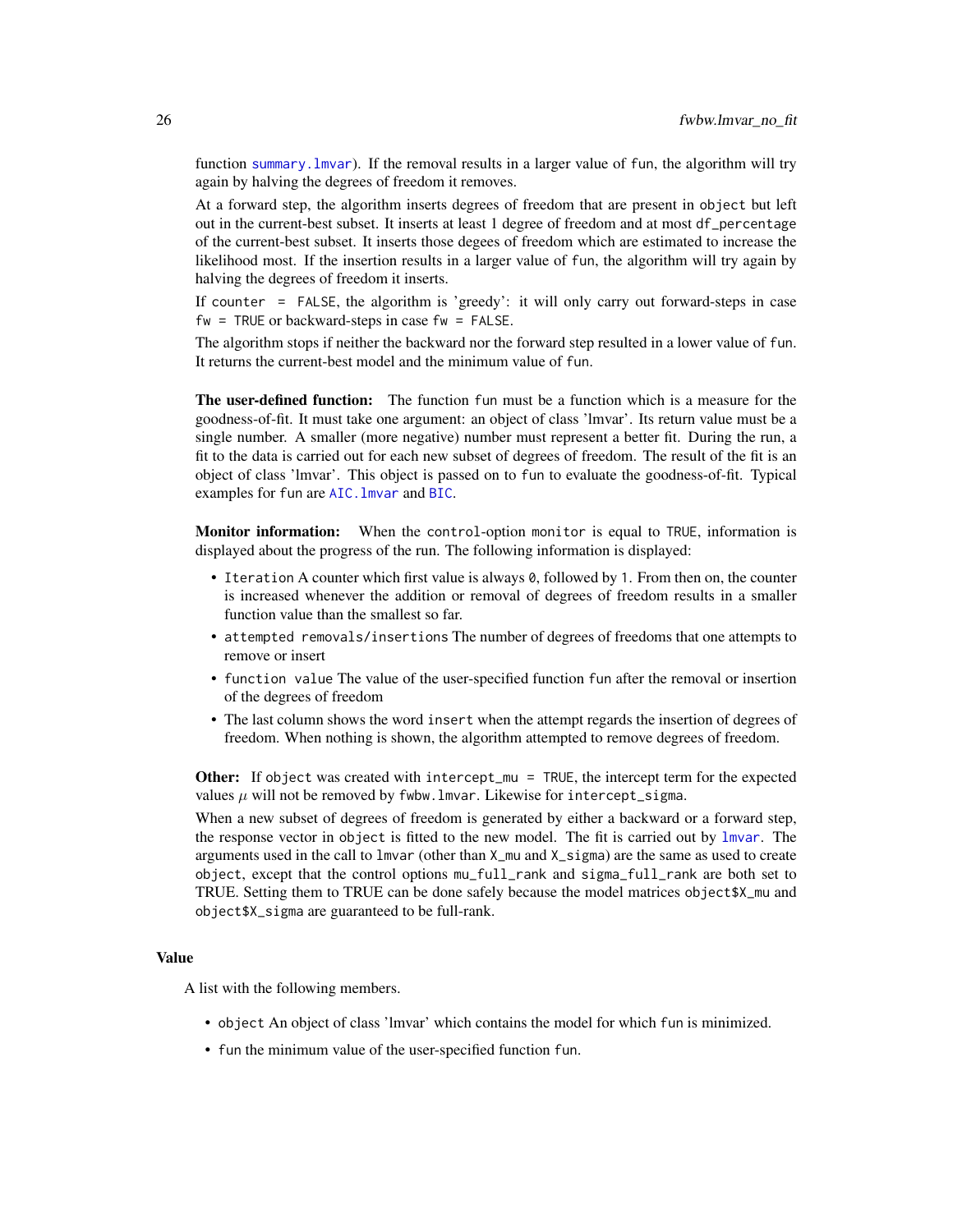# <span id="page-26-0"></span>See Also

[fwbw](#page-20-2) for the S3 generic method

[fwbw.lm](#page-20-1) for the corresponding function for an 'lm' object

[lmvar](#page-27-1) for the constructor of a 'lmvar' object

[lmvar\\_no\\_fit](#page-31-1) for the constructor of a 'lmvar\_no\_fit' object

The number of degrees of freedom is given by [dfree](#page-14-1).

# Examples

```
# Generate model matrices
set.seed(1820)
n_rows = 1000
n cols = 4
X_mmu = matrix(sample(-9:9, n_rows * n_cols, replace = TRUE), nrow = n_rows, ncol = n_cols)
X_sigma = matrix(sample(-9:9, n_rows * n_cols, replace = TRUE), nrow = n_rows, ncol = n_cols)
column_names = sapply(1:n_cols, function(i_column){paste("column", i_column, sep = "_")})
colnames(X_mu) = column_names
colnames(X_sigma) = paste(column_names, "_s", sep = "")
# Generate betas
beta_m = sample(c(-1, -0.5, 0.5, 1), n_{cols + 1, replace = TRUE)beta_sigma = sample(c(-1, -0.5, 0.5, 1), n_cols + 1, replace = TRUE)# Generate response vector
mu = X_mu %*% beta_mu[-1] + beta_mu[1]
log_sigma = X_sigma %*% beta_sigma[-1] + beta_sigma[1]
y = rnorm( n_rows, mean = mu, sd = exp(log_sigma))# Add columns for cross-terms to model matrices. They have no predictive power for the response y.
X_mu = model.matrix (~ + 0 + column_1 * ., data = as.data-frame(X_mu))X_sigma = model.matrix(\sim . + 0, data = as.data.frame(X_sigma))
c( colnames(X_mu), colnames(X_sigma))
# Create lmvar object
fit = lmvar(y, X_mu, X_sigma)# Check whether backward- / forward step model selection with BIC as criterion manages
# to remove cross-terms
fwbw = fwbw(fit, BIC, control = list(monitor = TRUE))
names(coef(fwbw$object))
# The same with AIC as criterion
fwbw = fwbw(fit, AIC, control = list(monitor = TRUE))names(coef(fwbw$object))
# Model selection starting with an intercept term only.
fwbw = fwbw(fit, BIC, fw = TRUE)
```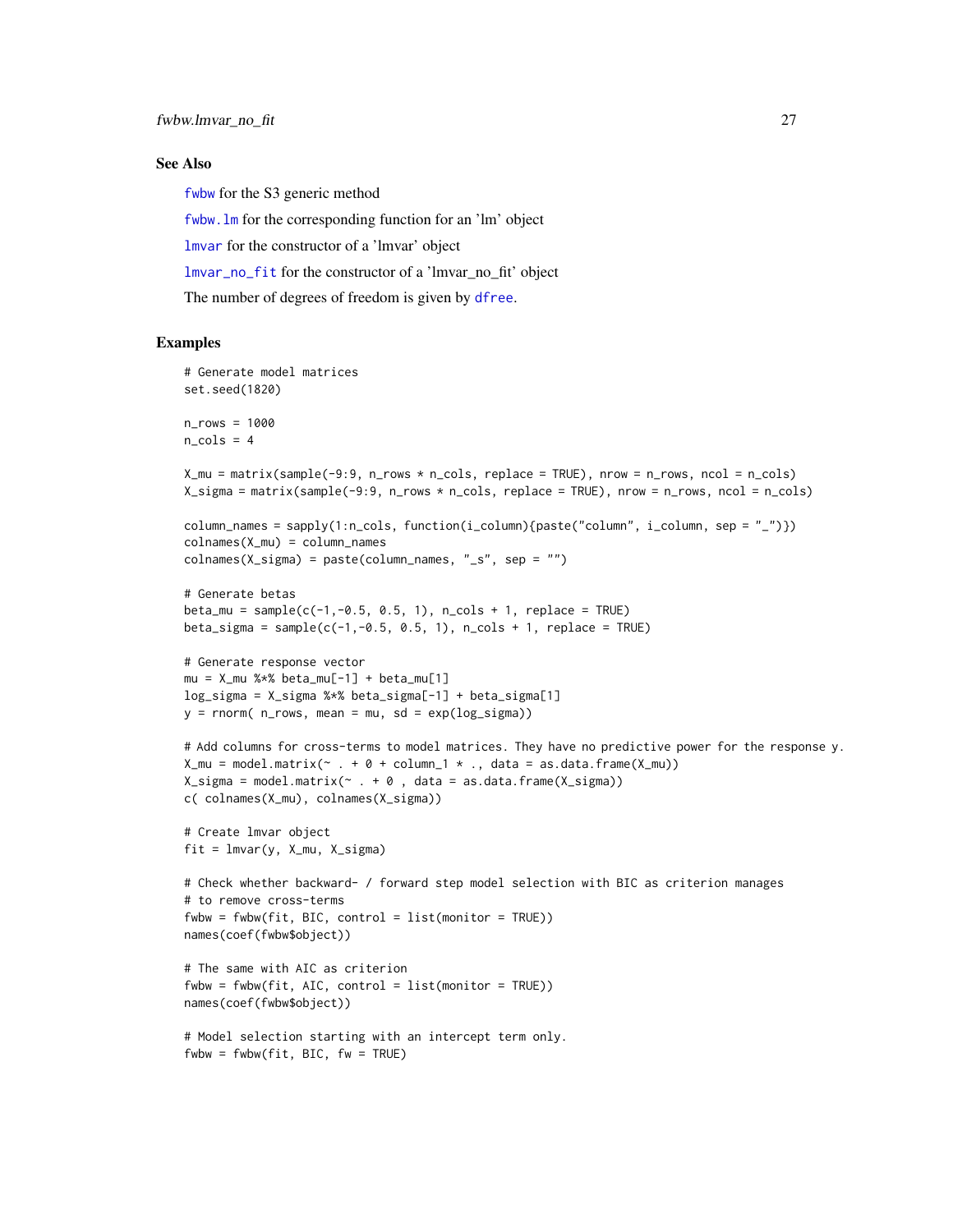28 lmvar under the control of the control of the control of the control of the control of the control of the control of the control of the control of the control of the control of the control of the control of the control

```
names(coef(fwbw$object))
# It also works on an object of class 'lmvar_no_fit'
no_fit = lmvar_no_fit(y, X_mu, X_sigma)
fwbw( no_fit, AIC, control = list(monitor = TRUE))
```
<span id="page-27-1"></span>lmvar *Linear regression with non-constant variances*

# Description

Performs a Gaussian regression with non-constant variances and outputs an 'lmvar' object.

# Usage

```
lmvar(y, X_mu = NULL, X_sigma = NULL, intercept_mu = TRUE,
  intercept\_sigma = TRUE, sigma_min = 0, slvr_options = list(method =
  "NR"), control = list(), ...)
```
# Arguments

| у               | Vector of observations                                                                                                                                                                         |  |
|-----------------|------------------------------------------------------------------------------------------------------------------------------------------------------------------------------------------------|--|
| X_mu            | Model matrix for the expected values $\mu$                                                                                                                                                     |  |
| X_sigma         | Model matrix for the logarithms of the standard deviations $\sigma$                                                                                                                            |  |
| intercept_mu    | Boolean, if TRUE a column with the name '(Intercept)' is added to the matrix<br>X_mu. This column represents the intercept term in the model for $\mu$ .                                       |  |
| intercept_sigma |                                                                                                                                                                                                |  |
|                 | Boolean, if TRUE a column with the name '(Intercept_s)' is added to the matrix<br>X_sigma. This column represents the intercept term in the model for $\log \sigma$ .                          |  |
| sigma_min       | Numeric, the minimum value for the standard deviations sigma. Can be a sin-<br>gle number which applies to all observations or a vector containing a separate<br>minimum for each observation. |  |
| slvr_options    | A list with options to be passed on to the function maxlik which maximizes the<br>log-liklihood                                                                                                |  |
| control         | A list with further options. The following options can be set.                                                                                                                                 |  |
|                 | • check_hessian Boolean, if TRUE it is checked whether the Hessian is<br>negative-definite, i.e., whether the log-likelihood is at a maximum. The<br>default value is TRUE.                    |  |
|                 | • slvr_log Boolean, if TRUE the output of maxLik is added to the 'lmvar'<br>object. The default value is FALSE.                                                                                |  |
|                 | • monitor Boolean, if TRUE diagnostic messages about errors that occur<br>will be printed during the run. The default value is FALSE.                                                          |  |

<span id="page-27-0"></span>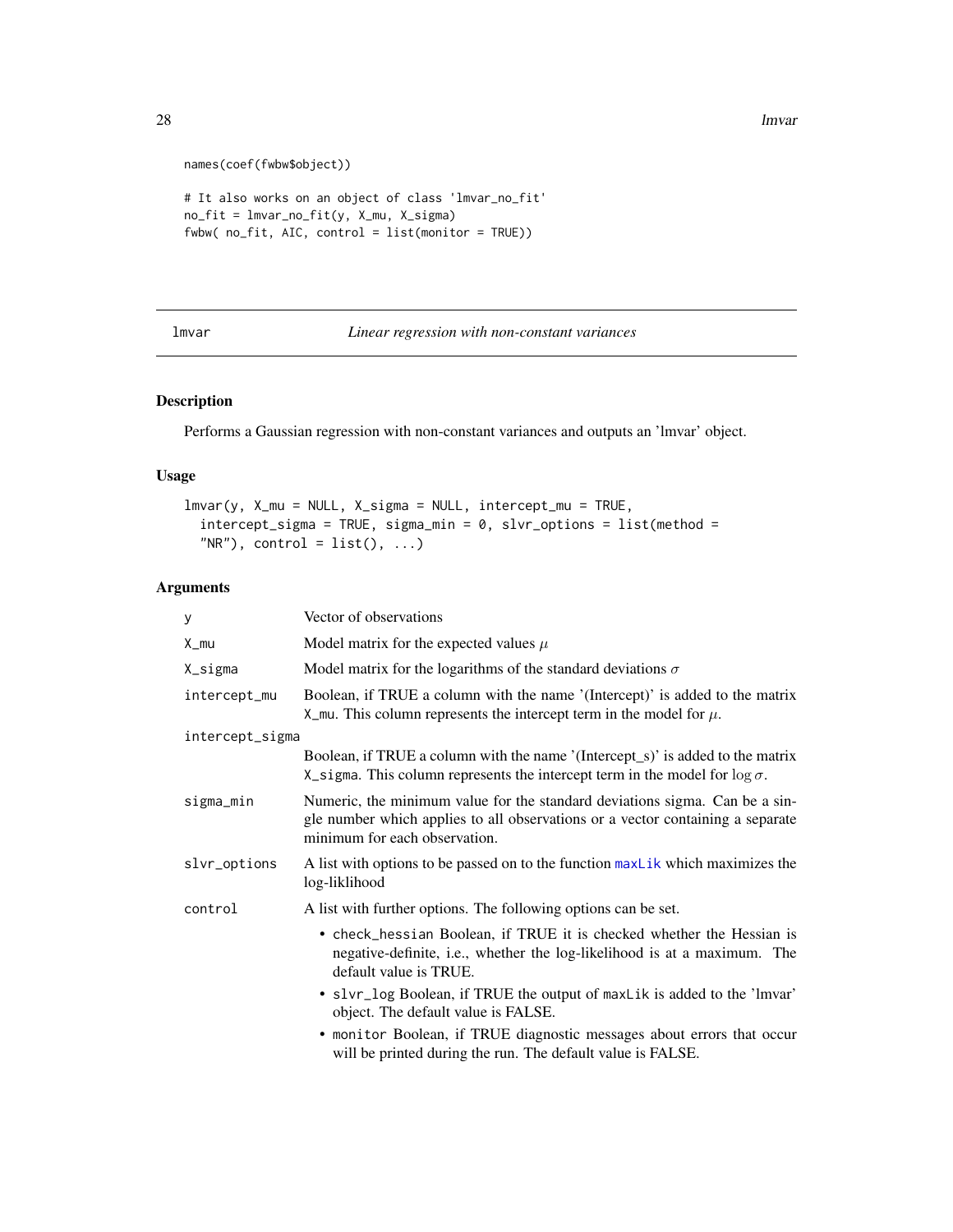- <span id="page-28-0"></span>• remove\_df\_sigma\_pre Warning: this is an experimental option which could cause unexpected issues! Boolean, if TRUE the algorithm removes degrees of freedom of the model for  $\sigma$  to avoid convergence problems. They are removed before carrying out the fit. See 'Details'. The default value is FALSE.
- remove\_df\_sigma\_post Boolean, if TRUE the algorithm will remove degrees of freedom of the model for  $\sigma$  if this is necessary to achieve a satisfactory fit. They are removed after a fit has been attempted and turned out to fail. This option has no effect if sigma\_min (or one of its elements) is larger than zero. See 'Details'. The default value is FALSE.
- mu\_full\_rank Boolean, if TRUE it is assumed that X\_mu (with the intercept term added in case intercept\_mu = TRUE) is full-rank. The default value is FALSE.
- sigma\_full\_rank Boolean, if TRUE it is assumed that X\_sigma (with the intercept term added in case intercept\_sigma = TRUE) is full-rank. The default value is FALSE.
- ... Additional arguments, not used in the current implementation

#### Details

Response vector: The vector y must be a numeric vector. It can not contain special values like NULL, NaN, etc.

**Model matrices:** If the matrix  $X_{\text{mu}}$  is not specified, the model for the expected values  $\mu$  will consist of an intercept term only. The argument intercept\_mu is ignored in this case. Likewise, the model for log  $\sigma$  will consist of an intercept term only if X\_sigma is not specified. In the latter case, the model reduces to a standard linear model.

Both model matrices must be numeric matrices. They can not contain special values like NULL, NaN, etc.

The model matrices can be of class [matrix](#page-0-0) or of a class from the package [Matrix](#page-0-0). They can also be of class [numeric](#page-0-0) in case they are matrices with one column only.

All columns in the matrix  $X_{\text{mu}}$  must either have a name, or no column has a name at all. It is not allowed that some colums have a name while others don't. The same is true for X\_sigma.

If supplied, the column names must be unique within X\_mu. The same is true for X\_sigma. A column name can be used in both X\_mu and X\_sigma though.

In case the matrix  $X_{\text{mu}}$  has no columns with a column name, lmvar gives the names v1, v2 etc. to the columns. Likewise, if the matrix X\_sigma has no columns with a column name, lmvar gives the names v1\_s, v2\_s etc. to the columns.

Matrix X\_mu can not have a column with the name '(Intercept)'. Matrix X\_sigma can not have a column with the name '(Intercept\_s)'. Both names are reserved names.

Minimum sigma: The argument sigma\_min allows one to run a regression under the constraint of a minimum standard deviation for each observation. The argument can be a single number, which applies to all observations, or a vector which contains a separate minimum for each observation. In the latter case, all vector elements must be zero (in which case no constraint is applied) or all vector elements must be larger than zero.

The option of a minimum sigma is intended for situations in which an unconstrained regression attempts to make sigma equal to zero for one or more observations. This will cause extreme values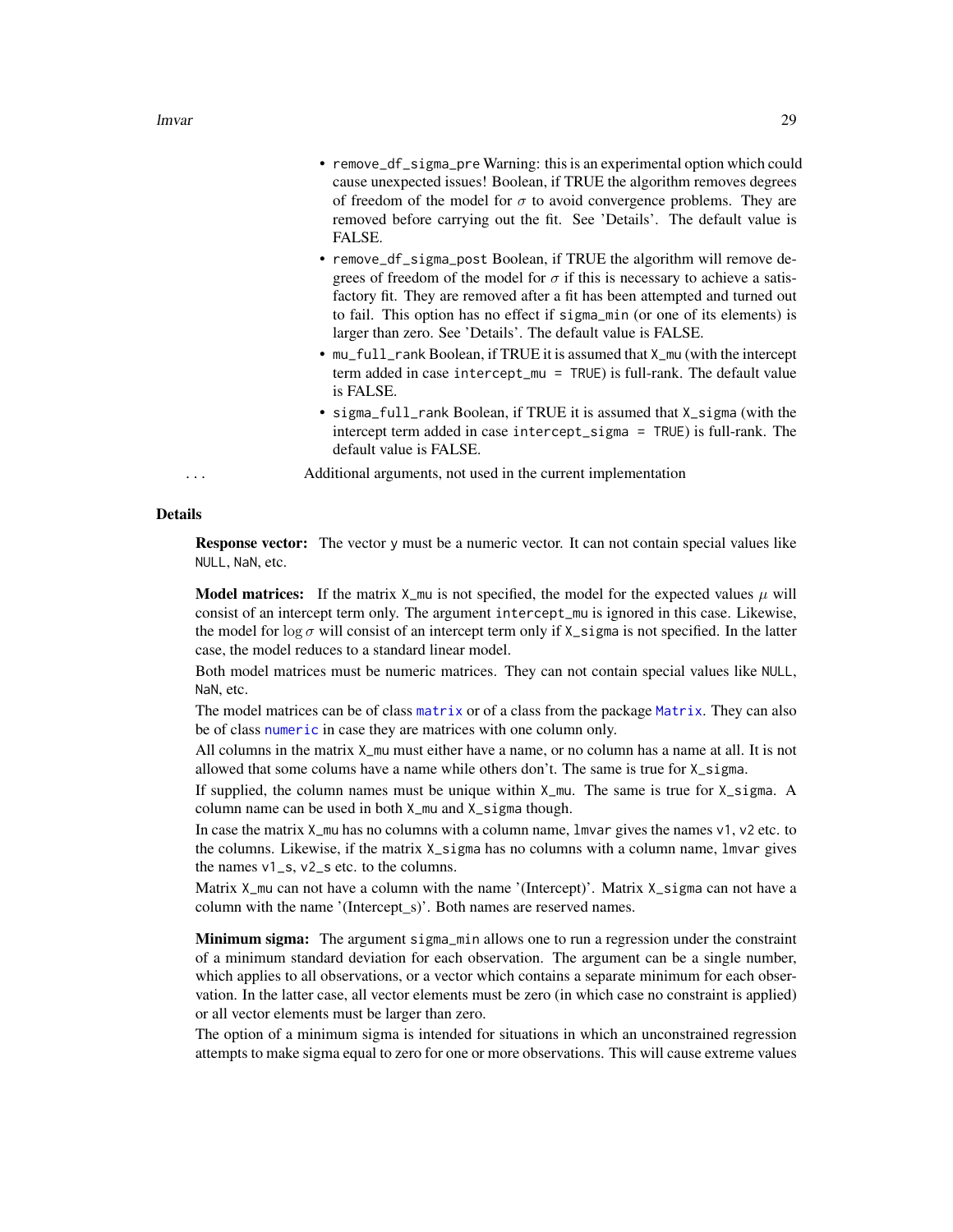<span id="page-29-0"></span>for the  $\beta_{\sigma}$  and numerical instabilities. Such a situation can be remedied by bounding sigma from below.

In case sigma\_min has a value (or a vector of values) larger than zero and the solve-method is "NR", the solve method is set to "BFGS". If the argument constraints is passed on to maxlik (as a list member of slvr\_options), it is ignored.

Error estimates and confidence intervals (e.g. such as given by summary. Imvar and predict. Imvar) can be unreliable if minimum sigmas are specified.

Likelihood maximization: The function [maxLik](#page-0-0) from the maxLik package, is used to maximize the (profile) log-likelihood. maxLik returns a termination code which reports whether a maximum was found, see maxLik. For the method "NR", a potential problem is reported by a maxLik return code different from 1, 2 or 8. For other methods, a code different from 0 flags a potential problem. In case the return code flags a potential problem, the message from maxLik is output as a warning. All list elements in slvr\_options are passed on as arguments to maxLik. The name of the list element is the argument name, the value of the list element is the argument value. It is not allowed to pass on the arguments fn, grad or hess. In case the list does not contain an element method, it is set to "NR". In case the list does not contain an element start, an initial estimate for  $\beta_{\sigma}$  is set by lmvar.

In case one wants to supply an initial estimate for the coefficients, one has to supply an initial estimate for  $\beta_{\sigma}$ . If beta\_sigma\_initial is the initial estimate, one passes on the argument slvr\_options = list(start = beta\_sigma\_initial). The inital estimate beta\_sigma\_initial must be a numeric vector. Its length must be as follows.

- In case X\_sigma is not specified or has the value NULL, the initial estimate must be a single value.
- In case X\_sigma is specified and intercept\_sigma = TRUE: the length must be equal to the number of columns of X\_sigma plus one. The first element of the vector is the initial estimate of the intercept term for  $\log \sigma$ , the second element is the initial estimate corresponding to the first column in X\_sigma, the third element is the inital estimate corresponding to the second column in X\_sigma, etc.
- In case X\_sigma is specified and intercept\_sigma = FALSE: the length must be equal to the number of columns of X\_sigma. The first element of the vector is the initial estimate corresponding to the first column in X\_sigma, the second element is the inital estimate corresponding to the second column in X\_sigma, etc.

There is no need to supply an inital estimate for  $\beta_{\mu}$ , see the vignette 'Math' for details.

Reducing the degrees of freedom to improve fit: When maxLik exits with return code 3 (and corresponding warning 'Last step could not find a value above the current. Boundary of parameter space?'), it somehow did not succeed to fit an 'lmvar' model properly. The same is true if the the Hessian if the log-likelihood is not negative-definite.

In this situation, a proper fit can sometimes be achieved if one drops a few extra columns (sometimes just one column) from  $X_s$  sigma. See the vignette 'Math' for details. The options control =  $list$  (remove $df_s$ sigma do just that. They attempt to achieve a proper fit by dropping columns (i.e., reducing the degrees of freedom of the model for  $\sigma$ ) if necessary.

The option remove\_df\_sigma\_pre inspects the model matrices and the response vector before carrying out the fit, and drops columns from X\_sigma if necessary. Warning: this is an experimental option which could cause unexpected issues!

The option remove\_df\_sigma\_post = TRUE attempts to achieve a proper fit in the following two cases.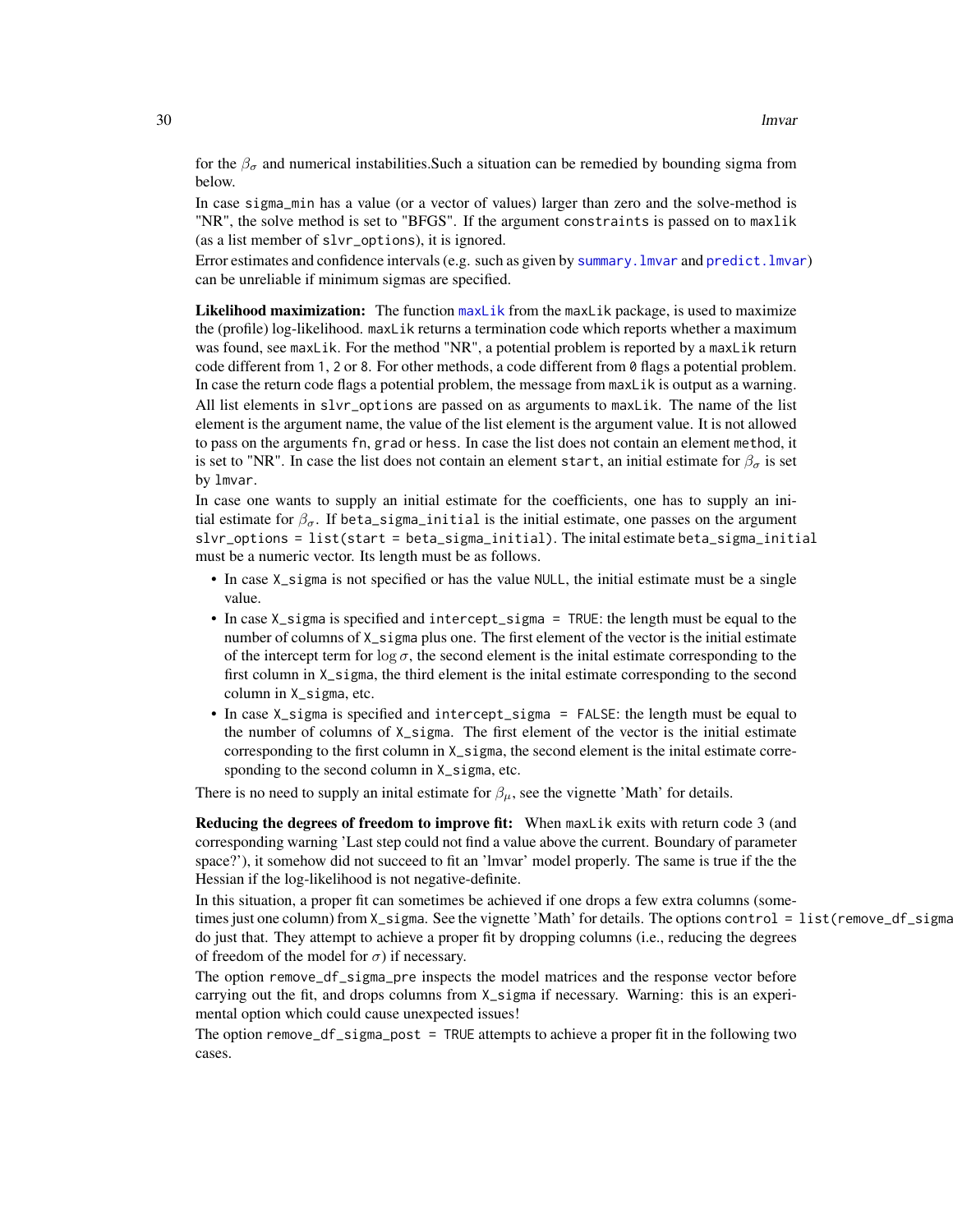- <span id="page-30-0"></span>• maxLik uses the solve-method "NR" (the default method) or "BFGSR" and exits with return code 3. Note that this not the case when sigma\_min (or one of its elements) has been set to a value larger than zero because then the method "BFGS" is used.
- The option check\_hessian is TRUE and the Hessian of the log-likelihood is not negativedefinite.
- I.e., this option drops columns from X\_sigma based on the results of a failed fit.

Other: When check\_hessian = TRUE, it is checked whether the fitted log-likelihood is at a maximum. A warning will be issued if that is not the case.

The control options mu\_full\_rank and sigma\_full\_rank are for efficiency purposes. If set to TRUE, the corresponding model matrices will not be made full-rank because it is assumed they are full-rank already. However, setting one of these to TRUE while the corresponding model matrix is not full-rank will cause unpredictable and possibly unnoticed errors. These options should therefore only be changed from their default value with the utmost care.

See the vignettes that come with the lmvar package for more info. Run vignette(package="lmvar") to list the available vignettes.

# Value

An object of class 'lmvar', which is a list. Users are discouraged to access list-members directly. Instead, list-members are to be accessed with the various accessor and utility functions in the package. Exceptions are the following list members for which no accessor functions exist:

- y the vector of observations
- X\_mu the model matrix for  $\mu$ . In general, it differs from the user-supplied X\_mu because lmvar adds an intercept-column (unless intercept\_mu is FALSE) and makes the matrix full-rank.
- X\_sigma the model matrix for  $\log \sigma$ . In general, it differs from the user-supplied X\_sigma because lmvar adds an intercept-column (unless intercept\_sigma is FALSE) and makes the matrix full-rank.
- intercept\_mu boolean which tells whether or not an intercept column (Intercept) has been added to the model matrix  $X_{\mu}$
- intercept\_sigma boolean which tells whether or not an intercept column (Intercept\_s) has been added to the model matrix  $X_{\sigma}$
- sigma\_min the value of the argument sigma\_min in the call of lmvar
- slvr\_options the value of the argument slvr\_options in the call of lmvar
- control the value of the argument control in the call of lmvar
- slvr\_log the output of maxLik (the solver routine used to maximize the likelihood). Included only if the argument slvr\_log has the value TRUE. See [maxLik](#page-0-0) for details about this output.

# See Also

[lmvar\\_no\\_fit](#page-31-1) to create an object which is like an 'lmvar' object without carrying out a model fit.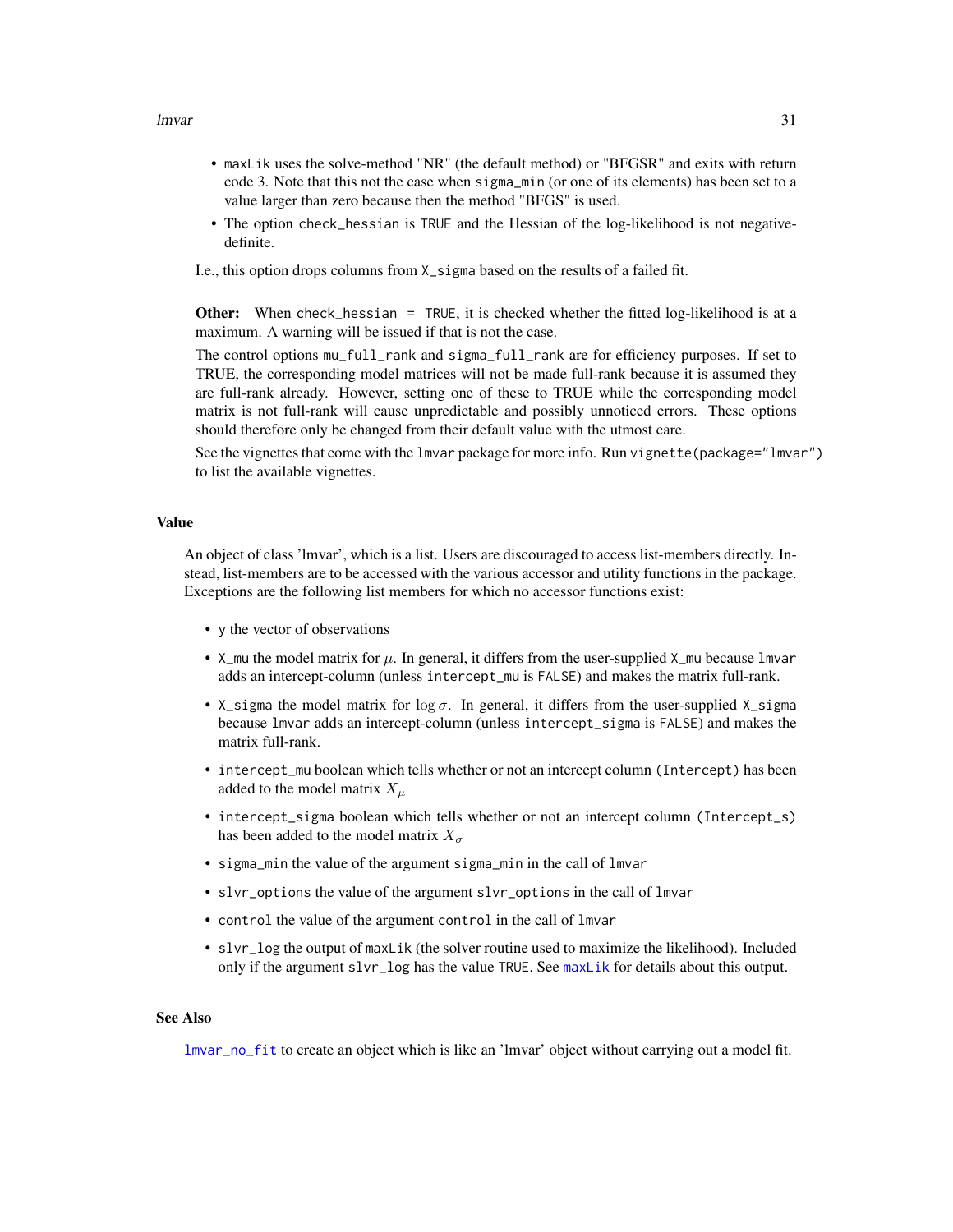# Examples

```
# As example we use the dataset 'attenu' from the library 'datasets'. The dataset contains
# the response variable 'accel' and two explanatory variables 'mag' and 'dist'.
library(datasets)
# For more info on the data, study the dataset
help("attenu")
# Create the model matrix for the expected values
X = cbind(attenu$mag, attenu$dist)
colnames(X) = c("mag", "dist")# Create the model matrix for the standard deviations. The standard deviation
# is large for small distances and small for large distances. The use of 'dist'
# as explanatory variable makes the beta for the intercept term blow up.
# Therefore we use '1 / dist' as explanatory variable
X_s = cbind(attenu$mag, 1 / attenu$dist)
colnames(X_s) = c("mag", "dist_inv")# Carry out the fit
fit = Imvar(attenu$accel, X, X_s)# Inspect the results
summary(fit)
# Carry out the fit with an inital estimate for beta and ask for
# a report of the solver-routine
beta_sigma_start = c(-4, 0, 0)fit = Imvar(attenu$accel, X, X_s,slvr_options = list(start = beta_sigma_start),
            control = list(slvr_log = TRUE))
fit$slvr_log
```
<span id="page-31-1"></span>lmvar\_no\_fit *Create an 'lmvar'-like object without a model fit*

# Description

Creates an 'lmvar'-like object without carrying out a model fit. This object is a 'lmvar' object from which all members have been left out that are the result of the fit. Such an object can be used in functions which typically use an 'lmvar' object as input but do not need the fit results. Since no fit is performed, lmvar\_no\_fit is convenient when the fit is time-consuming or, e.g., does not converge.

# Usage

```
lmvar-no_ffit(y, X_mu = NULL, X_sigma = NULL, interept_mu = TRUE,intercept\_sigma = TRUE, sigma_min = 0, slvr_options = list(method =
  "NR"), control = list(), ...)
```
<span id="page-31-0"></span>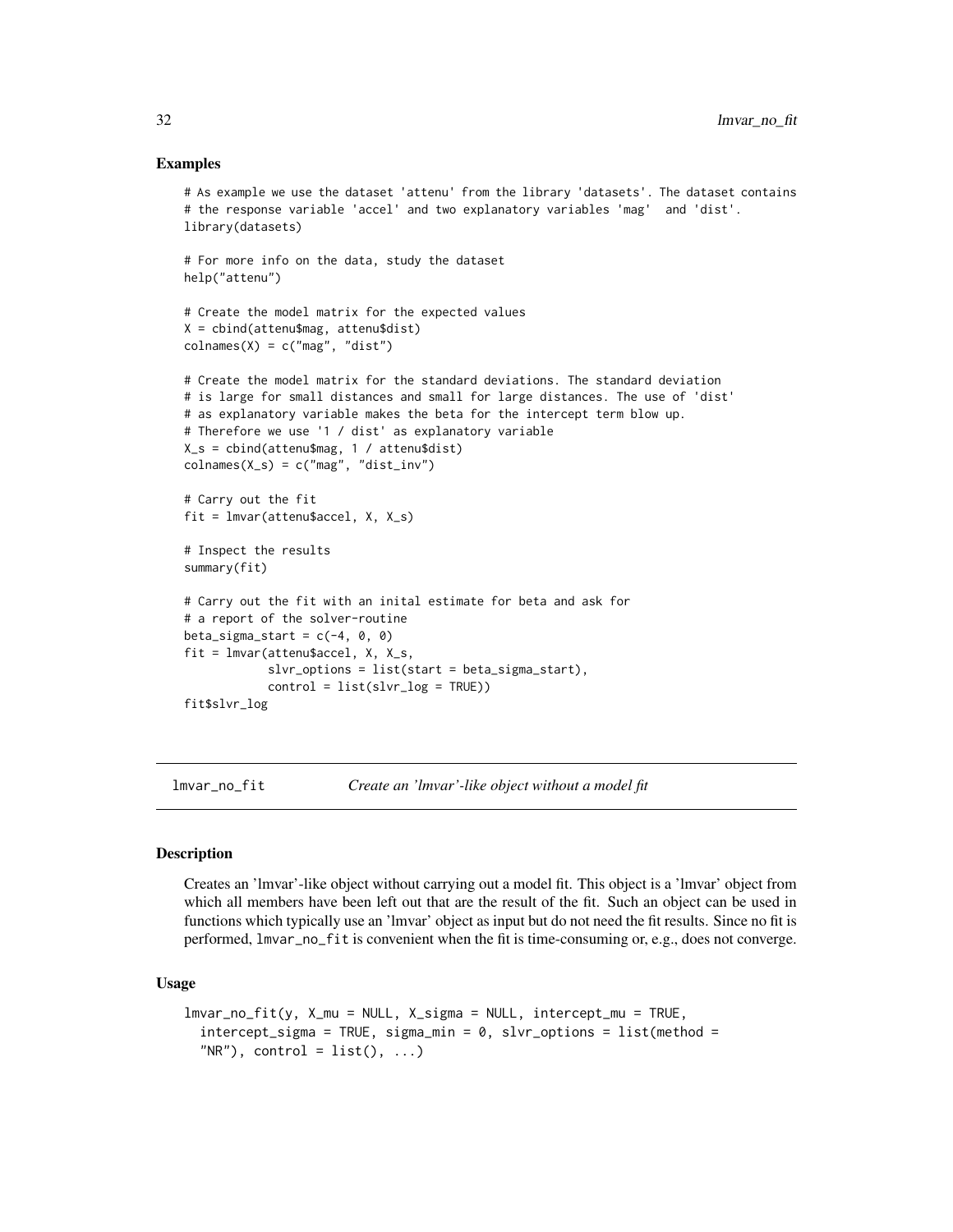# <span id="page-32-0"></span>lmvar\_no\_fit 33

#### **Arguments**

| y               | Vector of observations                                              |  |
|-----------------|---------------------------------------------------------------------|--|
| X_mu            | Model matrix for the expected values $\mu$                          |  |
| X_sigma         | Model matrix for the logarithms of the standard deviations $\sigma$ |  |
| intercept_mu    | see the function lmvar                                              |  |
| intercept_sigma |                                                                     |  |
|                 | see the function lmvar.                                             |  |
| sigma_min       | see the function lmvar.                                             |  |
| slvr_options    | see the function lmvar                                              |  |
| control         | see the function lmvar.                                             |  |
|                 | Additional arguments, not used in the current implementation        |  |

#### Details

See [lmvar](#page-27-1) for the requirements and a further explanation of all the arguments.

The class 'lmvar' is an extension of the class 'lmvar\_no\_fit'. This means that each object which is of class 'lmvar', is of class 'lmvar\_no\_fit' as well. Wherever an object of class 'lmvar\_no\_fit' is required, an object of class 'lmvar' can be used as well.

Accessor and utility functions for a 'lmvar\_no\_fit' object are: [nobs.lmvar\\_no\\_fit](#page-34-1), [alias.lmvar\\_no\\_fit](#page-2-1) and [dfree](#page-14-1)

The function lmvar\_no\_fit is especially useful in combination with [fwbw.lmvar\\_no\\_fit](#page-23-1). In case a model with many degrees of freedom does not converge with [lmvar](#page-27-1), one can create an 'lmvar no fit' object. This is used as input for fwbw with the argument fw = TRUE. The fwbw algorithm will try to select an optimal subset of all degrees of freedom, starting with the smallest subset possible.

Although lmvar\_no\_fit does not carry out a model fit, it will do the following:

- add an intercept term to the model matrices (unless intercept\_mu is FALSE and/or intercept\_sigma is FALSE), and
- make the model matrices full rank.

#### Value

An object of class 'lmvar\_no\_fit', which is a list. The list-members are the same as for an object of call 'lmvar', but with members that are the result of the model fit left out.

Users are discouraged to access list-members directly. Instead, list-members are to be accessed with the various accessor and utility functions in the package. Exceptions are the following list members for which no accessor functions exist:

- call the function call
- y the vector of observations
- X\_mu the model matrix for  $\mu$ . In general, it differs from the user-supplied X\_mu because lmvar\_no\_fit adds an intercept-column (unless intercept\_mu is FALSE) and makes the matrix full-rank.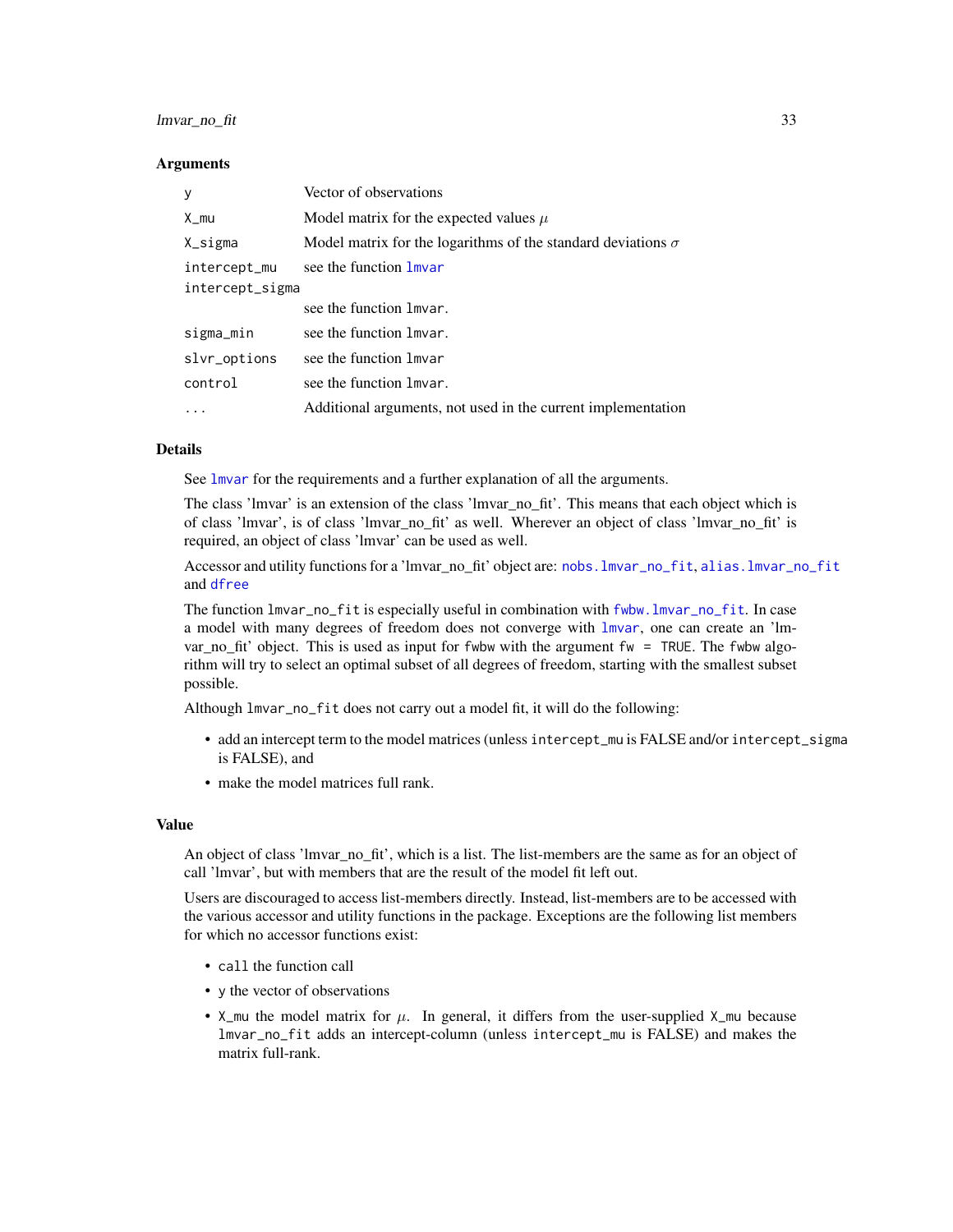- <span id="page-33-0"></span>• X\_sigma the model matrix for  $\log \sigma$ . In general, it differs from the user-supplied X\_sigma because lmvar\_no\_fit adds an intercept-column (unless intercept\_sigma is FALSE) and makes the matrix full-rank.
- intercept\_mu boolean which tells whether or not an intercept column (Intercept) has been added to the model matrix  $X_\mu$
- intercept\_sigma boolean which tells whether or not an intercept column (Intercept\_s) has been added to the model matrix  $X_{\sigma}$
- sigma\_min the value of the argument sigma\_min in the call of lmvar\_no\_fit
- slvr\_options the value of the argument slvr\_options in the call of lmvar\_no\_fit
- control the value of the argument control in the call of lmvar\_no\_fit

# Examples

```
# As example we sue the dataset 'iris' from the library 'datasets'
library(datasets)
# Create the model matrix for both the expected values and the standard deviations
X = model.matrix \sim Species - 1, data = iris)
# Take as response variabe the variable Sepal.length
y = iris$Sepal.Length
# Construct a 'lmvar_no_fit' object
no\_fit = 1mvar_no_fit( y, X, X)
# The following functions all work on such an object
nobs(no_fit)
dfree(no_fit)
alias(no_fit)
# You can also supply 'lmvar' arguments
no_fit = lmvar_no_fit( y, X[,-1], X[,-1], intercept_mu = FALSE, intercept_sigma = FALSE)
dfree(no_fit)
# Some (most) arguments have no effect except that they are stored in the 'lmvar_no_fit'
# object
no_fit = lmvar_no_fit( y, X, X, control = list( slvr_log = TRUE, remove_df_sigma = TRUE))
no_fit$control
```
<span id="page-33-1"></span>logLik.lmvar *Log-likelihood for an object of class 'lmvar'*

# Description

Log-likelihood for an object of class 'lmvar'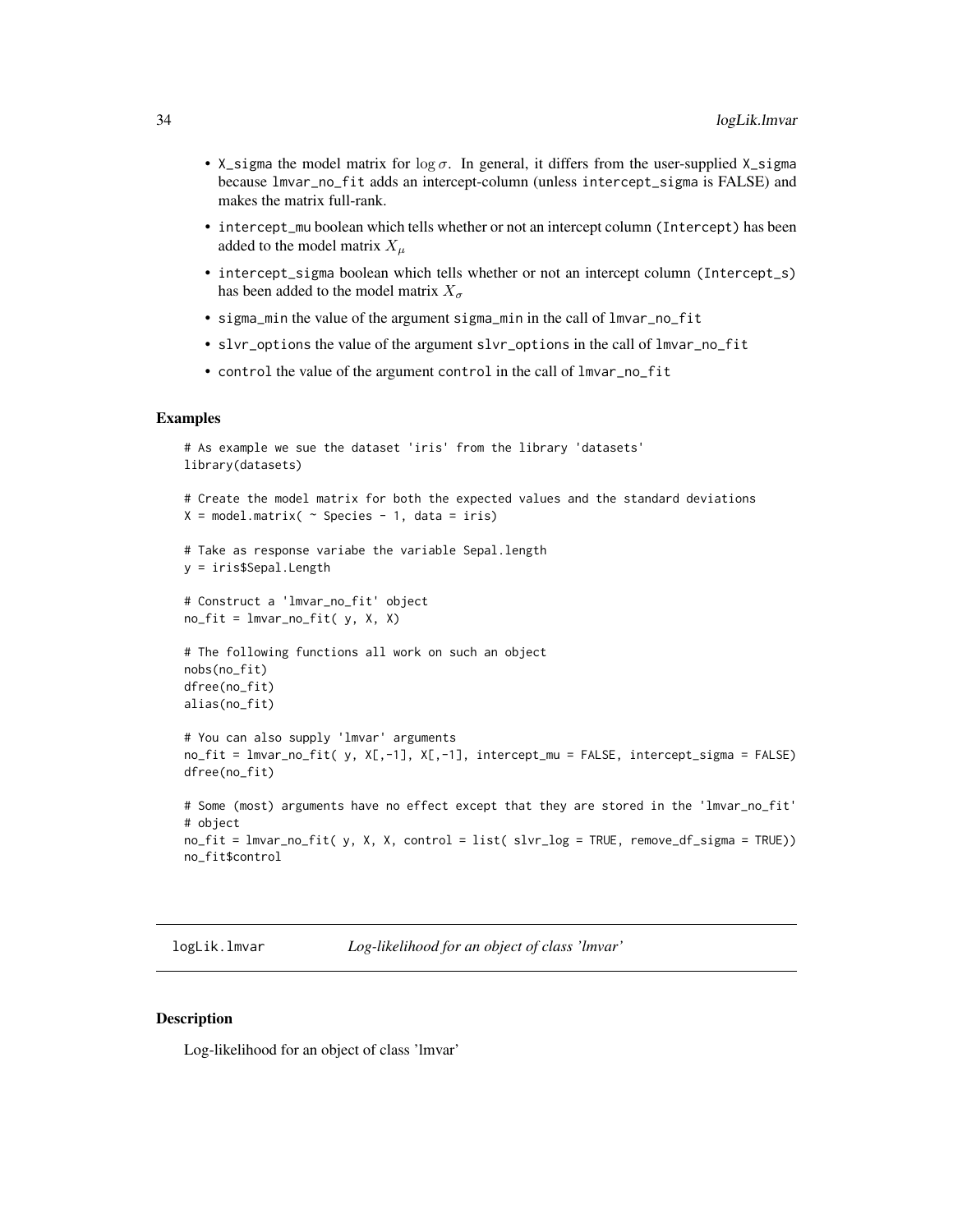# <span id="page-34-0"></span>nobs.lmvar\_no\_fit 35

# Usage

```
## S3 method for class 'lmvar'
logLik(object, ...)
```
# **Arguments**

| object   | Object of class 'lmvar'               |
|----------|---------------------------------------|
| $\cdots$ | For compatibility with logLik generic |

# Value

'logLik' object, a number containing the log-likelihood with an attribute 'df' containing the degrees of freedom

#### See Also

[dfree](#page-14-1) for the degrees of freedom for an object of class 'lmvar'.

### Examples

```
# As example we use the dataset 'attenu' from the library 'datasets'. The dataset contains
# the response variable 'accel' and two explanatory variables 'mag' and 'dist'.
library(datasets)
```

```
# Create the model matrix for the expected values
X = cbind(attenu$mag, attenu$dist)
colnames(X) = c("mag", "dist")
```

```
# Create the model matrix for the standard deviations.
X_s = cbind(attenu$mag, 1 / attenu$dist)
colnames(X_s) = c("mag", "dist_inv")
```

```
# Carry out the fit
fit = lmvar(attenu$accel, X, X_s)
```

```
# Show the log-likelihood and the degrees of freedom of the fit
# using the 'print' method for an object of class 'logLik'
logLik(fit)
```

```
# Obtain the log-likelihood itself
logLik(fit)[1]
```
<span id="page-34-1"></span>nobs.lmvar\_no\_fit *Number of observations for an object of class 'lmvar'*

# Description

The number of observations in an object of class 'lmvar'.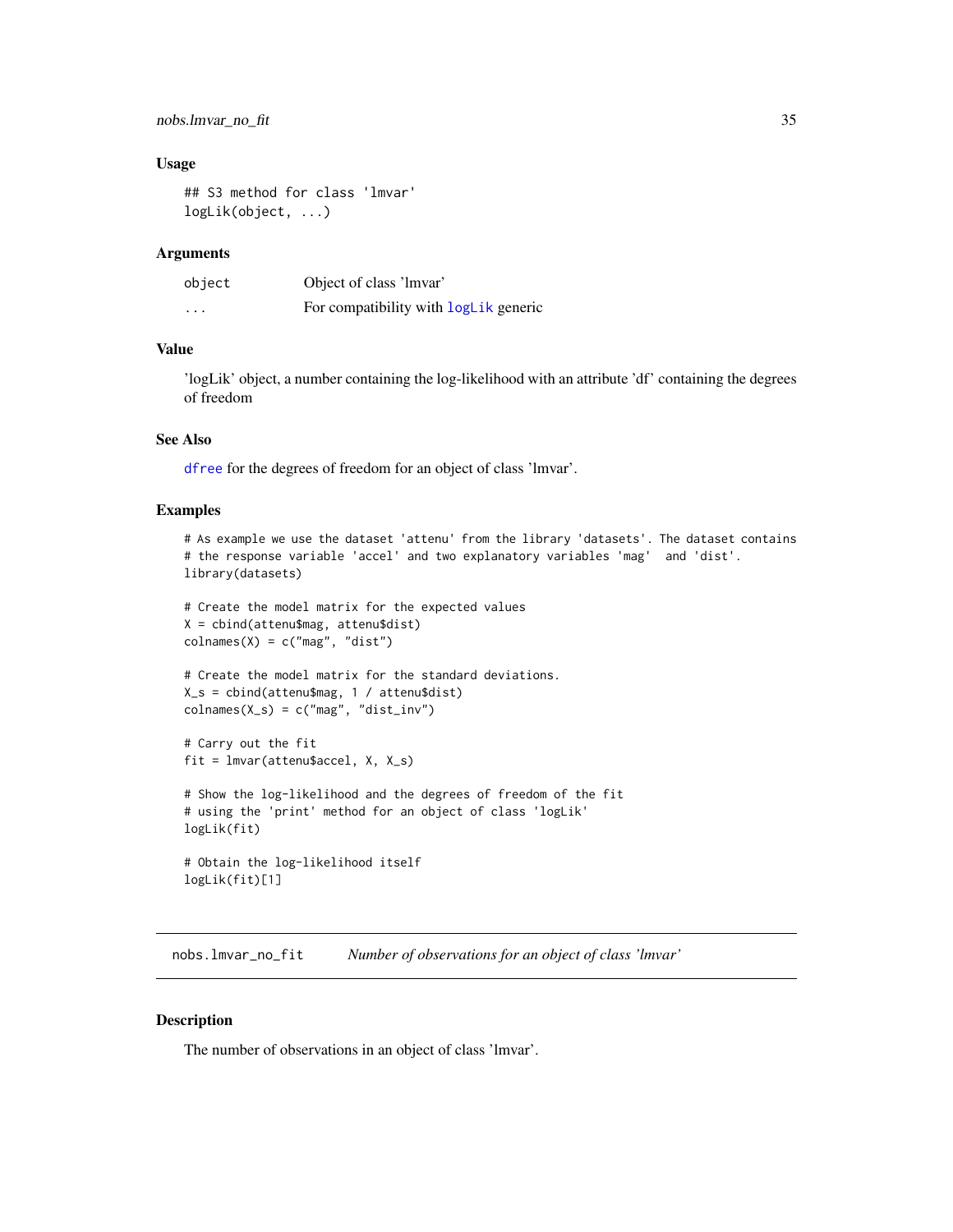#### Usage

```
## S3 method for class 'lmvar_no_fit'
nobs(object, ...)
```
# Arguments

| object  | Object of class 'lmvar_no_fit' (hence it can also be of class 'lmvar') |
|---------|------------------------------------------------------------------------|
| $\cdot$ | For compatibility with nobs generic                                    |

# Value

Integer containing the number of observations in the model in object.

#### Examples

```
# As example we use the dataset 'attenu' from the library 'datasets'. The dataset contains
# the response variable 'accel' and two explanatory variables 'mag' and 'dist'.
library(datasets)
# Create the model matrix for the expected values
X = cbind(attenu$mag, attenu$dist)
colnames(X) = c("mag", "dist")# Create the model matrix for the standard deviations.
X_s = cbind(attenu$mag, 1 / attenu$dist)
colnames(X_s) = c("mag", "dist_inv")# Carry out the fit
fit = lmvar(attenu$accel, X, X_s)
# Return the number of observations in the fit
nobs(fit)
# Check that this is equal to the number of observations in the dataset
nobs(fit) == nrow(attenu)
# Function also works on object of class 'lmvar_no_fit'
no_fit = lmvar_no_fit(attenu$accel, X, X_s)
nobs(no_fit)
```
plot.lmvar *Plot diagnostics for an 'lmvar' object*

# Description

This function produces 5 plots which should help to judge the goodness of an 'lmvar' fit.

<span id="page-35-0"></span>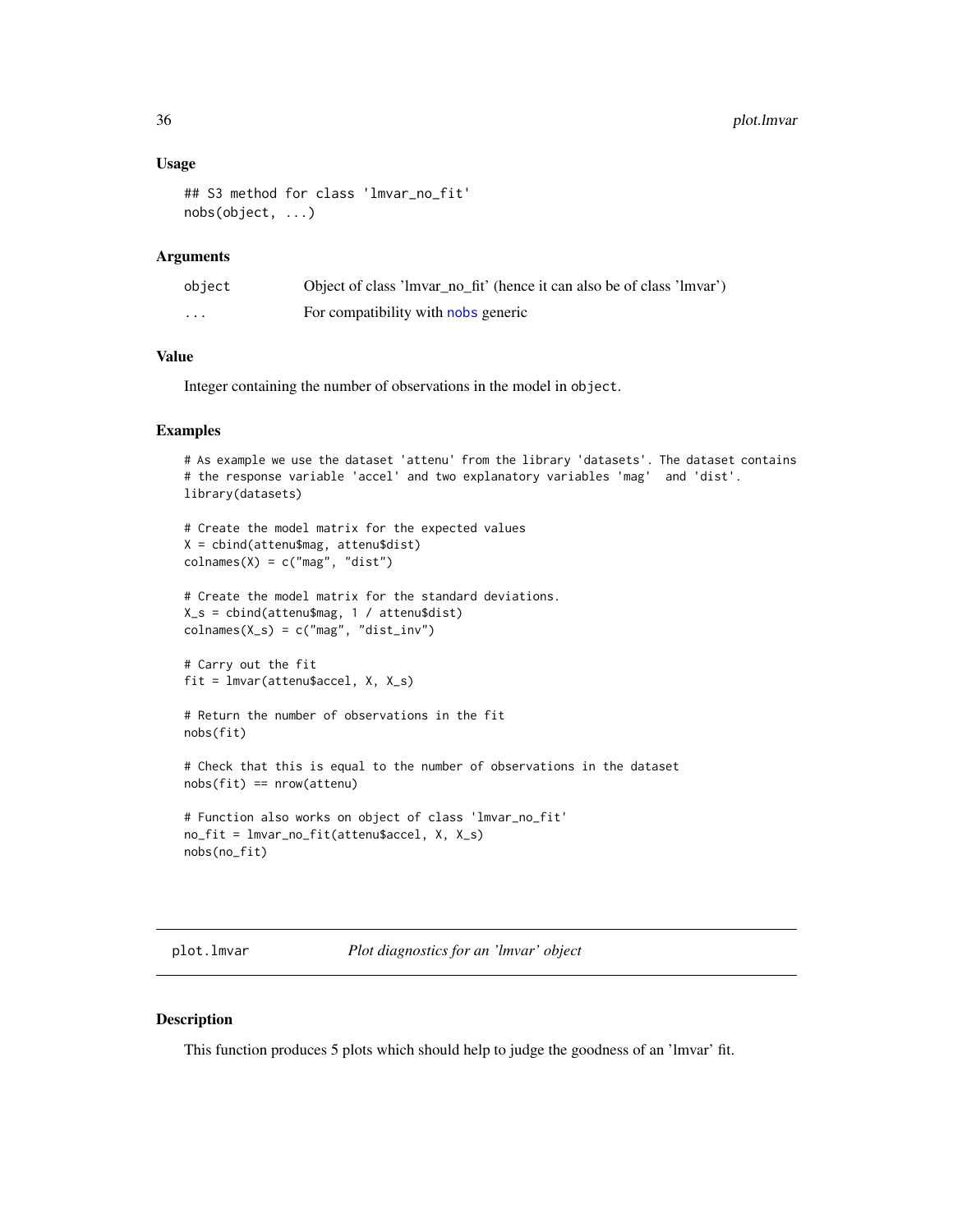#### <span id="page-36-0"></span>plot.lmvar 37

# Usage

```
## S3 method for class 'lmvar'
plot(x, which = c(1:3, 5), id.n = 3, cex.id = 0.75,show = TRUE, \ldots)
```
# Arguments

| X         | Object of class 'Imvar'                                                                                                      |
|-----------|------------------------------------------------------------------------------------------------------------------------------|
| which     | Integer vector slecting which of the 5 plots is produced                                                                     |
| id.n      | Integer, the number of 'extreme' observations that are labelled in the plots                                                 |
| cex.id    | Numeric, scale-factor for the size of the observation labels in the plots                                                    |
| show      | Boolean, if TRUE the number of the plot is shown in the plot-title and the name<br>of x is shown in the label of the x-axis. |
| $\ddotsc$ | for compatibility with plot generic                                                                                          |

### Details

The plots are intended to be a quick and easy way to get an impression of the goodness-of-fit. The function is intended for an interactive R-session and users must hit <enter> before each plot is deplayed. The following plots can be produced.

- 1. A plot of the residuals  $y \mu$  versus the fitted values  $\mu$ .
- 2. A QQ-plot, showing the z-score  $(y \mu)/\sigma$  resulting from the fit versus the z-score calculated from the sample quantiles. The sample quantiles are calculated as  $ppoints(n)$  $ppoints(n)$  with n the number of obervations in x.
- 3. A histogram of the distribution of the quantiles of the response values. The quantiles are calculated under the assumption that the response values are normally distributed with expected values  $\mu$  and standard deviations  $\sigma$ .
- 4. A plot of the z-scores versus the fitted values.
- 5. A scale-location plot showing the square root of the absolute z-scores versus the fitted values.

If relevant, plots show the average y-value as a red line. This line is created by the function [panel.smooth](#page-0-0). If relevant, plots show the expected average y-value as a dotted gray line.

To suppress labelling of observations in the plots, set id.n to zero or a negative value. If id.n is set to a value equal to or larger than the number of observations in x, all points in the plots are labelled.

#### Value

There is no return value. The function only shows plots in the graphics output device.

# Examples

```
if (interactive()){
```

```
# As example we use the dataset 'cats' from the library 'MASS'.
library(MASS)
```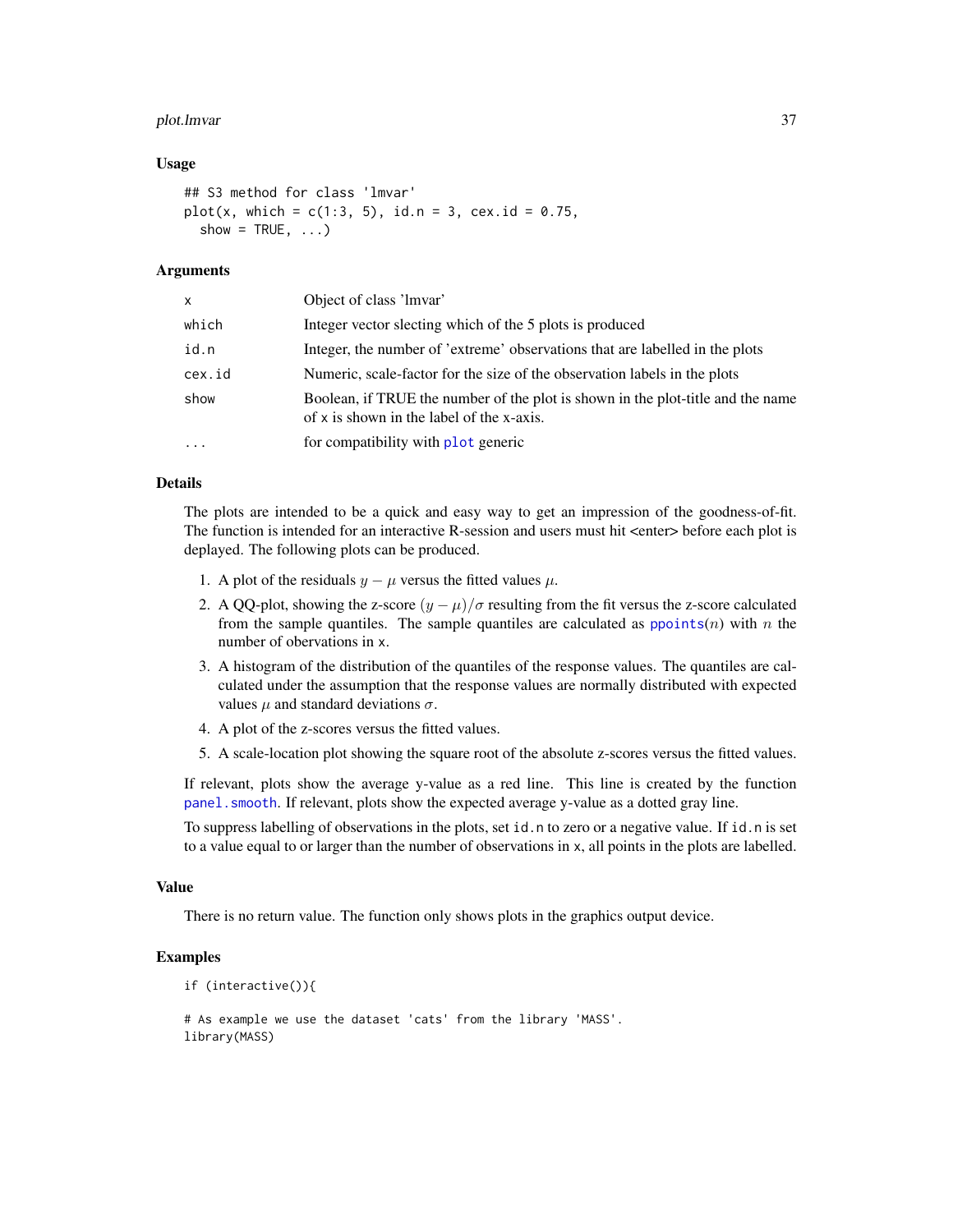```
# We regress the cats heart weight 'Hwt' onto its body weight 'Bwt'
X = model.matrix(\sim Bwt - 1, cats)fit = Imvar(cats$Hwt, X_mu = X, X_sigma = X)# Display all plots
plot(fit)
# Display two plots that focus on the shape of the distribution
plot(fit, which = c(2, 3))# Suppress plot number and name of the 'lmvar' object being plot in plot 3
plot(fit, which = 3, show = FALSE)# Label the 5 observations with the most extreme residuals in plot 1
plot(fit, which = 1, id.n = 5)}
```
plot\_lm\_loglik *Plot of the log-likelihood surface of a lineair model*

# Description

Creates a 3-d plot of the maximum log-likelihood of a lineair model. The maximum log-likelihood is plotted as a function of two elements of the parameter vector  $\beta$ . Optionally, the maximum of a quadratic approximation to the log-likelihood surface is plotted.

This function is intended for development purposes only.

### Usage

```
plot_lm_loglik(y, X, beta_or, beta_x, beta_y, add_qa = FALSE,
 plot_width = 3, plot_points = 20)
```
# Arguments

| y           | Vector of observations                                                                                                   |
|-------------|--------------------------------------------------------------------------------------------------------------------------|
| X           | Model matrix                                                                                                             |
| beta_or     | Vector of beta values around which the plot is centered. Also the origin of the<br>quadratic appriximation.              |
| $beta_x$    | Component of beta to be plotted at the x-axis. Can be an index of beta_or or a<br>name in case beta_or is a named vector |
| beta_y      | Component of beta to be plotted at the y-axis. Can be an index of beta_or or a<br>name in case beta_or is a named vector |
| add_ga      | Boolean, specifies whether or not a quadratic approximation of the maximum<br>log-likelihood surface is plotted          |
| plot_width  | Single numeric value, half the range of x- and y-values                                                                  |
| plot_points | Integer, number of points in the x- and y-dimension at which the maximum-<br>likelihood surface is calculated.           |

<span id="page-37-0"></span>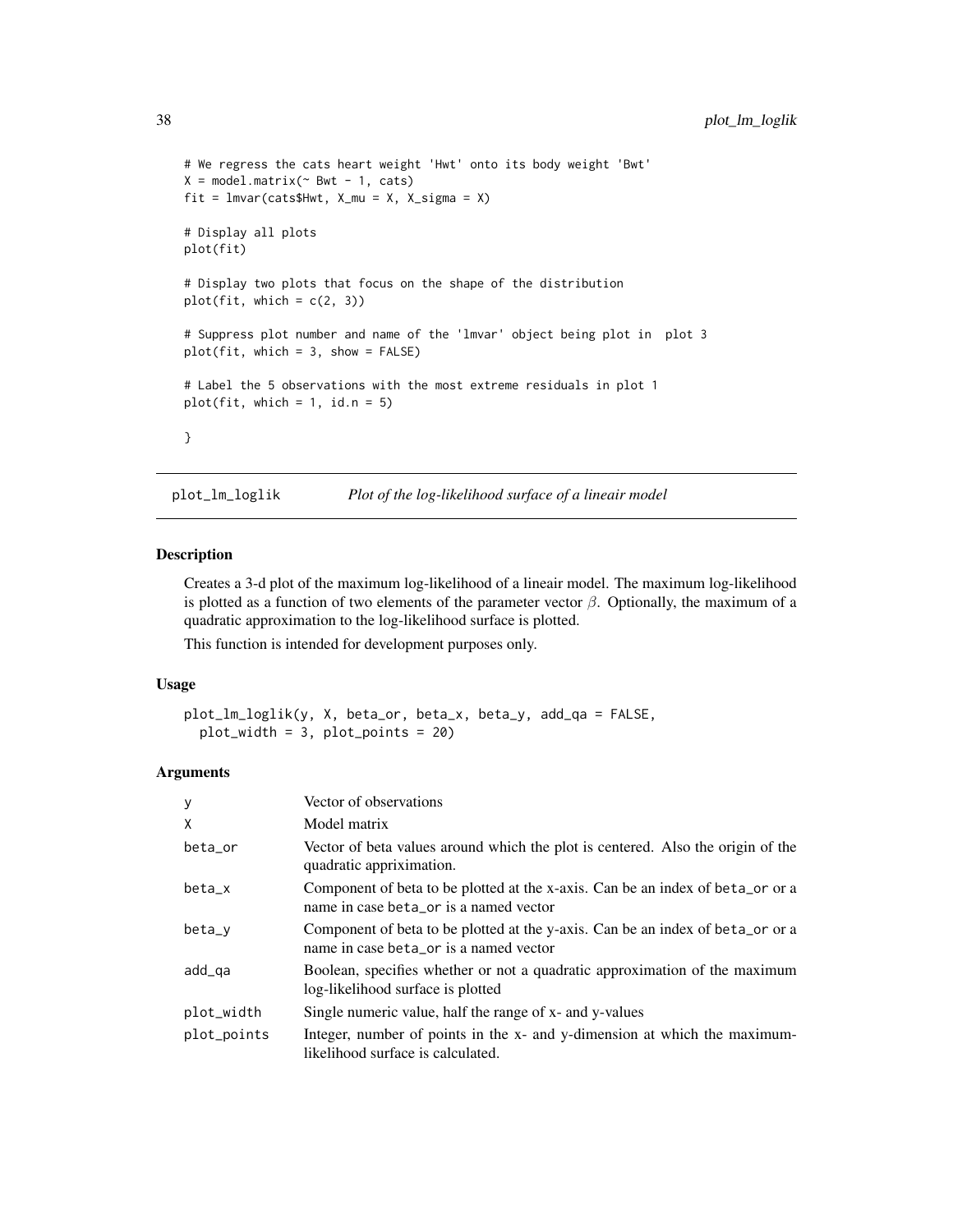#### Details

The function plots the maximum log-likelihood of linear model as a function of two components of the vector  $\beta$ . Optionally, it also plots a quadratic approximation to the log-likelihood and plot its maximum.

The quadratic approximation is defined as

 $log L_q(\beta) = log L(\beta_o) + g(\beta - \beta_o) + 0.5(\beta - \beta_o)H(\beta - \beta_o)$ 

where  $logL_q$  is the quadratic approximation of the log-likelihood,  $\beta_o$  the value of  $\beta$  at the origin, g the gradient and H the Hessian of the log-likelihood at  $\beta_o$ .

For each point  $(\beta_x, \beta_y)$ , the other components of the vector  $\beta$  are chosen such that the log-likelihood is at its maximum. This maximum is plotted.

The same is true for a quadratic approximation of the log-likelihood, except when it has no maximum (i.e. the Hessian H is not negative-definite at  $\beta_0$ ). In that case, a waning is issued and the other components of  $\beta$  are set to the value they have in beta\_or. The resulting quadratic approximation is plotted. This does not affect the plot of the maximum of the true log-likelihood.

To create the plot, the package plotly needs to be installed. A warning is issued if that is not the case.

# Examples

## Not run:

```
# Carry out a linear regression with the 'iris' data set
fit = lm( Petal.Length \sim Species, data = iris, x = TRUE, y = TRUE)
X = fitsxy = fit$y
# We center the plot at the maximum-likelihood
beta_0r = coef(fit)# Plot the maximum log-likelihood
lmvar:::plot_lm_loglik( y, X, beta_or = beta_or, beta_x = "(Intercept)",
                        beta_y = "Speciesversicolor")
# Plot against the two species
lmvar:::plot_lm_loglik( y, X, beta_or = beta_or, beta_x = "Speciesversicolor",
                        beta_y = "Speciesvirginica")
# Increase the resolution
lmvar:::plot_lm_loglik( y, X, beta_or = beta_or, beta_x = "Speciesversicolor",
                        beta_y = "Speciesvirginica", plot_points = 40)
# Remove the intercept term from the model matrix and fit again
XX = X[, -1]fit = lm(y \sim . - 1, data = as.data-frame(XX))# Estimate the effect of adding an intercept term in a quadratic approximation and compare
# with exact result
beta\_or = c( 0, coef(fit))lmvar:::plot_lm_loglik( y, X, beta_or = beta_or, beta_x = 1, beta_y = "Speciesversicolor",
```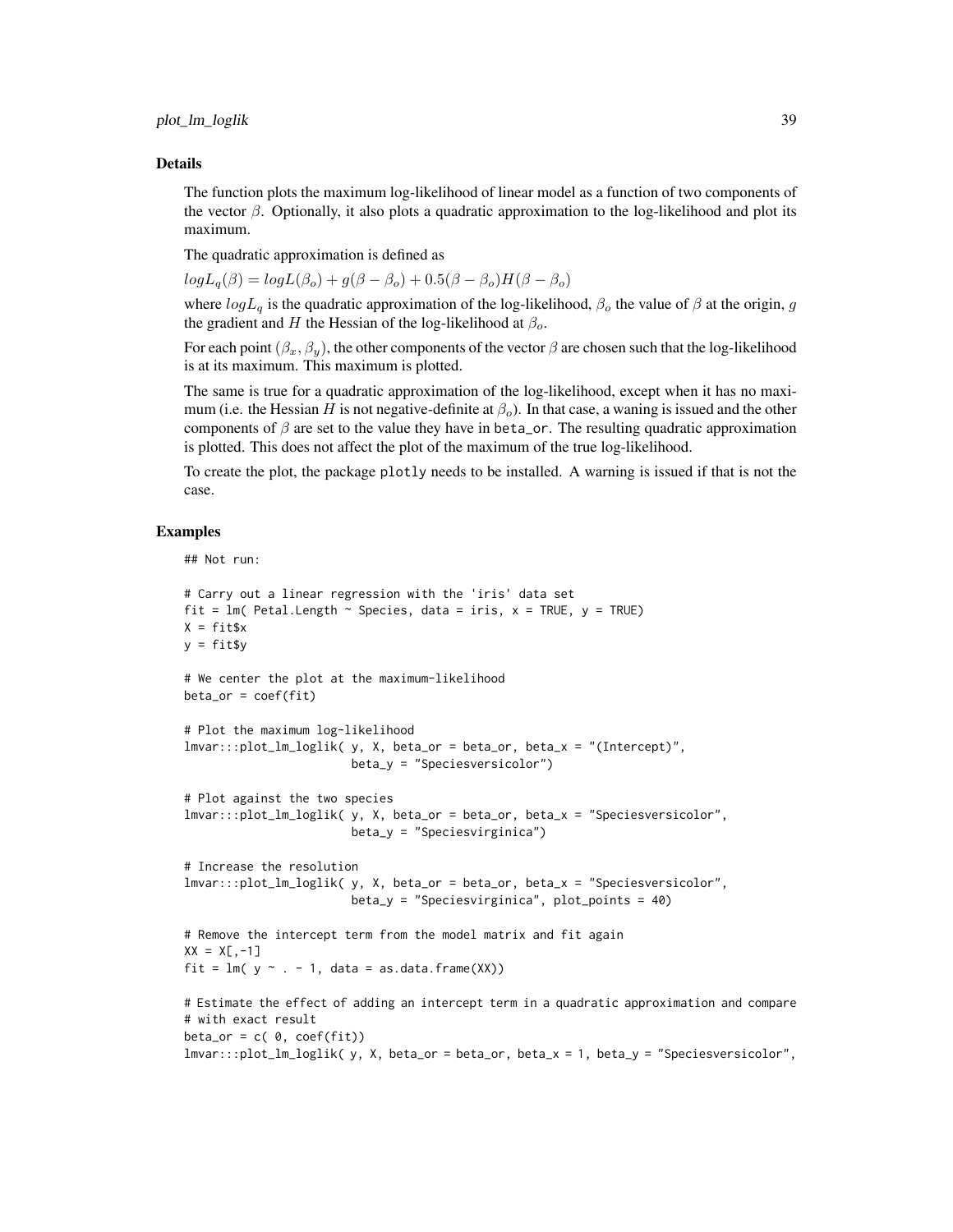```
add_qa = TRUE, plot_points = 40, plot_width = 5)
```
<span id="page-39-0"></span># Note that in the last case the quadratic approximation has no maximum. Hence the beta for # "Speciesvirginica" is kept at beta\_or[3] in the calculation of the surface of the # quadratic approximation.

## End(Not run)

<span id="page-39-2"></span>plot\_qdis *Plot of the distribution of quantiles*

# Description

Function produces plot of the distribution of quantiles for one or more model fits

# Usage

```
plot_qdis(object_1, object_2 = NULL, ...)
```
# Arguments

| $object_1$ | Object which contains model fit. |
|------------|----------------------------------|
| $object_2$ | Object which contains model fit. |
| $\cdots$   | Other arguments.                 |

#### Details

If object\_2 is specified, a plot for the distribution of quantiles for object and one for object\_2 will be combined in the same plot.

#### See Also

[plot\\_qdis.lm](#page-39-1) and [plot\\_qdis.lmvar](#page-40-1)

<span id="page-39-1"></span>plot\_qdis.lm *Plot of the distribution of quantiles for an object of class 'lm'*

# Description

Function produces plot of the distribution of quantiles for an object of class 'lm' and, optionally, for another object of class 'lm' or 'lmvar'.

# Usage

```
## S3 method for class 'lm'
plot_qdis(object_1, object_2 = NULL, ...)
```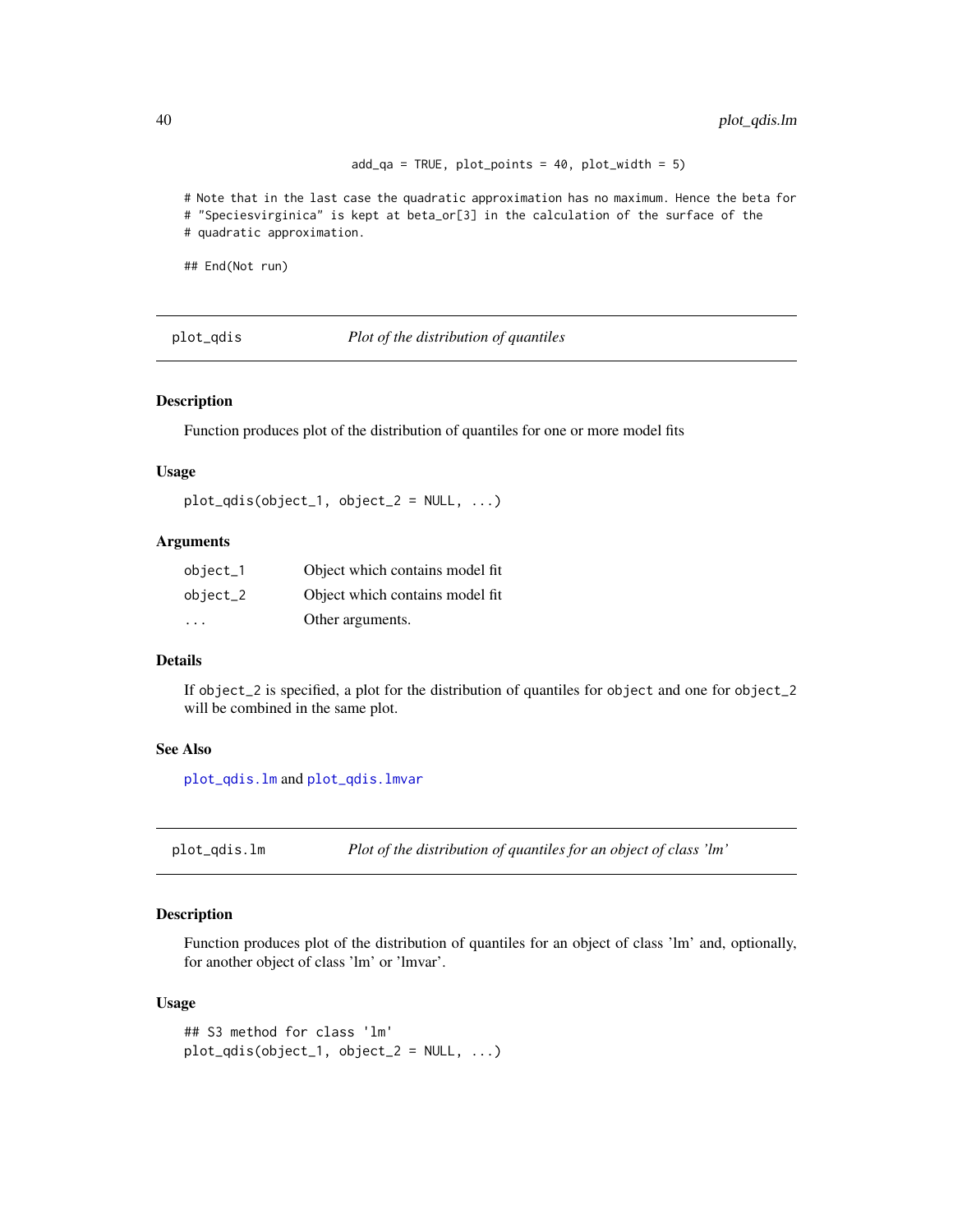#### <span id="page-40-0"></span>**Arguments**

| $object_1$ | Object of class 'lm'                      |
|------------|-------------------------------------------|
| $object_2$ | Object of class 'lm' or class 'lmvar'     |
| $\cdot$    | for compatibility with plot_qdis generic. |

# Details

If object\_2 is specified, a plot for object\_1 and one for object\_2 will be combined in the same plot.

All inputs of class '[lm](#page-0-0)' must contain the response vector  $y$ . I.e., one must run  $\text{lm}$  with argument  $y = TRUE$ .

# See Also

[plot\\_qdis](#page-39-2)

# Examples

```
if(interactive()){
library(lmvar)
# create a linear model using the 'iris' data set
fit_lm = lm(Petal.Length ~ Species, data = iris, y = TRUE)
plot_qdis(fit_lm)
# compare 'lm' with 'lmvar' fit
X = model.matrix( ~ ~ Species ~ - 1, data = iris)fit_lmvar = lmvar(iris$Petal.Length, X, X)
plot_qdis(fit_lm, fit_lmvar)
# check whether inclustion of petal in model improves distribution of quantiles
fit\_lm\_width = lm(Petal.Length ~ Species + Petal.Width, data = iris, y = TRUE)plot_qdis(fit_lm, fit_lm_width)
}
```
<span id="page-40-1"></span>plot\_qdis.lmvar *Plot of the distribution of quantiles for an object of class 'lmvar'*

# Description

Function produces plot of the distribution of quantiles for an object of class 'lmvar' and, optionally, for another object of class 'lm' or 'lmvar'.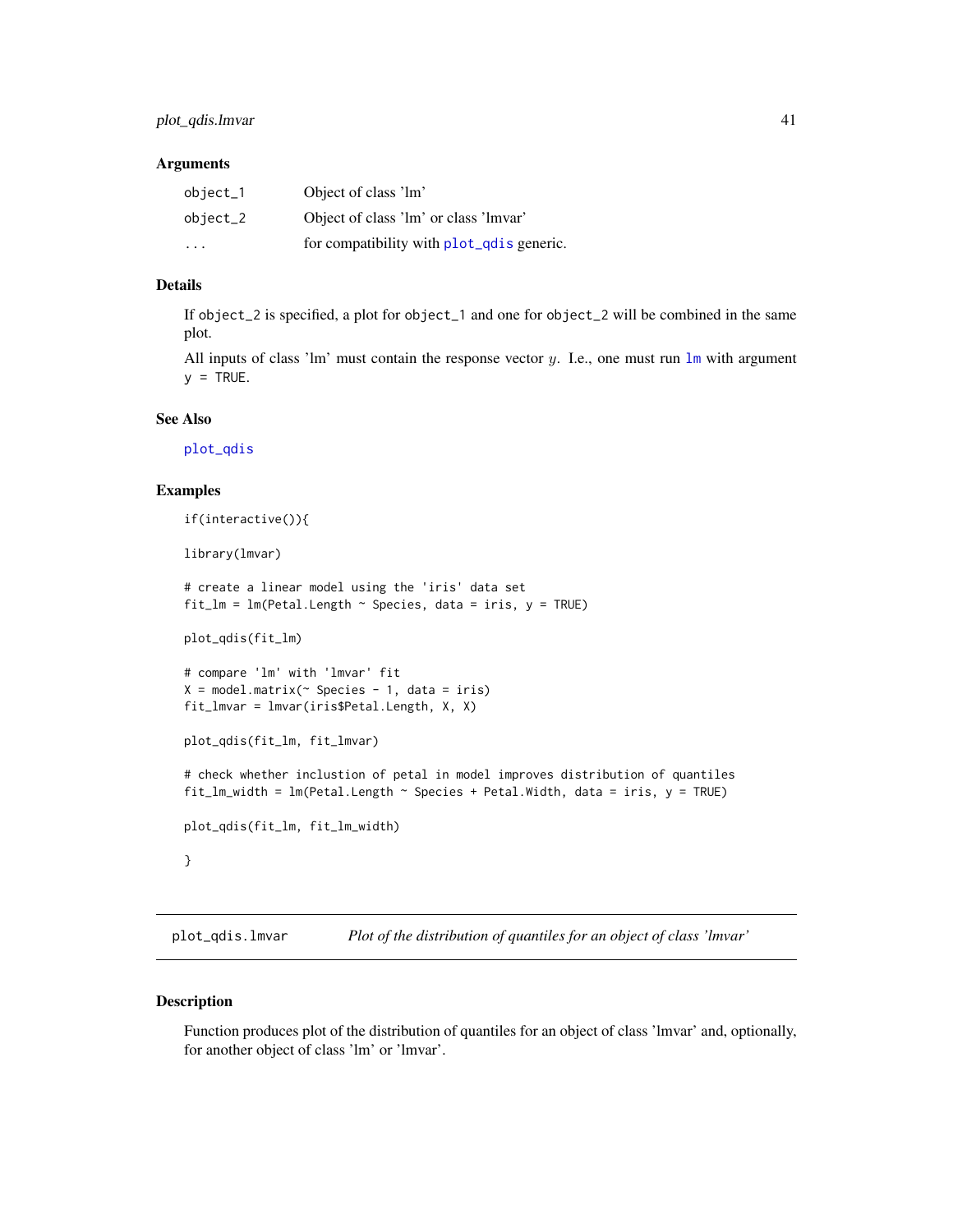# <span id="page-41-0"></span>Usage

```
## S3 method for class 'lmvar'
plot_qdis(object_1, object_2 = NULL, ...)
```
# Arguments

| $object_1$ | Object of class 'lmvar'                   |
|------------|-------------------------------------------|
| $object_2$ | Object of class 'lm' or class 'lmvar'     |
| .          | for compatibility with plot_qdis generic. |

# Details

If object\_2 is specified, a plot for object\_1 and one for object\_2 will be combined in the same plot.

If object  $2$  is of class '[lm](#page-0-0)', it must contain the response vector y. I.e., one must run  $\text{Im}$  with argument  $y = TRUE$ .

# See Also

[plot\\_qdis](#page-39-2)

# Examples

```
if (interactive()){
library(lmvar)
# create a 'lmvar' model using the 'iris' data set
X = model_matrix(^{\sim} Species - 1, data = iris)fit_lmvar = lmvar(iris$Petal.Length, X, X)
plot_qdis(fit_lmvar)
# compare 'lmvar' model with linear model
fit_lm = lm( Petal.Length \sim Species, data = iris, y = TRUE)
plot_qdis(fit_lmvar, fit_lm)
# check whether inclustion of petal in model improves distribution of quantiles
X = model_matrix(^{\sim} Species + Petal.Width - 1, data = iris)fit_lmvar_width = lmvar(iris$Petal.Length, X, X)
plot_qdis(fit_lmvar, fit_lmvar_width)
}
```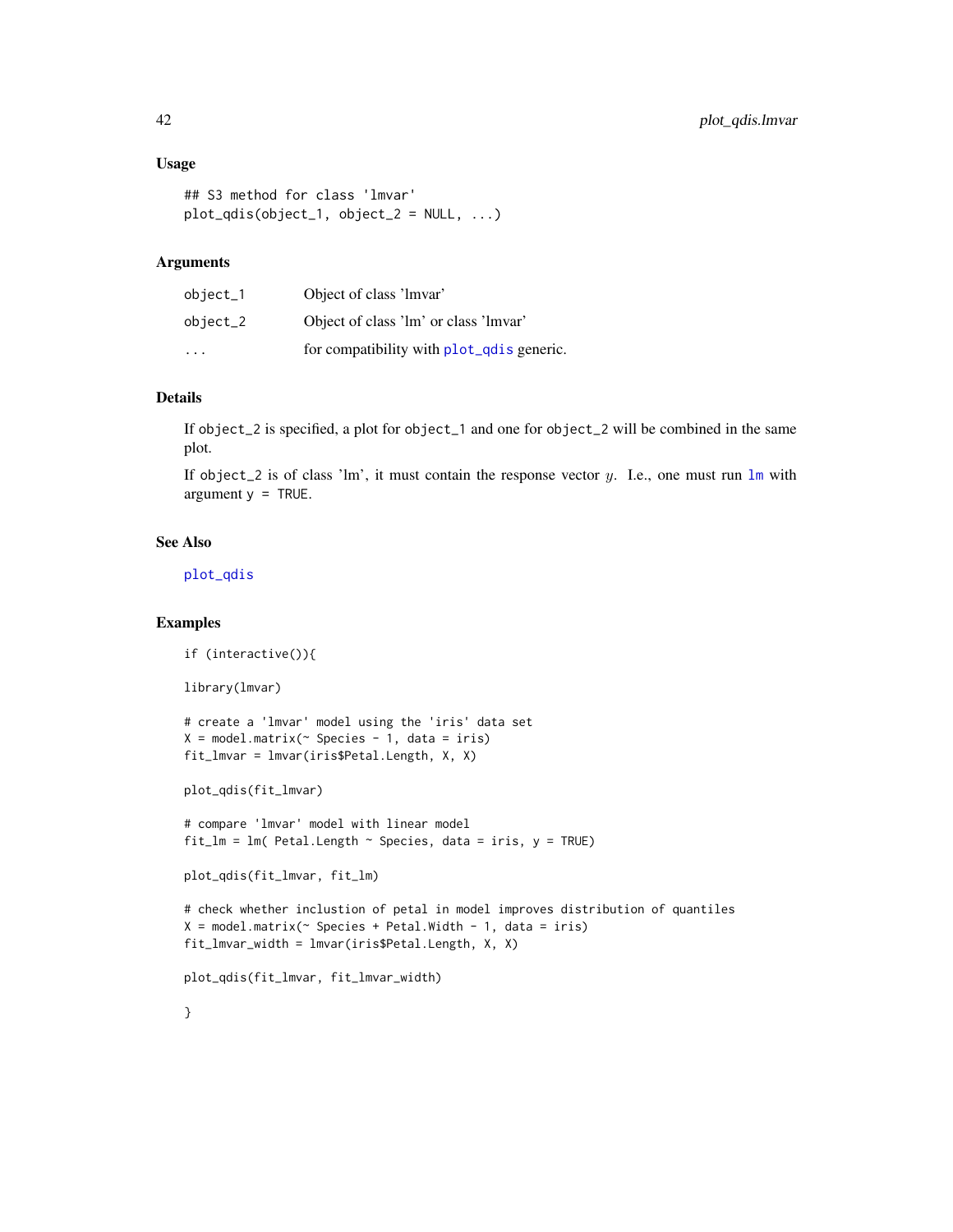<span id="page-42-0"></span>plot\_qdis\_lmlike *Plot of the distribution of quantiles for objects of class 'lm' or 'lmvar'*

# Description

Function produces a histogram of quantiles for objects of class 'lm' or 'lmvar'. This function is called by [plot\\_qdis.lm](#page-39-1) and [plot\\_qdis.lmvar](#page-40-1). It is not intended to be called directly.

# Usage

```
plot_qdis_lmlike(object_1, object_2 = NULL, name_1, name_2 = NULL)
```
# **Arguments**

| $object_1$ | Object of class 'lm' or 'lmvar'        |
|------------|----------------------------------------|
| object_2   | Object of class 'lm' or class 'lmvar'  |
| name 1     | Character string, the name of object_1 |
| name 2     | Character string, the name of object_2 |

# Details

If object\_2 is specified, a plot for object\_1 and one for object\_2 will be combined in the same plot.

The string name\_1 and (optionally) name\_2 are used in the legend of the plot as names for object\_1 and (optionally) object\_2.

All inputs of class '[lm](#page-0-0)' must contain the response vector y. I.e., one must run  $\text{Im}$  with argument  $y = TRUE$ .

<span id="page-42-1"></span>

| н | Ω |  |
|---|---|--|
|   |   |  |

plot\_qq *QQ-plot*

# Description

Function produces QQ-plots for one or more model fits

# Usage

 $plot_qq(object_1, object_2 = NULL, ...)$ 

### Arguments

| $object_1$ | Object which contains model fit. |
|------------|----------------------------------|
| $object_2$ | Object which contains model fit. |
| .          | Other arguments.                 |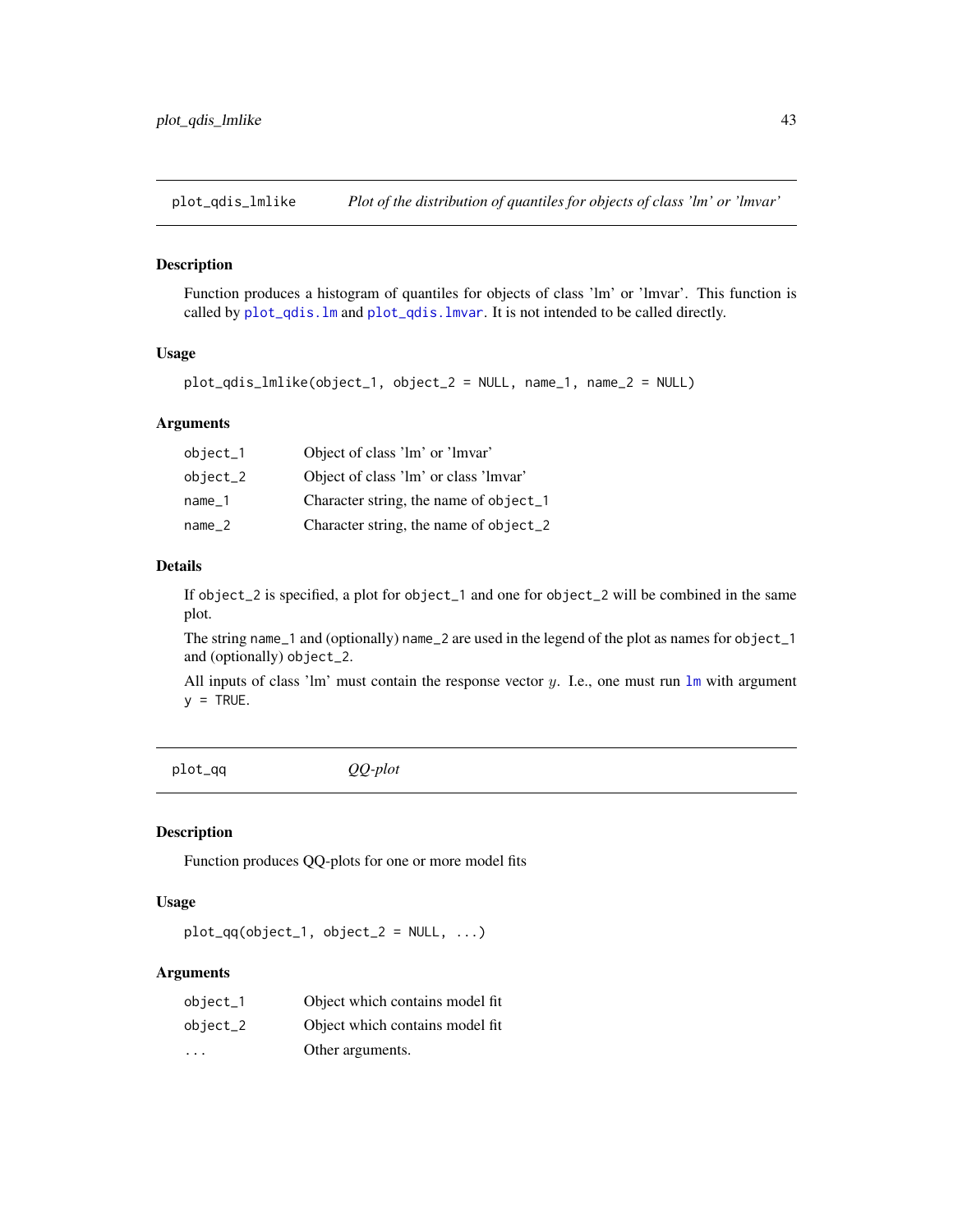# <span id="page-43-0"></span>Details

If object\_2 is specified, a QQ-plot for object\_1 and one for object\_2 will be combined in the same plot.

# See Also

[plot\\_qq.lm](#page-43-1) and [plot\\_qq.lmvar](#page-44-1)

<span id="page-43-1"></span>plot\_qq.lm *QQ-plot for an object of class 'lm'*

# Description

Function produces QQ-plots for an object of class 'lm' and, optionally, for another object of class 'lm' or 'lmvar'.

# Usage

## S3 method for class 'lm'  $plot_qq(object_1, object_2 = NULL, ...)$ 

# Arguments

| object_1                | Object of class 'lm'                    |
|-------------------------|-----------------------------------------|
| object_2                | Object of class 'lm' or class 'lmvar'   |
| $\cdot$ $\cdot$ $\cdot$ | for compatibility with plot_qq generic. |

# Details

If object\_2 is specified, a QQ-plot for object\_1 and one for object\_2 will be combined in the same plot.

All inputs of class '[lm](#page-0-0)' must contain the response vector  $y$ . I.e., one must run  $\text{lm}$  with argument  $y = TRUE$ .

# See Also

[plot\\_qq](#page-42-1)

# Examples

```
if (interactive()){
```
library(lmvar)

# create a linear model using the 'iris' data set  $fit\_lm = lm( Petal.Length ~ Species, data = iris, y = TRUE)$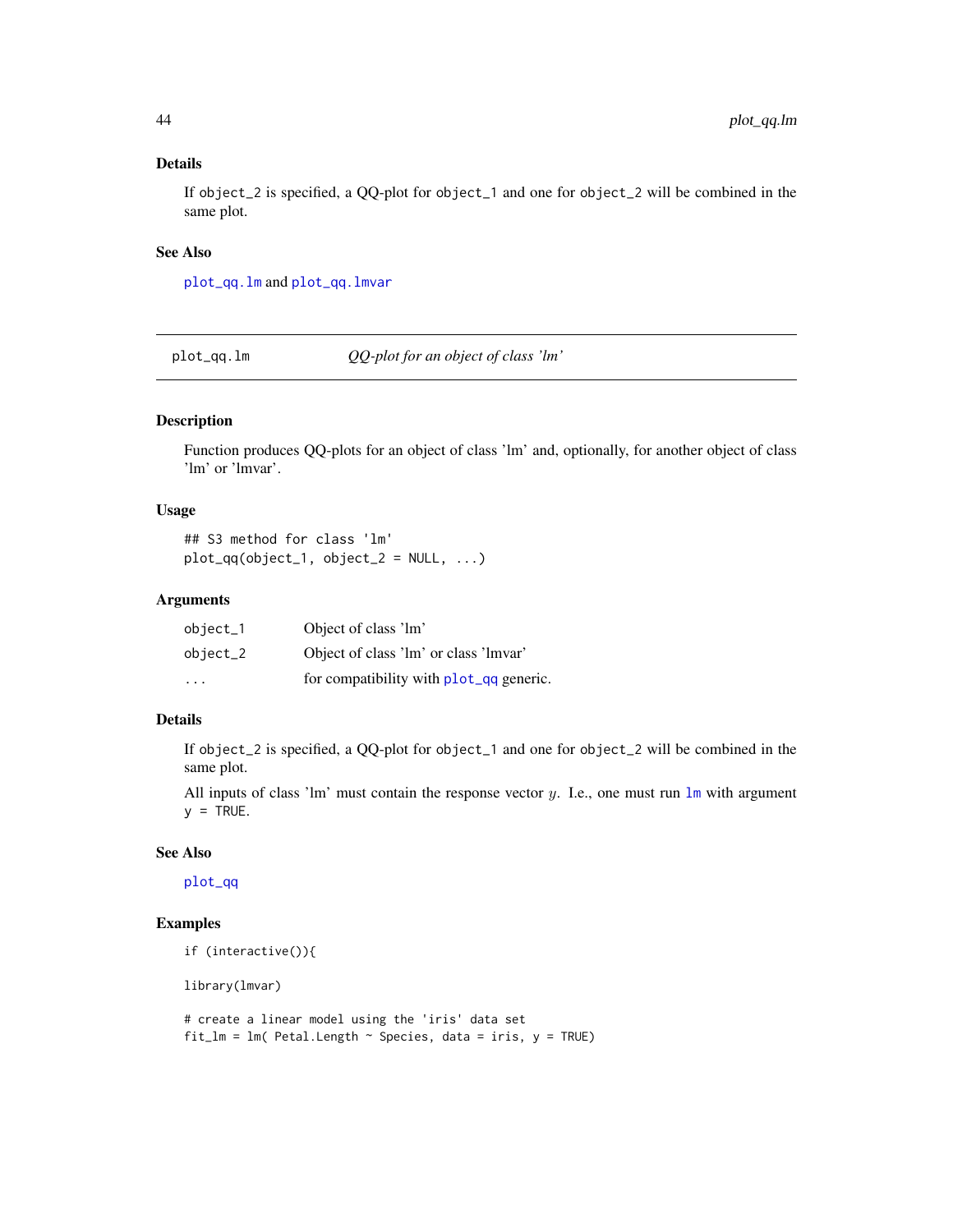# <span id="page-44-0"></span>plot\_qq.lmvar 45

```
plot_qq(fit_lm)
# compare 'lm' with 'lmvar' fit
X = model.matrix<sup>\sim</sup> Species - 1, data = iris)
fit_lmvar = lmvar(iris$Petal.Length, X, X)
plot_qq(fit_lm, fit_lmvar)
# check whether inclustion of petal in model improves QQ-plot
fit_lm_width = lm( Petal.Length \sim Species + Petal.Width, data = iris, y = TRUE)
plot_qq(fit_lm, fit_lm_width)
}
```
<span id="page-44-1"></span>plot\_qq.lmvar *QQ-plot for an object of class 'lmvar'*

# Description

Function produces QQ-plots for an object of class 'lmvar' and, optionally, for another object of class 'lm' or 'lmvar'.

# Usage

## S3 method for class 'lmvar'  $plot_qq(object_1, object_2 = NULL, ...)$ 

# Arguments

| $object_1$              | Object of class 'lmvar'                 |
|-------------------------|-----------------------------------------|
| $object_2$              | Object of class 'lm' or class 'lmvar'   |
| $\cdot$ $\cdot$ $\cdot$ | for compatibility with plot_qq generic. |

# Details

If object\_2 is specified, a QQ-plot for object\_1 and one for object\_2 will be combined in the same plot.

If object\_2 id of class '[lm](#page-0-0)', it must contain the response vector y. I.e., one must run  $\text{lm}$  with argument  $y = TRUE$ .

# See Also

[plot\\_qq](#page-42-1)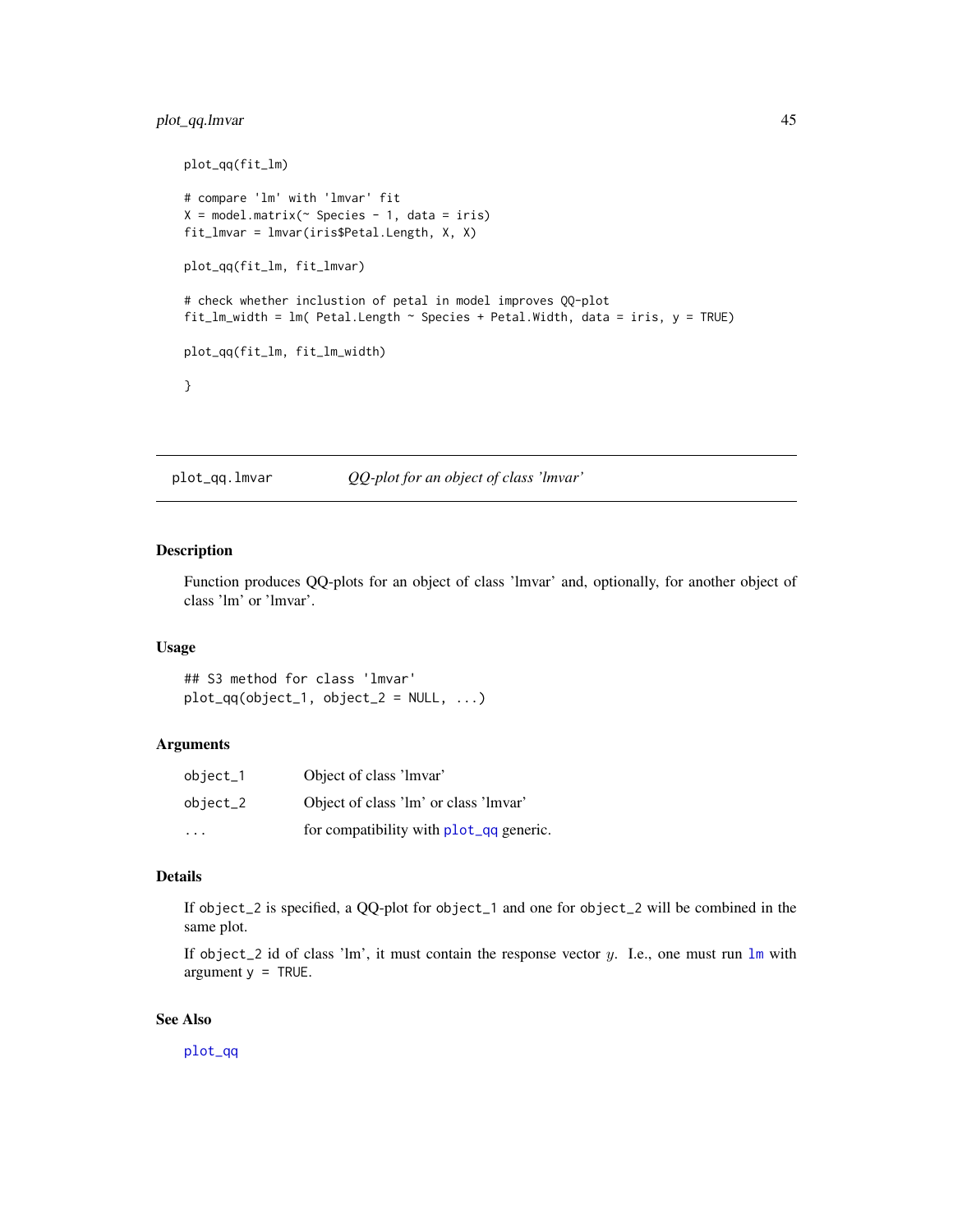# Examples

```
if (interactive()){
library(lmvar)
# create a 'lmvar' model using the 'iris' data set
X = model.matrix( ~ ~ Species ~ - 1, data = iris)fit_lmvar = lmvar(iris$Petal.Length, X, X)
plot_qq(fit_lmvar)
# compare the 'lmvar' model with a lineair model
fit_lm = lm( Petal.Length \sim Species, data = iris, y = TRUE)
plot_qq(fit_lmvar, fit_lm)
# check whether inclustion of petal in model improves QQ-plot
X = model.matrix(~) Species + Petal.Width - 1, data = iris)
fit_lmvar_width = lmvar(iris$Petal.Length, X, X)
plot_qq(fit_lmvar, fit_lmvar_width)
}
```
plot\_qq\_lmlike *QQ-plot for an object of class 'lm' or class 'lmvar'*

# Description

Function produces QQ-plots for an object of class 'lm' or 'lmvar'. This function is called by [plot\\_qq.lm](#page-43-1) and [plot\\_qq.lmvar](#page-44-1). It is not intended to be called directly.

# Usage

```
plot_qq_lmlike(object_1, object_2 = NULL, name_1, name_2 = NULL)
```
#### Arguments

| $object_1$ | Object of class 'lm' or class 'lmvar'  |
|------------|----------------------------------------|
| object_2   | Object of class 'lm' or class 'lmvar'  |
| name 1     | Character string, the name of object_1 |
| name 2     | Character string, the name of object_2 |

<span id="page-45-0"></span>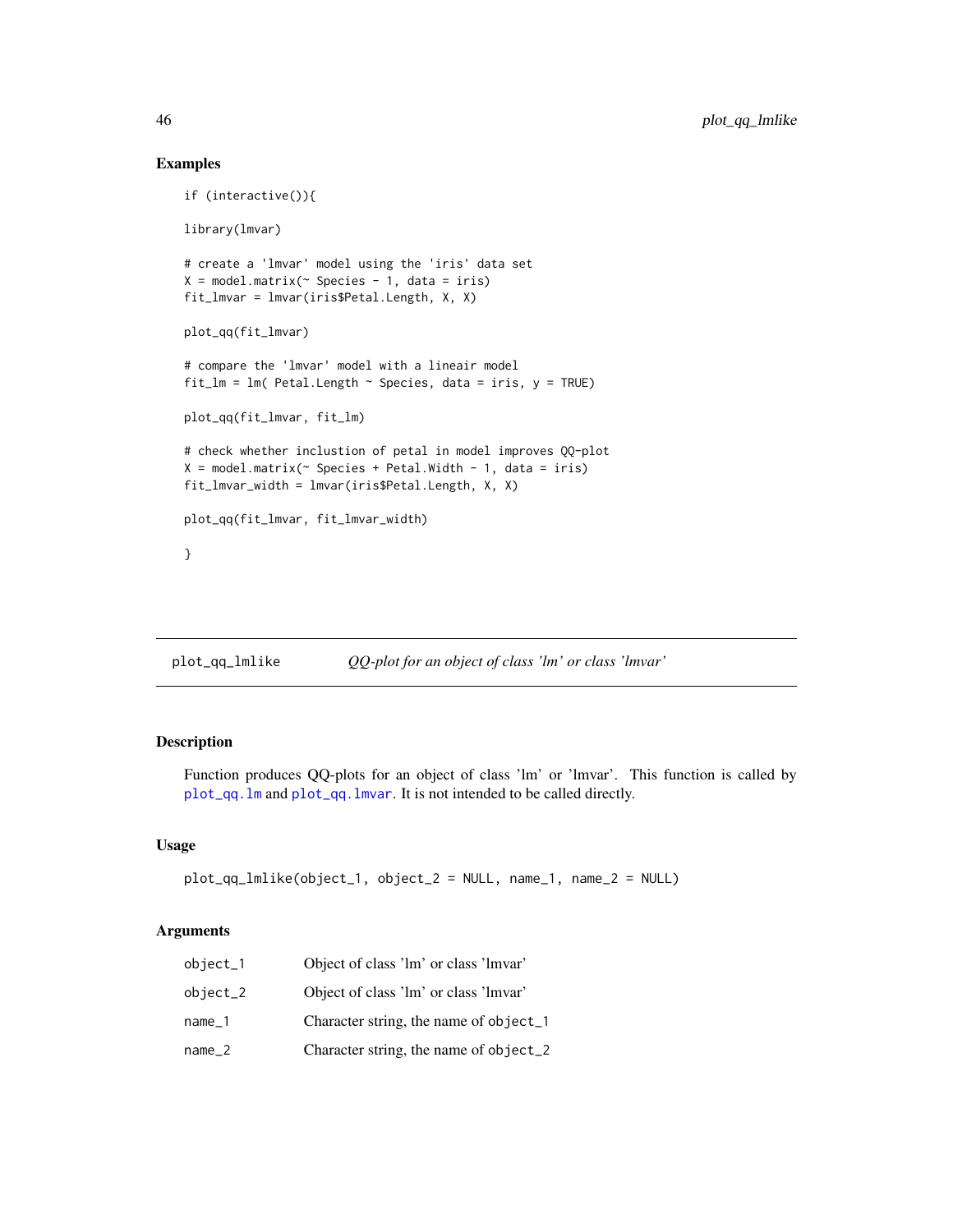# <span id="page-46-0"></span>predict.lmvar 47

# Details

If object\_2 is specified, a QQ-plot for object\_1 and one for object\_2 will be combined in the same plot.

The string name\_1 and (optionally) name\_2 are used in the legend of the plot as names for object\_1 and (optionally) object\_2.

All inputs of class '[lm](#page-0-0)' must contain the response vector y. I.e., one must run  $\text{lm}$  with argument  $y = TRUE$ .

<span id="page-46-1"></span>predict.lmvar *Predictions for model matrices*

# Description

Estimators and confidence intervals for the expected values and standard deviations of the response vector  $Y$ , given model matrices  $X_{\text{mu}}$  and  $X_{\text{sigma}}$ . Prediction intervals for  $Y$ . Alternatively, estimators and intervals can be for  $e^Y$ .

The estimators and intervals are based on the maximum likelihood-estimators for  $\beta_{\mu}$  and  $\beta_{\sigma}$  and their covariance matrix present in an 'lmvar' object.

#### Usage

## S3 method for class 'lmvar' predict(object, X\_mu = NULL, X\_sigma = NULL, mu = TRUE, sigma = TRUE, log = FALSE, interval = c("none", "confidence", "prediction"), level =  $0.95, ...$ )

# Arguments

| object   | Object of class 'lmvar'                                                                                              |
|----------|----------------------------------------------------------------------------------------------------------------------|
| X_mu     | Model matrix for the expected values                                                                                 |
| X_sigma  | Model matrix for the logarithm of the standard deviations                                                            |
| mu       | Boolean, specifies whether or not to include the estimators and intervals for the<br>expected values                 |
| sigma    | Boolean, specifies whether or not to include the estimators and intervals for the<br>standard deviations             |
| log      | Boolean, specifies whether estimators and intervals should be for $Y$ ( $log =$ FALSE)<br>or for $e^Y$ (log = TRUE). |
| interval | Character string, specifying the type of interval. Possible values are                                               |
|          | • "none" No interval, this is the default                                                                            |
|          | • "confidence" Confidence intervals for the estimators                                                               |
|          | • "prediction" Prediction intervals                                                                                  |
| level    | Numeric value between 0 and 1, specifying the confidence level                                                       |
| $\cdots$ | For compatibility with predict generic                                                                               |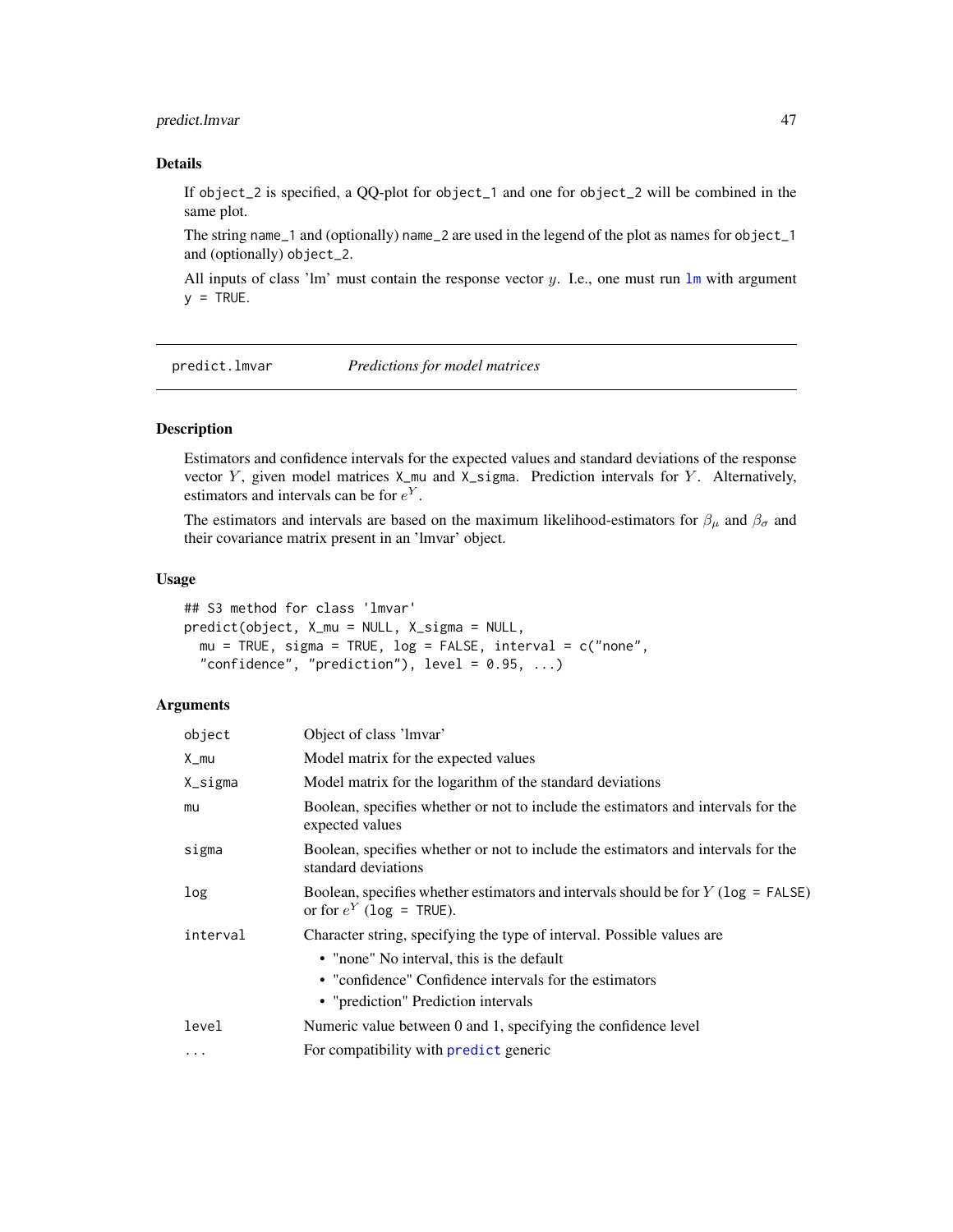#### <span id="page-47-0"></span>Details

When  $X_mu = NULL$ , the model matrix  $X_\mu$  is taken from object. Likewise, when  $X_s$  isigma = NULL,  $X_{\sigma}$  is taken from object.

Both X\_mu and X\_sigma must have column names. Column names are matched with the names of the elements of  $\beta_{\mu}$  and  $\beta_{\sigma}$  in object. Columns with non-matching names are ignored. In case not all names in  $\beta_{\mu}$  can be matched with a column in X\_mu, a warning is given. The same is true for  $\beta_{\sigma}$ and X sigma.

X\_mu can not have a column with the name "(Intercept)". This column is added by predict.lmvar in case it is present in object. Likewise, X\_sigma can not have a column with the name "(Intercept\_s)". It is added by predict.lmvar in case it is present in object

Both matrices must be numeric and can not contain special values like NULL, NaN, etc.

If log = FALSE, predict.lmvar returns expected values and standard deviations for the observations Y corresponding to the model matrices  $X_{\mu}$  and  $X_{\sigma}$ .

If log = TRUE, predict. lmvar returns expected values and standard deviations for  $e^Y$ .

The fit in object can be obtained under the constraint that the standard deviations  $\sigma$  are larger than a minimum value (see the documentation of [lmvar](#page-27-1)). However, there is no guarantee that the values of  $\sigma$  given by predict, satisfy the same constraint. This depends entirely on  $X$  sigma.

Confidence intervals are calculated under the asumption of asymptotic normality. This asumption holds when the number of observations is large. Intervals must be treated cautiously in case of a small number of observations. Intervals can also be unreliable if object was created with a constraint on the minimum values of the standard deviations  $\sigma$ .

predict.lmvar with X\_mu = NULL and X\_sigma = NULL is equivalent to the function [fitted.lmvar](#page-17-1).

# Value

In the case mu = FALSE and interval = "none": a numeric vector containing the estimators for the standard deviation.

In the case sigma = FALSE and interval = "none": a numeric vector containing the estimators for the expected values.

In all other cases: a matrix with one column for each requested feature and one row for each observation. The column names are

- mu Estimators for the expected value  $\mu$
- sigma Estimators for the standard deviation  $\sigma$
- mu\_lwr Lower bound of the confidence interval for  $\mu$
- mu\_upr Upper bound of the confidence interval for  $\mu$
- sigma\_lwr Lower bound of the confidence interval for  $\sigma$
- sigma\_upr Upper bound of the confidence interval for  $\sigma$
- lwr Lower bound of the prediction interval
- upr Upper bound of the prediction interval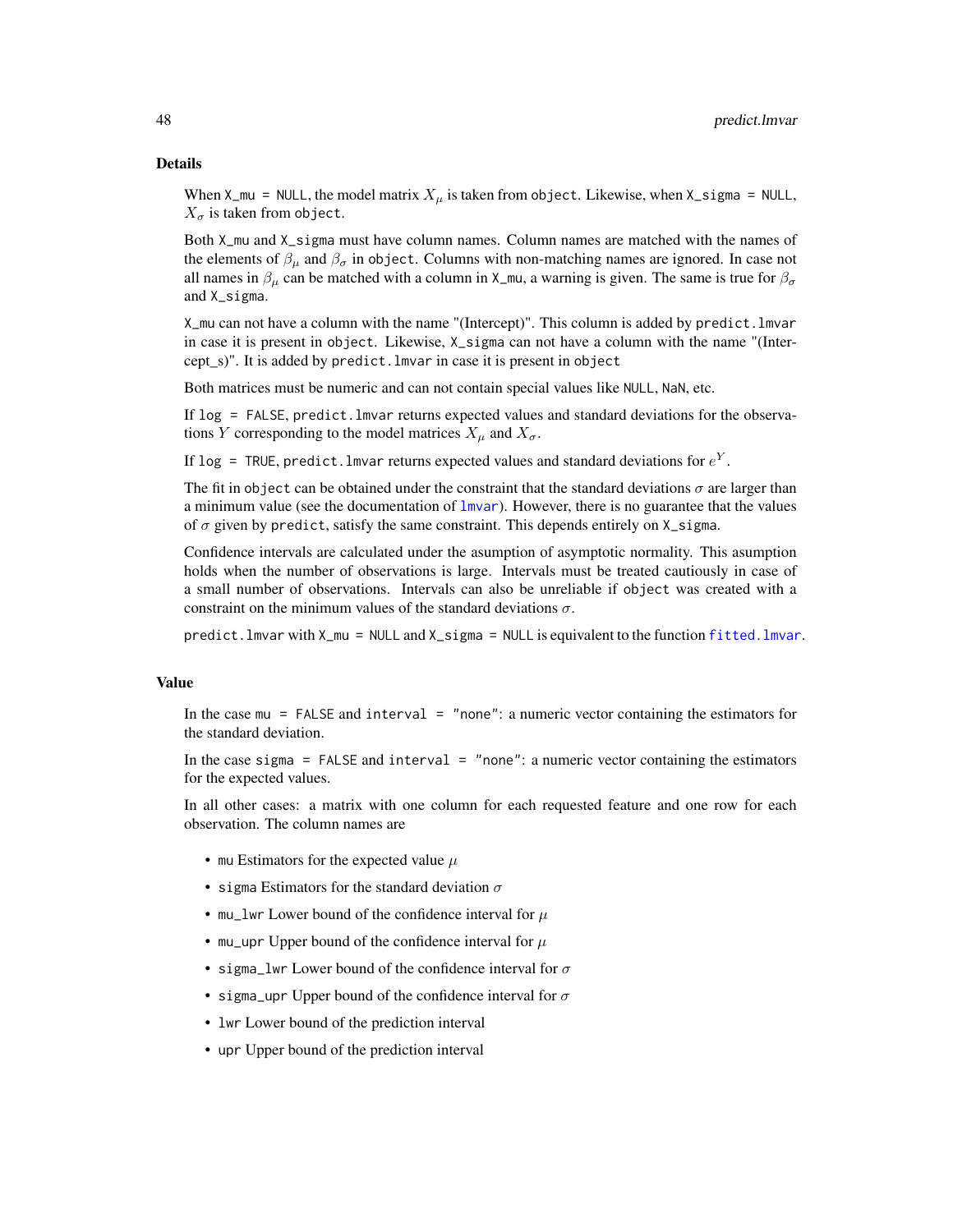<span id="page-48-0"></span>predict.lmvar 49

#### See Also

coef. Imvar and [confint](#page-0-0) for maximum likelihood estimators and confidence intervals for  $\beta_{\mu}$  and  $\beta_{\sigma}$ .

```
fitted.lmvar is equivalent to predict.lmvar with X_mu = NULL and X_sigma = NULL.
```
#### Examples

```
# As example we use the dataset 'attenu' from the library 'datasets'. The dataset contains
# the response variable 'accel' and two explanatory variables 'mag' and 'dist'.
library(datasets)
# Create the model matrix for the expected values
X = cbind(attenu$mag, attenu$dist)
colnames(X) = c("mag", "dist")# Create the model matrix for the standard deviations.
X_s = cbind(attenu$mag, 1 / attenu$dist)
colnames(X_s) = c("mag", "dist_inv")# Create the response vector
y = attenu$accel
# Carry out the fit
fit = Imvar(y, X, X_s)# Calculate the expected values and standard deviations of 'accel'
# for the current magnitudes and distances
predict(fit)
# Calculate the expected values and standard deviations of 'accel' for earthquakes
# with a 10% larger magnitude, at the current distances
XP = \text{cbind}(1.1 * \text{attenu$mag}, \text{attenu$dist})colnames(XP) = c("mag", "dist")XP_s = \text{cbind}(1.1 \times \text{attenu$mag}, 1 / \text{attenu$dist})colnames(XP_s) = c("mag", "dist_inv")predict(fit, XP, XP_s)
# Calculate only the expected values
predict(fit, XP, XP_s, sigma = FALSE)
# Calculate only the standard deviations
predict(fit, XP, XP_s, mu = FALSE)
# Calculate the expected values and their 95% confidence intervals
predict(fit, XP, XP_s, sigma = FALSE, interval = "confidence")
# Calculate the standard deviations and their 90% confidence intervals
predict(fit, XP, XP_s, mu = FALSE, interval = "confidence", level = 0.9)
# Calculate the expected values and the 90% prediction intervals of 'accel'
```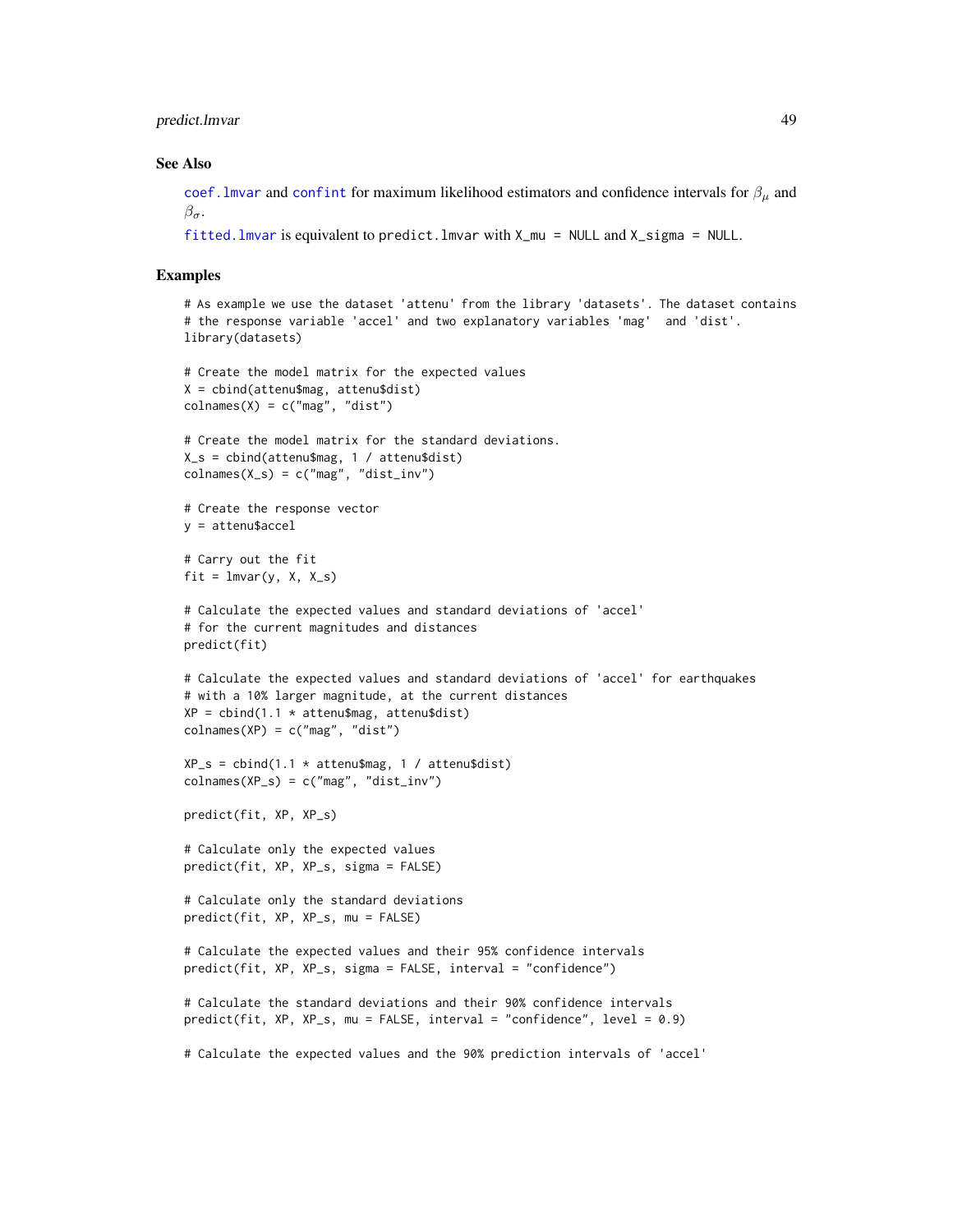```
predict(fit, XP, XP_s, sigma = FALSE, interval = "prediction", level = 0.9)
# Change the model and fit the log of 'accel'
y = log(attenu$accel)
fit\_{log} = lmvar(y, X, X_s)# Calculate the expected values and standard deviations of the log of 'accel'
predict(fit_log, XP, XP_s)
# Calculate the expected values and standard deviations of 'accel'
predict(fit_log, XP, XP_s, log = TRUE)
# Calculate the expected values and standard deviations of 'accel',
# as well as their 99% confidence intervals
predict(fit_log, XP, XP_s, log = TRUE, interval = "confidence", level = 0.99)
```
<span id="page-49-1"></span>print.cvlmvar *Print method for an object of class 'cvlmvar'*

# Description

Print method for an object of class 'cvlmvar'. This object is created by the functions [cv.lm](#page-7-1) and [cv.lmvar](#page-10-1).

# Usage

## S3 method for class 'cvlmvar'  $print(x, \text{ digits} = NULL, ...)$ 

#### **Arguments**

| $\mathsf{x}$ | Object of class 'cylmvar'                                                                                             |
|--------------|-----------------------------------------------------------------------------------------------------------------------|
| digits       | Integer, number of significant digits of standard deviations in printed output.<br>Must be larger than zero, or NULL. |
| $\cdots$     | For compatibility with print generic.                                                                                 |

# Details

If digits = NULL, printed values are not rounded. Otherwise, all standard deviations are rounded to digits significant digits. All corresponding mean values are rounded to a precision equal to the maximum precision of the rounded value of the standard deviation.

Examples of print.cvlmvar are provided in the examples of the functions [cv.lm](#page-7-1) and [cv.lmvar](#page-10-1).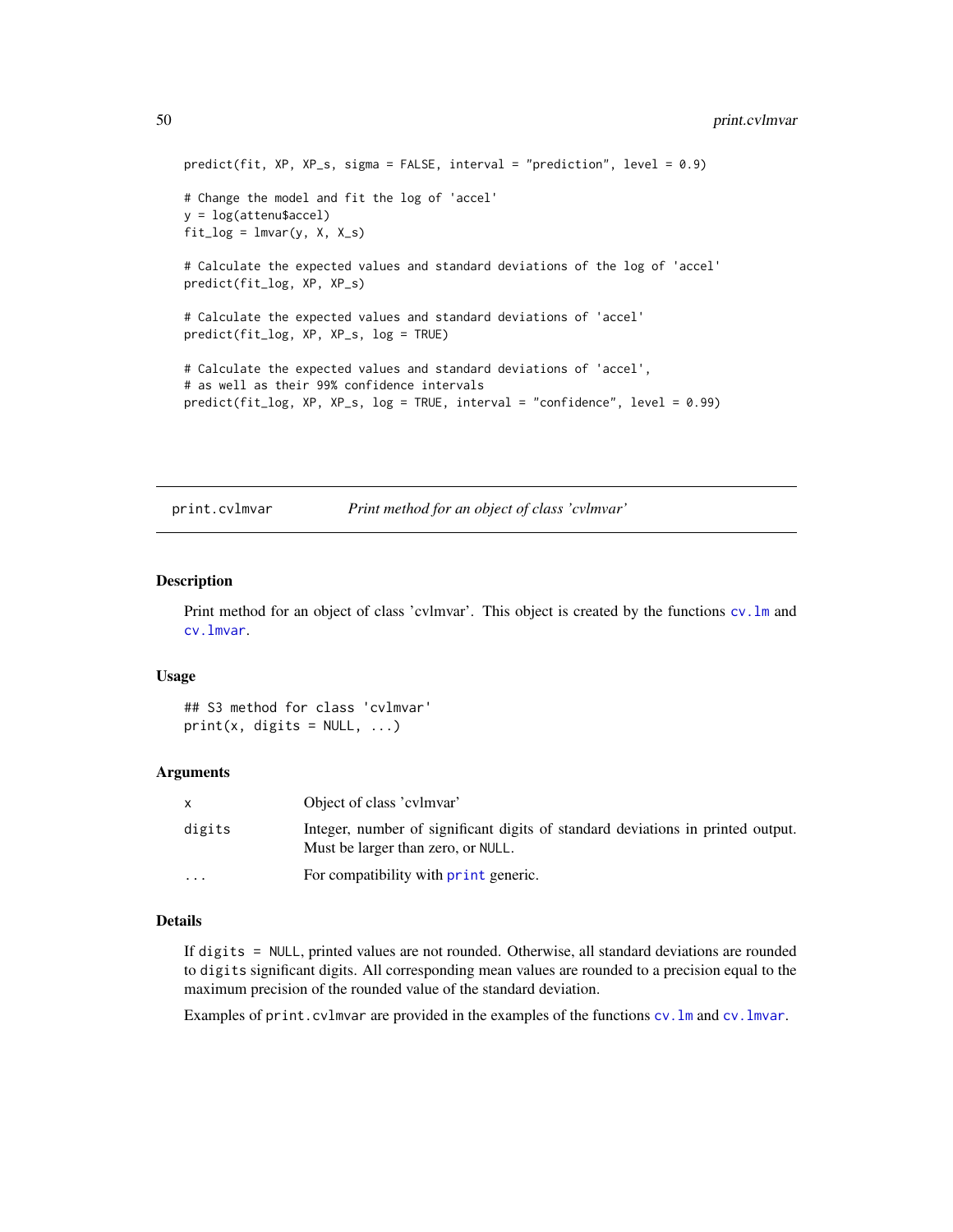<span id="page-50-1"></span><span id="page-50-0"></span>print.summary\_lmvar *Print method for the summary of an 'lmvar' object.*

# Description

Print method for an object of the class 'summary\_lmvar'. This object is created by [summary.lmvar](#page-51-1).

# Usage

```
## S3 method for class 'summary_lmvar'
print(x, \ldots)
```
# Arguments

|          | Object of class 'summary_lmvar'       |
|----------|---------------------------------------|
| $\cdots$ | For compatibility with print generic. |

### See Also

[summary.lmvar](#page-51-1) for a summary of the fit present in an object of class 'lmvar'.

| residuals.lmvar | Residuals from an 'lmvar' object |  |
|-----------------|----------------------------------|--|
|                 |                                  |  |

# Description

Calculates residuals from an 'lmvar' object. This object can be a fit to either a response vector or the logarithm of the response vector.

# Usage

```
## S3 method for class 'lmvar'
residuals(object, log = FALSE, ...)
```
# Arguments

| object                  | Object of class 'lmvar'                                                                                                                                             |
|-------------------------|---------------------------------------------------------------------------------------------------------------------------------------------------------------------|
| log                     | Boolean, specifies whether object is a fit to a response-variable $Y$ or to its<br>logarithm $\log Y$ In both cases, residuals. Invariately residuals for Y itself. |
| $\cdot$ $\cdot$ $\cdot$ | For compatibility with residuals generic                                                                                                                            |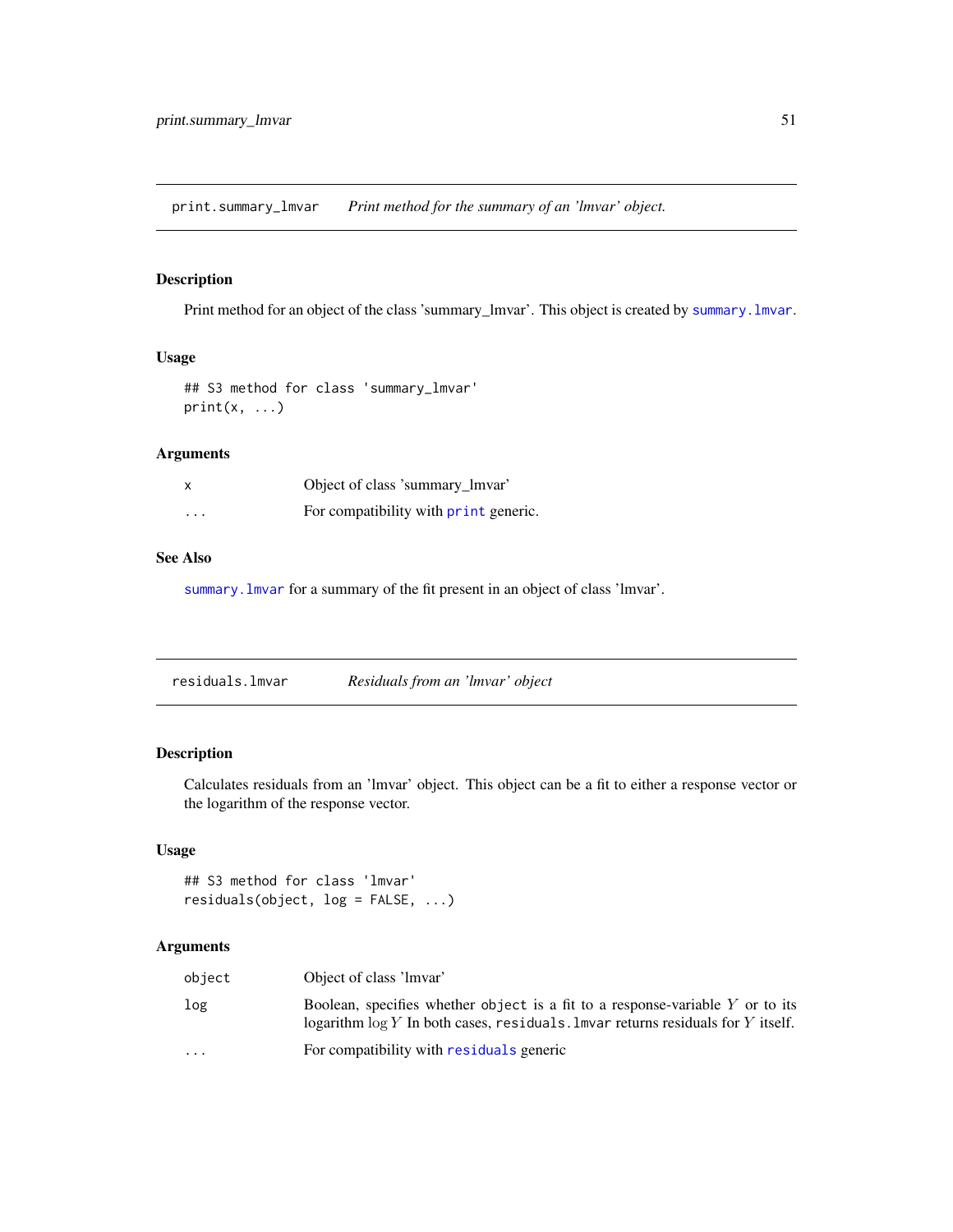<span id="page-51-0"></span>In case log = FALSE, the residual of an observation is defined as  $y - \mu$ , where y is the value of the observation and  $\mu$  its expected value.

In case log = TRUE, the residual of an observation is defined as  $e^y - \mu$ , where  $\mu$  is the expected value of  $e^y$ .

# Value

A numeric vector with the residual for each observation in object.

# See Also

[fitted.lmvar](#page-17-1) for the expected values in an object of class 'lmvar'.

# Examples

```
# As example we use the dataset 'attenu' from the library 'datasets'. The dataset contains
# the response variable 'accel' and two explanatory variables 'mag' and 'dist'.
library(datasets)
# Create the model matrix for the expected values
X = cbind(attenu$mag, attenu$dist)
colnames(X) = c("mag", "dist")# Create the model matrix for the standard deviations.
X_s = cbind(attenu$mag, 1 / attenu$dist)
colnames(X_s) = c("mag", "dist_inv")# Carry out the fit
fit = lmvar(attenu$accel, X, X_s)
# Calculate the residuals
```

```
residuals(fit)
```
<span id="page-51-1"></span>summary.lmvar *Summary overview for an object of class 'lmvar'*

# Description

Summary overview for an object of class 'lmvar'.

# Usage

```
## S3 method for class 'lmvar'
summary(object, mu = TRUE, sigma = TRUE, ...)
```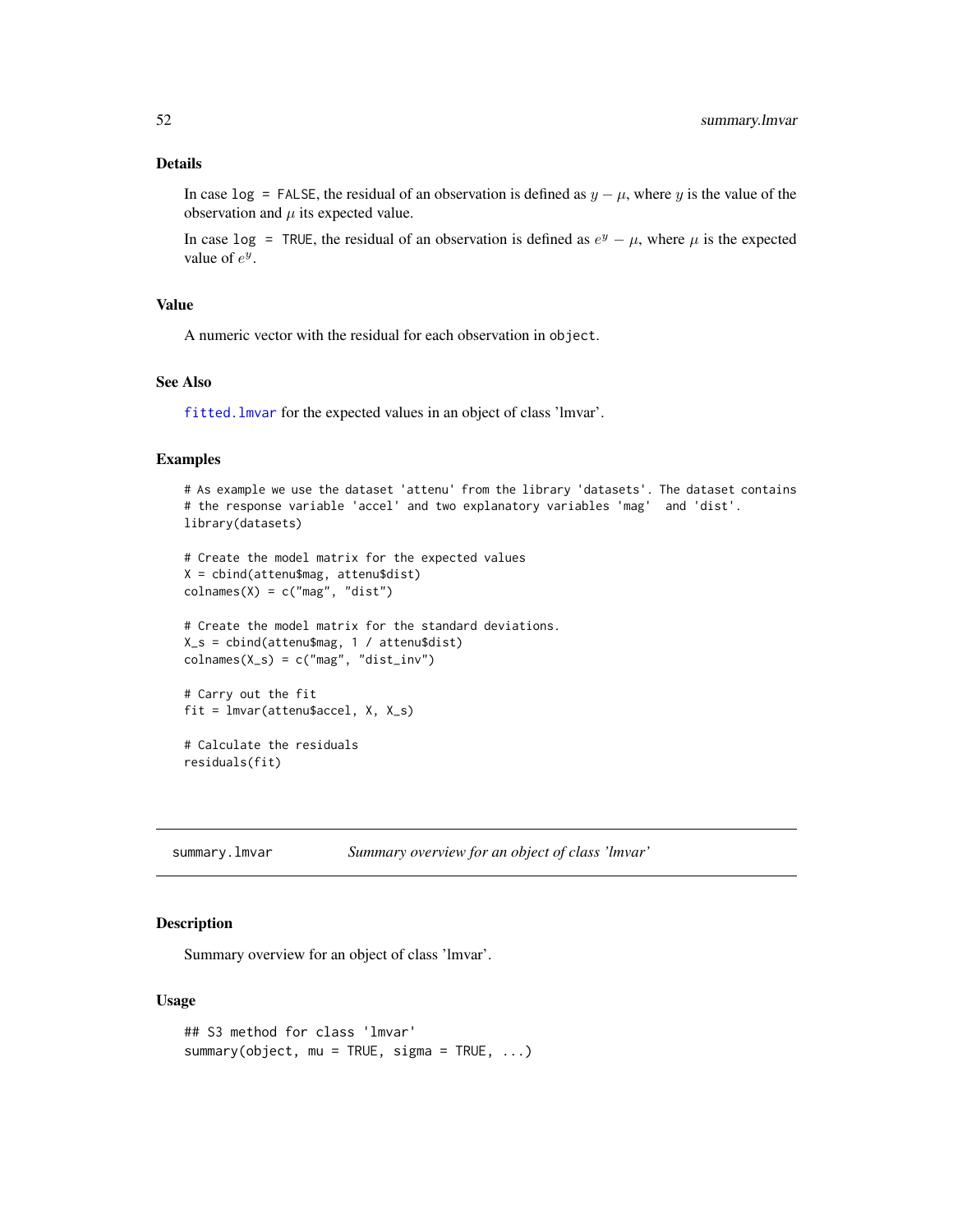# <span id="page-52-0"></span>summary. Imvar 53

#### Arguments

| object                  | Object of class 'lmvar'                                                                                        |
|-------------------------|----------------------------------------------------------------------------------------------------------------|
| mu                      | Boolean, specifies whether or not to include the coefficients $\beta_{\mu}$ in the table of<br>coefficients    |
| sigma                   | Boolean, specifies whether or not to include the coefficients $\beta_{\sigma}$ in the table of<br>coefficients |
| $\cdot$ $\cdot$ $\cdot$ | For compatibility with summary generic                                                                         |

# Details

Standard errors and z-statistics are calculated under the assumption of asymptotic normality for maximum likelihood estimators. They may not be reliable when the number of observations in object is small.

# Value

An object of class 'summary\_lmvar'. This is a list with the following members:

- call Call that created object
- coefficients Data frame with one row for each element of  $\beta_{\mu}$  and  $\beta_{\sigma}$  and the following variables.
	- Estimate maximum-likelihood estimate
	- Std. Error standard error, defined as  $\sqrt{(var(\beta))}$  with  $var(\beta)$  the estimated variance of β.
	- z value z-statistic, defined as  $\beta/\sqrt{(var(\beta))}$
	- $-$  Pr( $>|z|$ ) p-value of the z-statistic, calculated from the standard normal distribution.
- residuals A numeric vector with the minimum, the 25% quartile, the median, the 75% quartile and the maximum standardized residual. The standardized residual of an observation is defined as  $(y - \mu)/\sigma$  where y is the value of the observation,  $\mu$  the expectation value and  $\sigma$ the standard deviation of the observation.
- sigma A numeric vector with the minimum, the  $25\%$  quartile, the median, the 75% quartile and the maximum standard deviation  $\sigma$  of all observations.
- aliased\_mu A named logical vector. The names are the column names of the user-supplied model matrix  $X_{\mu}$ . The values (TRUE or FALSE) tell whether or not the column has been removed by lmvar to make the matrix full-rank.
- aliased\_sigma As aliased\_mu but for the user-supplied model matrix  $X_{\sigma}$ .
- logLik\_ratio The difference in log-likelihood between the model in object and a classical linear model with model matrix  $X_{\mu}$  and a constant variance for all observations.
- df\_additional The difference in degrees in freedom between the model in object and a classical linear model with model matrix  $X_\mu$  and a constant variance for all observations. Is equal to NULL if  $X_{\sigma}$  does not contain an intercept term.
- p\_value The p-value of 2 loglik\_ratio, calculated from a chi-squared distribution with df degrees of freedom. Is equal to NULL if there are no additional degrees of freedom.
- nobs The number of observations in object.
- df The degrees of freedom of the fit in object.
- options A list of argument-values of the function call.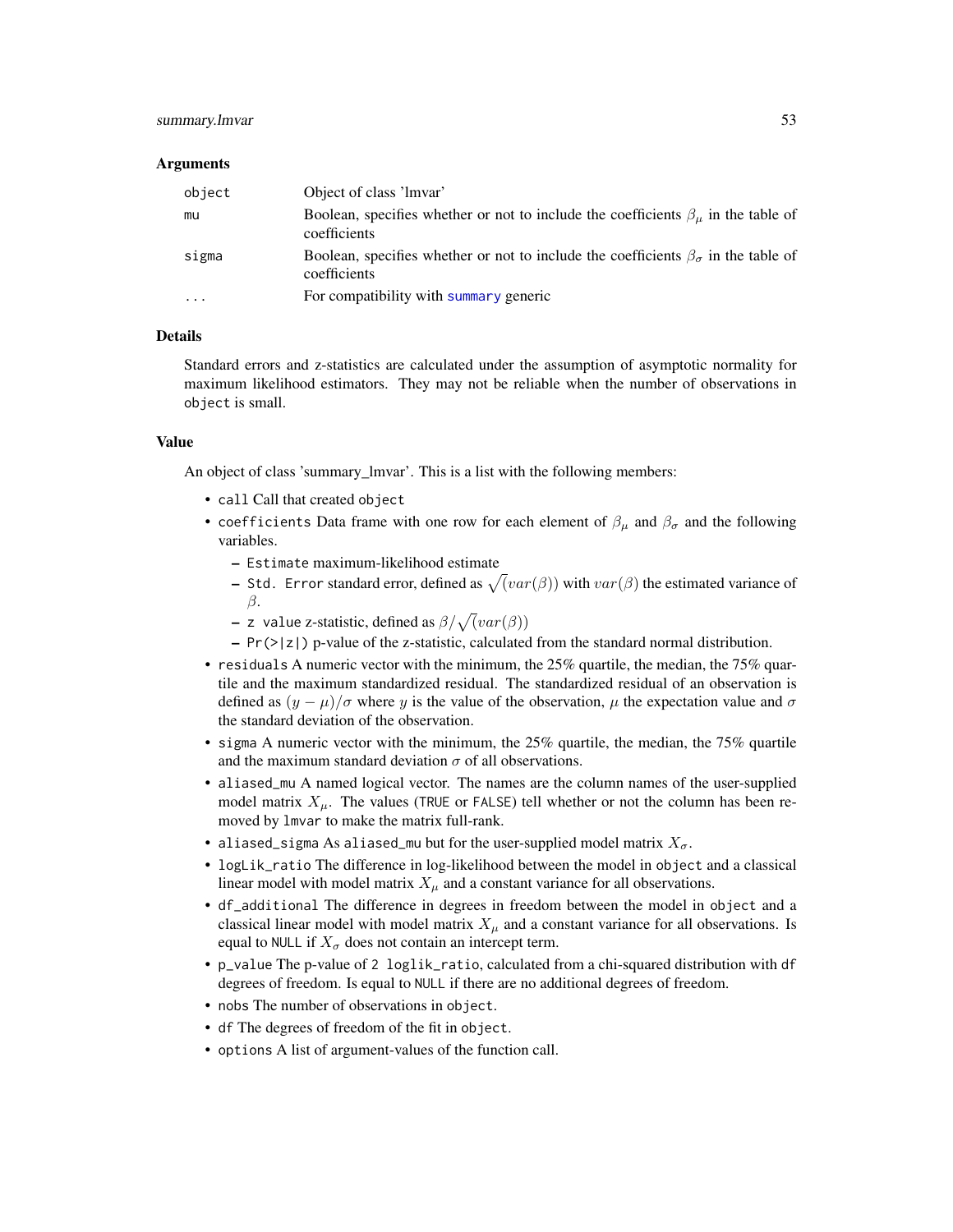#### See Also

[coef](#page-0-0) to extract the matrix with estimates, standard-errors, t-statistics and p-values for  $\beta_{\mu}$  and  $\beta_{\sigma}$ from a 'summary\_lmvar' object.

vcov. Imvar for the covariance matrix of the  $β<sub>μ</sub>$  and  $β<sub>σ</sub>$  in an object of class 'lmvar'.

[print.summary\\_lmvar](#page-50-1) for a print method for a 'summary\_lmvar' object.

[fitted.lmvar](#page-17-1) for the expected values and standard deviations of the observations in an object of class 'lmvar'.

[logLik.lmvar](#page-33-1) for the log-likelihood of a fit in an object of class 'lmvar'.

[alias.lmvar\\_no\\_fit](#page-2-1) to obtain the aliased columns of the user-supplied model matrices in the call of [lmvar](#page-27-1).

### Examples

```
# As example we use the dataset 'attenu' from the library 'datasets'. The dataset contains
# the response variable 'accel' and two explanatory variables 'mag' and 'dist'.
library(datasets)
```

```
# Create the model matrix for the expected values
X = cbind(attenu$mag, attenu$dist)
colnames(X) = c("mag", "dist")
```

```
# Create the model matrix for the standard deviations.
X_s = cbind(attenu$mag, 1 / attenu$dist)
colnames(X_s) = c("mag", "dist_inv")
```

```
# Carry out the fit
fit = lmvar(attenu$accel, X, X_s)
```

```
# Print a summary of the fit
summary(fit)
```
# Include only the coefficients beta for the expected values summary(fit, sigma = FALSE)

```
# Include only the coefficients beta for the standard deviations
summary(fit, mu = FALSE)
```

```
# Extract the matrix of coefficients from the summary
coef(summary(fit))
```
<span id="page-53-1"></span>vcov.lmvar *Variance-covarience matrix of the coefficients beta for an object of class 'lmvar'*

<span id="page-53-0"></span>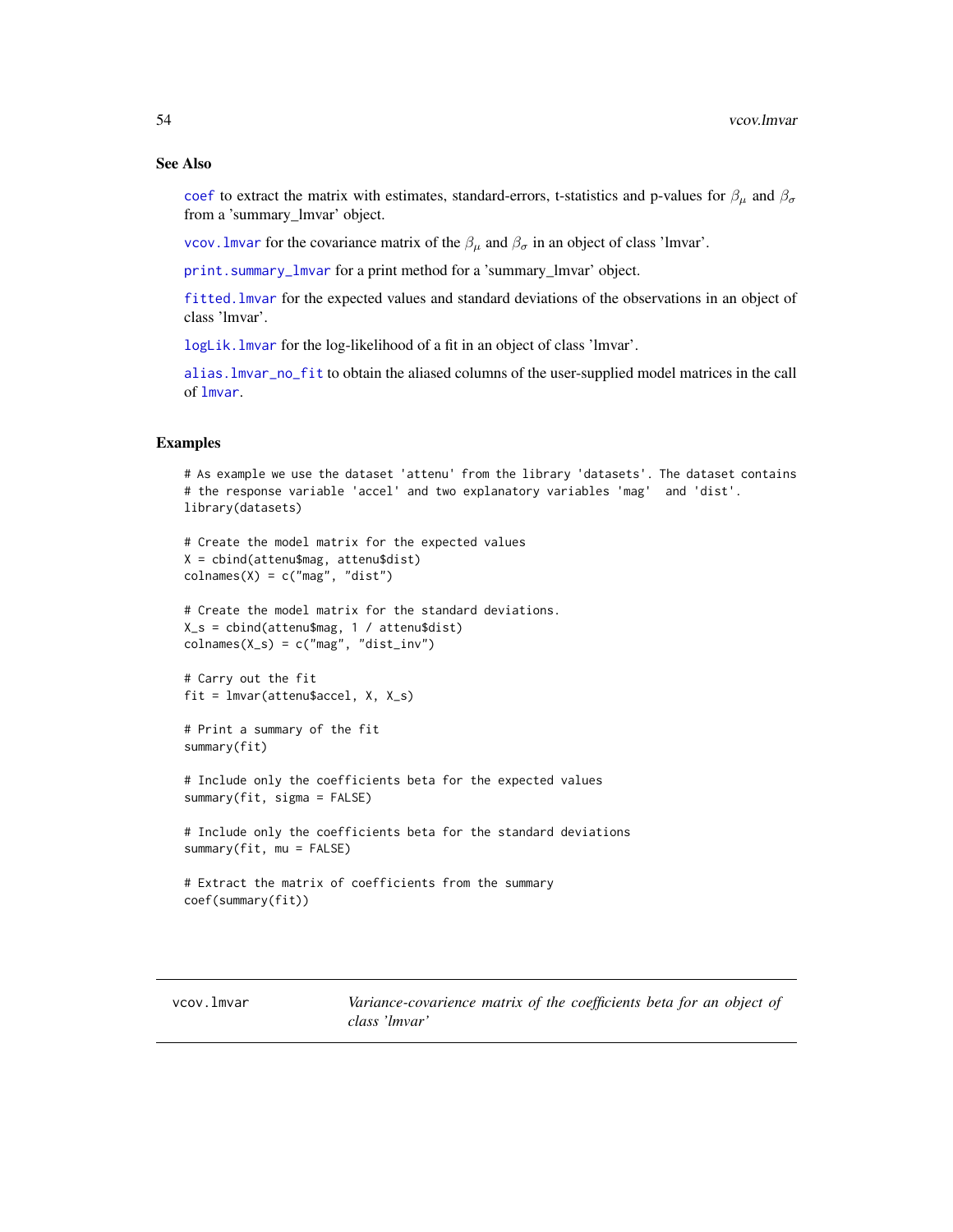#### <span id="page-54-0"></span>vcov.lmvar 55

# Description

Variance-covarience matrix (also simply called the 'covariance matrix') for the maximum-likelihood estimators of  $\beta_{\mu}$  and  $\beta_{\sigma}$ . The matrix is calculated with the assumption of asymptotic normality of maximum likelihood estimators. This assumption is only valid in the limit of a large number of observations.

# Usage

## S3 method for class 'lmvar'  $vcov(object, mu = TRUE, sigma = TRUE, ...)$ 

# Arguments

| object | Object of class 'lmvar'                                                                                   |
|--------|-----------------------------------------------------------------------------------------------------------|
| mu     | Specifies whether or not the covariance matrix for $\beta_u$ is included in the returned<br>matrix        |
| sigma  | Specifies whether or not the covariance matrix for $\beta_{\sigma}$ is included in the returned<br>matrix |
| .      | For compatibility with vcov generic                                                                       |

# Details

The variance-covariance matrix is calculated as  $I^{-1}/n$  where I is the Fisher information matrix and n the number of observations.

When mu = TRUE and sigma = TRUE, the full covariance matrix for the combined vector  $(\beta_{\mu}, \beta_{\sigma})$ is returned.

When mu = TRUE and sigma = FALSE, only the covariance matrix for  $\beta_{\mu}$  is returned.

When mu = FALSE and sigma = TRUE, only the covariance matrix for  $\beta_{\sigma}$  is returned.

### Value

A 'matrix' object containing the (approximate) variance-covariance matrix of the maximum-likelihood estimators of  $\beta_{\mu}$  and  $\beta_{\sigma}$  in object.

# See Also

summary. lmvar for standard errors for  $\beta_{\mu}$  and  $\beta_{\mu}$ .

[nobs.lmvar\\_no\\_fit](#page-34-1) for the number of observations in an object of class 'lmvar'.

[fisher](#page-16-1) for the Fisher information matrix of an object of class 'lmvar'.

See the vignette "Math" (to be viewed with vignette("Math", "lmvar")) for details.